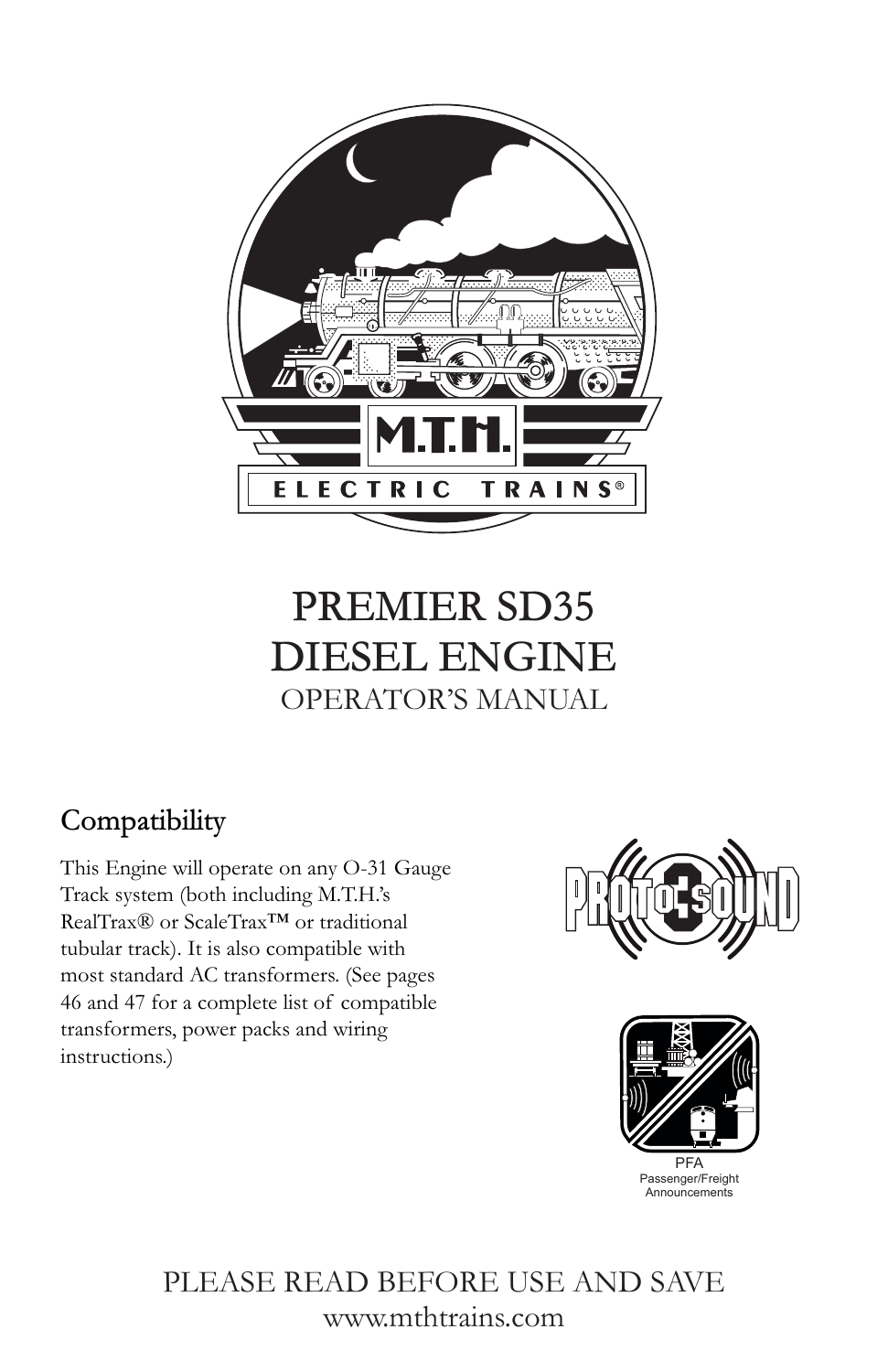### Table of Contents

| Feature/Factory Resetting<br>Lost or Unknown Engine Address and the 55-55-55 Address Reset<br>M.T.H. Proto-Sound® 3.0 Expanded DCC Functionality<br>Advanced DCC Operation<br>24<br>Configuration Variables |
|-------------------------------------------------------------------------------------------------------------------------------------------------------------------------------------------------------------|
|                                                                                                                                                                                                             |
|                                                                                                                                                                                                             |
|                                                                                                                                                                                                             |
|                                                                                                                                                                                                             |
|                                                                                                                                                                                                             |
|                                                                                                                                                                                                             |
|                                                                                                                                                                                                             |
|                                                                                                                                                                                                             |
|                                                                                                                                                                                                             |
|                                                                                                                                                                                                             |
|                                                                                                                                                                                                             |
|                                                                                                                                                                                                             |
|                                                                                                                                                                                                             |
|                                                                                                                                                                                                             |
|                                                                                                                                                                                                             |
|                                                                                                                                                                                                             |

CAUTION: ELECTRICALLY OPERATED PRODUCT:

Recommended for Ages 14 and up. Not recommended for children under 14 years of age without adult supervision. As with all electric products, precautions should be observed during handling and use to prevent electric shock.

WARNING: When using electrical products, basic safety precautions should be observed, including the following:

• Read this manual thoroughly before using this device.

• M.T.H. recommends that all users and persons supervising use examine the hobby transformer and other electronic equipment periodically forconditions that may result in the risk of fire, electric shock, or injury to persons, such as damage to the primary cord, plug blades, housing, output jacks or other parts. In the event such conditions exist, the train set should not be used until properly repaired. • Do not operate your layout unattended. Obstructed accessories or stalled trains may overheat, resulting in damage to your layout.

• This train set is intended for indoor use. Do not use if water is present. Serious injury or fatality may result.

• Do not operate the hobby transformer with damaged cord, plug, switches, buttons or case.

This product may be protected by one or more of the following patents: 6,019,289; 6,280,278; 6,281,606; 6,291,263; 6,457,681; 6,491,263; 6,604,641; 6,619,594; 6,624,537; 6,655,640.

©2016, M.T.H. Electric Trains®, Columbia, MD 21046

Rev: 20dl19482i\_SD35 Ps3 2016 5/17/16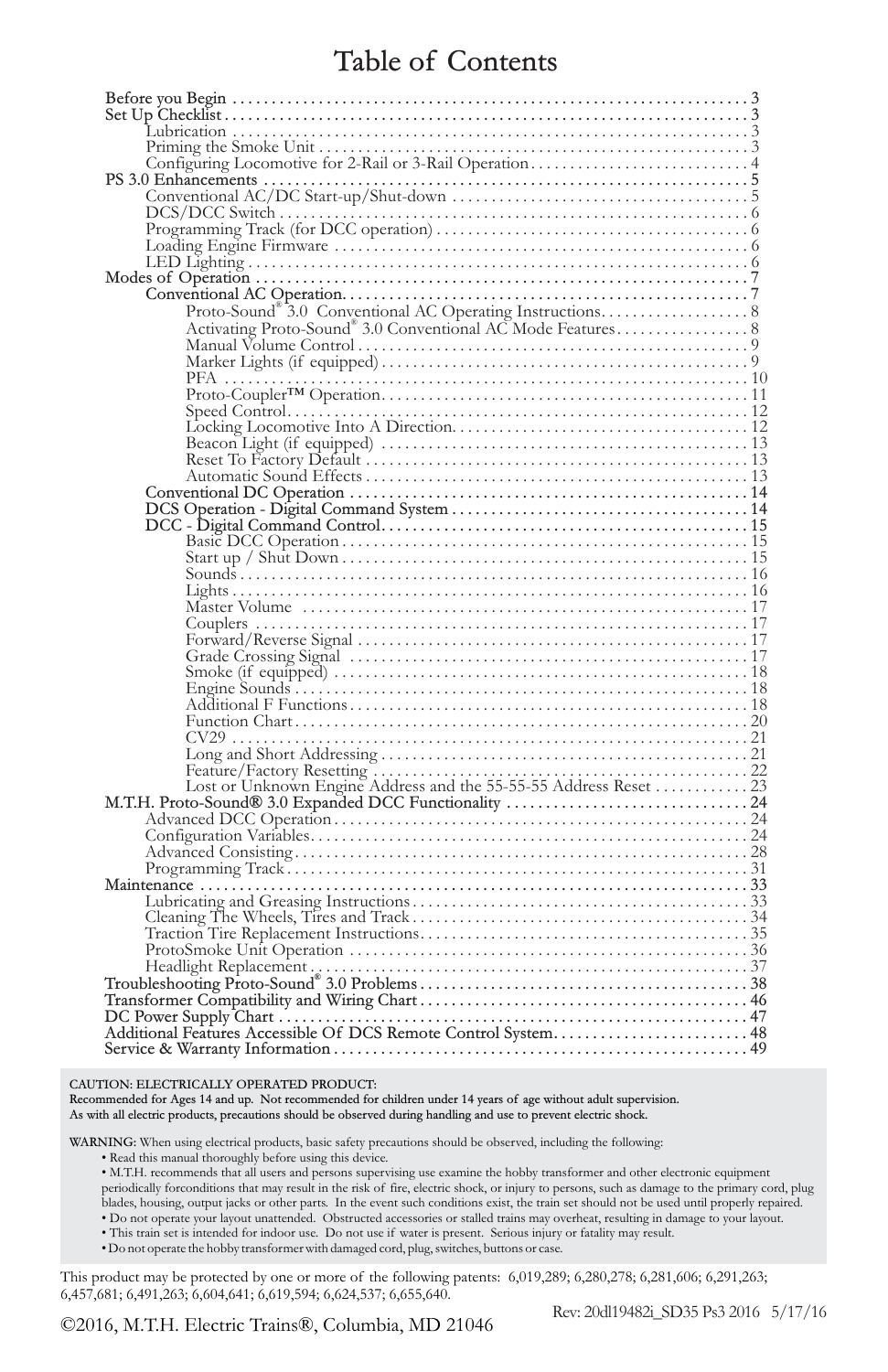# BEFORE YOU BEGIN

By visiting the M.T.H. website, www.mthtrains.com, you will be able to view any additional manual updates that affect your engine. Enter the MTH item number of the engine you want to check and select the manual icon to download or view it. You will need Adobe Acrobat Reader to view the manual.

Mail: 7020 Columbia Gateway Drive, Columbia MD 21046-1532 You can obtain replacement parts and replacement instructions from the M.T.H. Parts Department. Order online: www.mthtrains.com, e-mail: parts@mth-railking.com, Fax: 410-423-0009, Phone: 410-381-2580,

# Set Up Checklist

- Lubricate Engine and Prime Smoke Unit
- Read all General Maintenance and Operation Instructions
- Apply power to run as described in the Modes of Operation

# Lubrication

You should lubricate the engine to prevent it from squeaking and to prevent excessive wear. Use light household oil and follow the lubrication points marked "L" (shown below). Do not over-oil. Use only a drop or two on each pivot point.





*Figure: Lubrication Points on the Locomotive* Lubricate All Pick Up Roller Axles (L)

# Priming the Smoke Unit

When preparing to run this engine, add 15-20 drops of smoke fluid through the smokestack (see the figure on the following page). We recommend M.T.H. ProtoSmoke™ fluid. Do not overfill the unit or the fluid may leak out and coat the interior engine components.

If you choose not to add smoke fluid (or have already added fluid but choose to run smoke-free), turn off the smoke unit by turning the smoke unit volume control fully counter-clockwise. Failure either to add fluid to the smoke unit or to turn it off may damage the smoke unit heating element and/or wicking material.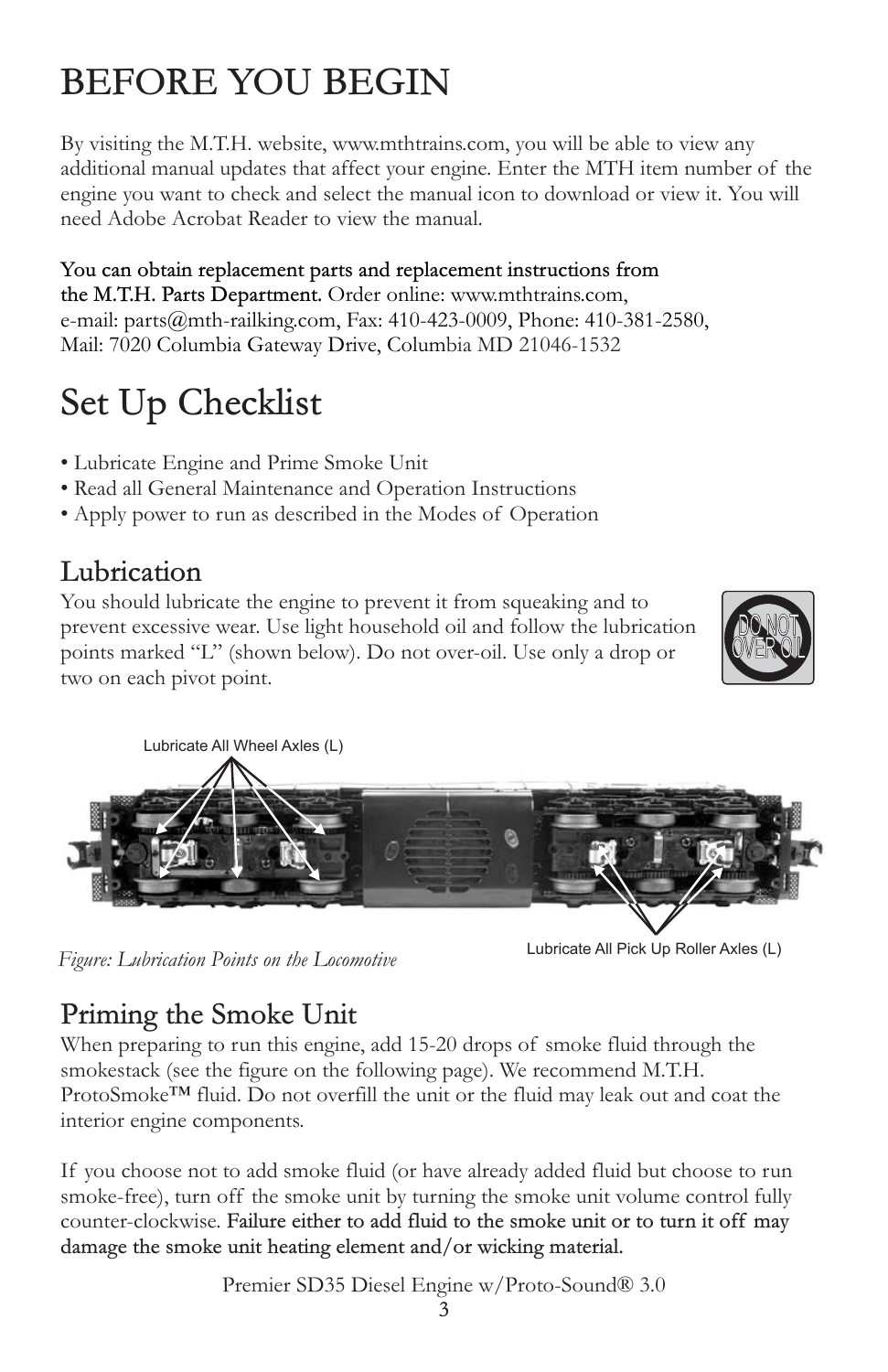



 *Figure: Adding Smoke Fluid*





 *Figure: Accessing Controls* 

 *Figure: Smoke Unit Control + 2Rail/3Rail Switch* 

### Configuring Locomotive for 2-Rail or 3-Rail Operation

(*As shown above, the 2Rail/3Rail switch is located underneath the roof hatch*) Your locomotive can be configured to operate on 2-Rail or 3-Rail track. From the factory the locomotive is configured to operate on 3-Rail Track. To configure the locomotive for 2-Rail track operation, please do the following:

1. Remove the center rail pickup roller assemblies as seen in the figure below.

2. Change the power input from 3-Rail to 2-Rail as seen in the figure above*.*



*Figure: 2-Rail/3-Rail Operation*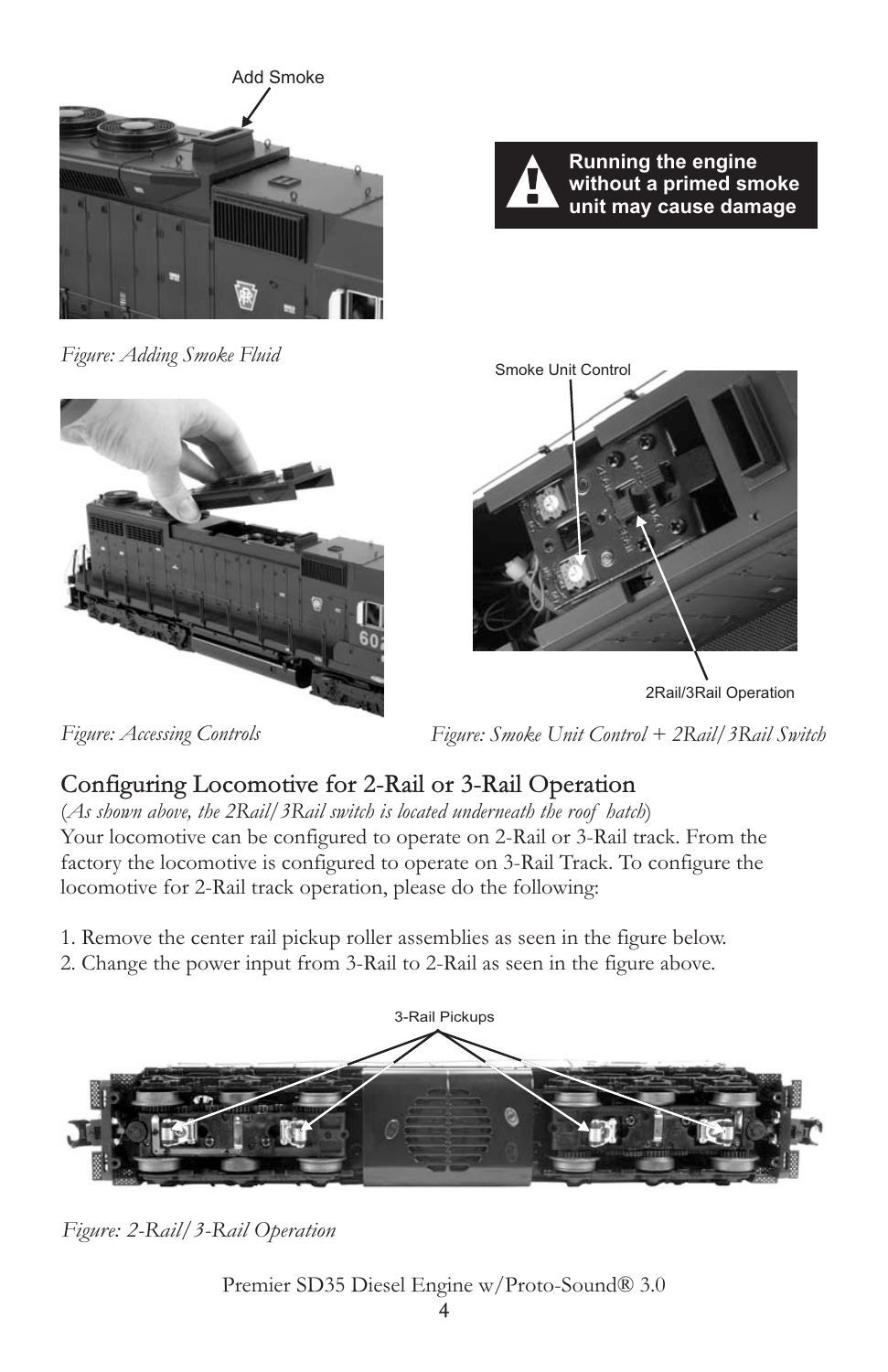# PS 3.0 Enhancements

Here are some of the exciting changes incorporated into your new MTH Proto-Sound 3.0 Locomotives. More advanced features such as Custom Speed Tables and Advanced Consisting can be found in the DCC section of this manual.

There are 4 options for operating your MTH Proto-Sound® 3.0-equipped engine:

- Conventional AC
- Conventional DC
- DCS MTH Digital Command System
- DCC MTH Digital Command Control

When the locomotive is placed on the track and power is applied to the track the locomotive will detect the type of control system being used and respond accordingly.

NOTE: You'll need to have the DCC/DCS switch set correctly if you're using one of those two modes.

# Conventional (Analog) AC/DC Start-up/Shut-down

Your new MTH PS3.0-equipped locomotive no longer has batteries. It uses Super Capacitors to hold the engine board alive for a short time when you shut off or interrupt track power. Because of this, when you first apply track power to your PS3.0 equipped O Gauge engine, you will notice the headlight comes on but nothing else. This is perfectly normal. The capacitors are charging up during this time. The wait time depends upon how long it's been since you last applied power to the engine. Typically it will take 1-15 seconds to fully charge. NOTE: The 1-15 second charging wait time ONLY applies when using conventional AC track power.

Once the headlight shuts off, the engine will play its start-up sounds and all the lights will come back on, simultaneously. Smoke too if you have it turned on.

The capacitors hold enough charge to play the full shut-down sounds. Also, the capacitors allow you to operate your engine in conventional mode just like you would any other conventionally-controlled engine. Finally, because there are no batteries, you will notice there is no longer an external charge jack on the engine.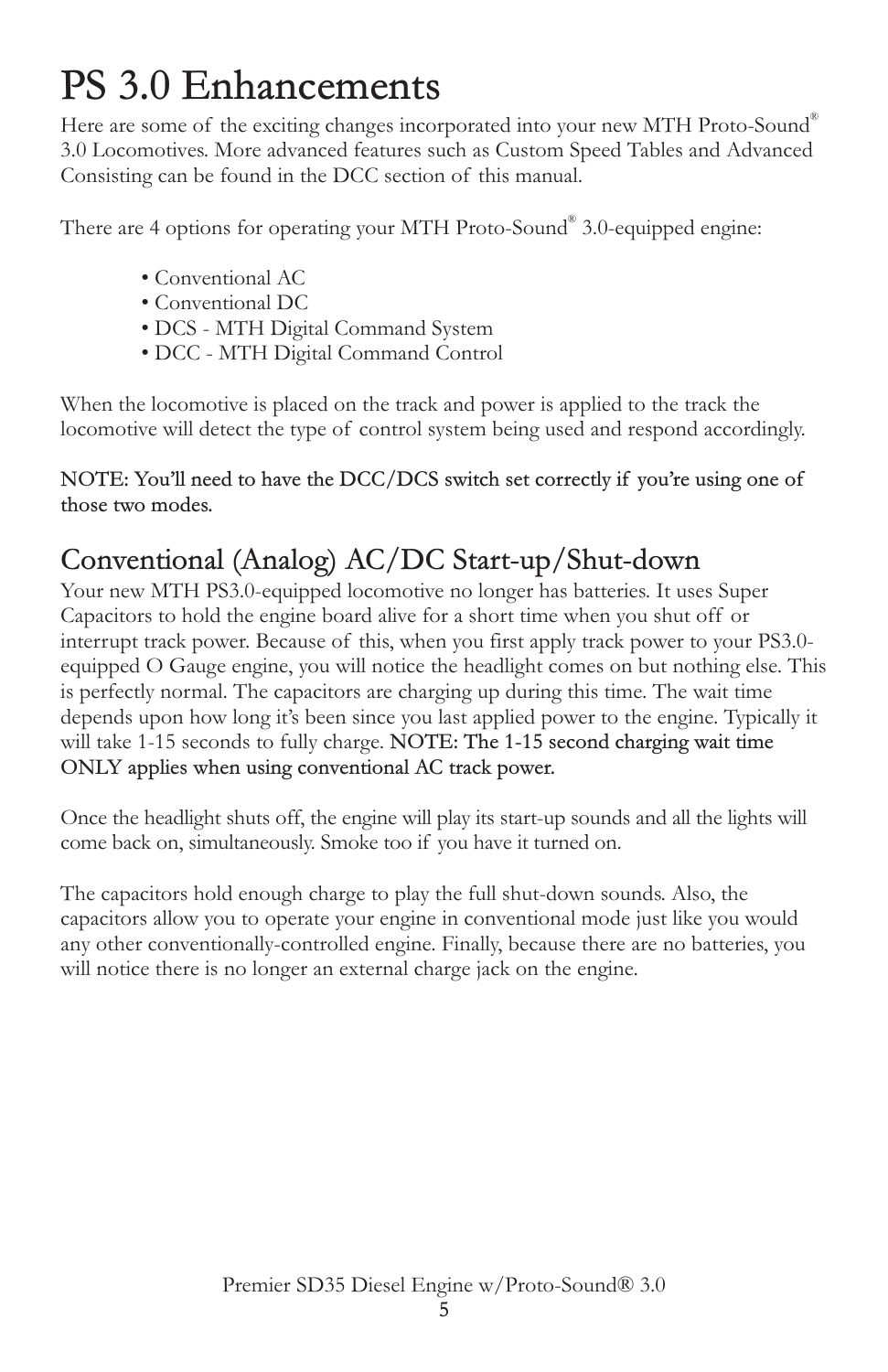# DCS/DCC Switch

Your MTH PS3.0-equipped engine has a DCS/DCC selector switch located on the underside of the chassis between the front trucks. To operate the engine in DCS mode, ensure the switch is set to DCS. If you wish to run the engine in DCC mode, ensure the switch is set to DCC.

If you inadvertently leave the switch in DCC it won't hurt anything, you just won't be able to communicate with your engine with your DCS system. Likewise, if you leave the switch in DCS and try to operate the engine under DCC you may notice a humming coming from your engine and you will likely notice that your DCC system's overload light will be on.



DCS/DCC Switch

*Figure: Changing from DCS to DCC Mode* 

# Programming Track (for DCC operation)

Your MTH Proto-Sound 3.0-equipped locomotive does not program well on Programming tracks due to the inclusion of super capacitors utilized in the locomotive's electronic package. The super capacitors provide backup power to the electronics, allowing the locomotive to better negotiate track sections suffering from poor electrical conductivity. This ensures that sounds continue to play, the locomotive continues to move forward and lighting remains lit. During power shutdowns, the super capacitors provide power to allow the locomotive shutdown sounds to continue playing through their conclusion. Unfortunately, the super capacitors require that operators ONLY program engine CV's using Programming on the Main (PoM).

# Loading Engine Firmware

Your new MTH PS3.0-equipped O-Gauge engine affords you the ability to load Engine firmware. Loader version 2.30 or later will allow you to do this. Please refer to the Loader program's instructions for more details. So, as MTH releases new features or updates you will be able to take full advantage without having to ship your favorite engine anywhere. All new updates are available on our website. MTH will make announcements as they are available. Not all updates will apply to all engines. NOTE: Requires a TIU w/version 4.20 or later firmware, and requires Consumer Loader version 2.30 or later.

# LED Lighting

Gone are the incandescent bulbs. Your new PS3.0-equipped engine has LED lighting. MTH uses various colored LEDs to simulate the correct lighting on your engines from the warm, yellow-orange colored light coming out of an old lantern on your favorite steam engine to the high-intensity halogen lamp on the latest modern diesels, LED's allow for various, correct colors. Also, they require less power and do not emit as much heat as incandescent bulbs.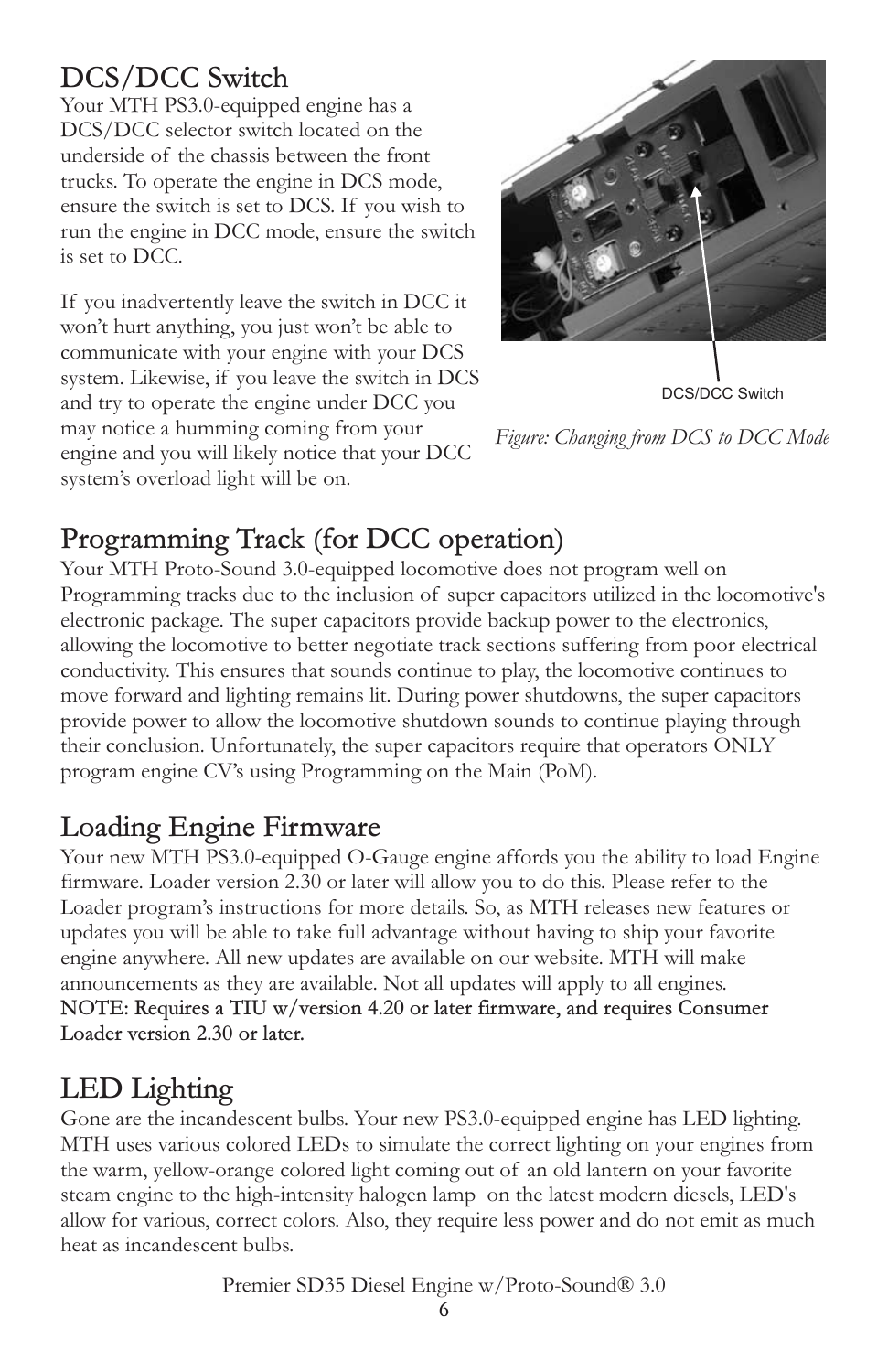# Modes of Operation

The following pages have detailed descriptions of the 4 different modes of operation:

- Conventional AC
- Conventional DC
- DCS MTH Digital Command System
- DCC MTH Digital Command Control

# Conventional AC Operation

When using conventional AC power, the engine will respond to changes in track voltage. An increase in track voltage will increase the locomotive speed and a reduction in track voltage will reduce the engine speed.

A short interruption (approximately 1 to 2 seconds) in the track voltage will cause the engine to cycle in the sequence for each track voltage interruption (neutral – forward – neutral – reverse) When power is first applied to the track, the locomotive will be silent for 1-20 seconds and the headlight will be on, indicating the super capacitors are charging (The super capacitors provide power to the sound system during direction changes or intermittent drops in track power due to dirty track or on switches, when operating in conventional mode). When the super capacitors are charged, all the lights will come on and the engine sounds will start up. There should be no movement, as the engine is in neutral. Causing a short interruption of track power by using the direction button on the transformer, or by bringing the throttle to 0 volts and back again, will change the sequence to the forward state. Then increasing the throttle will begin to move the engine forward, and speed will increase as the throttle is advanced.

If there is another interruption in track power the sequence will change to the neutral position again. The engine will remain in the neutral state until there is another interruption in track power. The next interruption in track power will move the sequence to the reverse state. The engine will now move in the reverse direction. If the power interruption was accomplished by using the direction button and the throttle position was not changed, the engine will run in the reverse direction at the same speed that it was traveling in the forward position.

Subsequent interruptions in track power of 1-2 seconds will continue the sequence rotation. If you happen to interrupt track power for longer than about 2 seconds, the engine will begin its shut down sounds. If this occurs you can cycle the direction sequence again to get back to the direction you wish to move and once the engine starts moving its shut down sounds will stop playing (See direction cycle phases).

In conventional AC operation the whistle sound, the bell sound, PFA sounds and other operational functions can be accessed if your transformer has a horn/whistle button and a bell button. By using combinations of button presses, different commands besides blowing the whistle and ringing the bell can be initiated.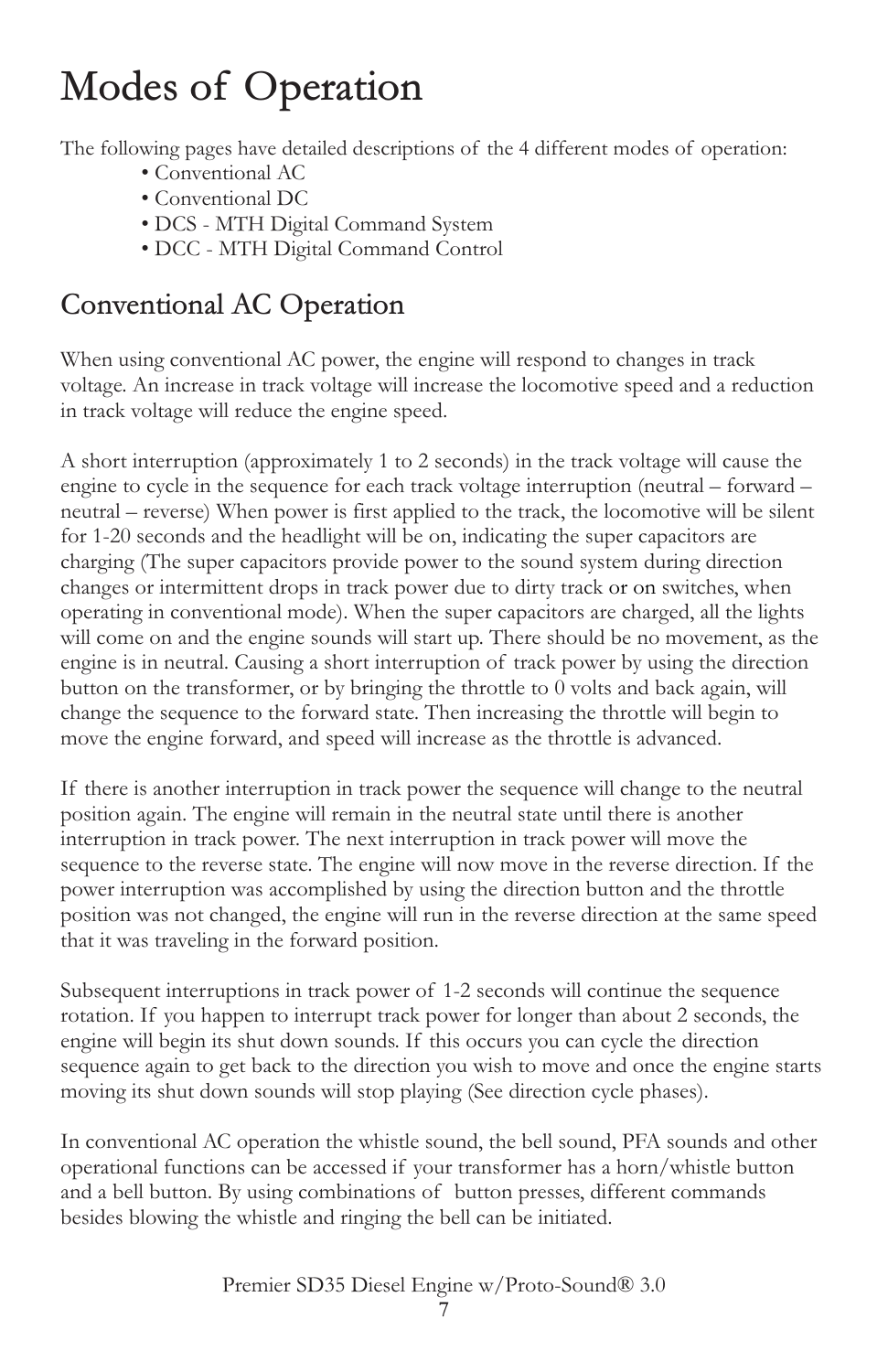# Proto-Sound® 3.0 Conventional AC Operating Instructions

### Activating Proto-Sound® 3.0 Conventional AC Mode Features

Throttle: To increase or decrease track voltage, and therefore train speed, turn the throttle control knob. Turning clockwise will increase voltage and speed, while turning counterclockwise will decrease voltage and speed. The engine will maintain the speed you set after you release the throttle until you turn it again to change the voltage and speed.

Bell: To sound the bell, in an engine equipped with a bell firmly press and release the Bell button. To turn the bell off, press and release the Bell button again. The bell will continue to ring from the time you turn it on until you press and release the button again to turn it off.

Horn/Whistle: To sound the whistle, firmly press the Horn/Whistle button. The whistle will sound for as long as you continue to depress the button. It will stop when you release the button.

Direction: Your train is programmed to start in neutral. The train will always cycle neutral-forward-neutral-reverse with each press and release of the direction button. The engine is programmed to restart in neutral each time the track voltage is turned off for 25 seconds or more.

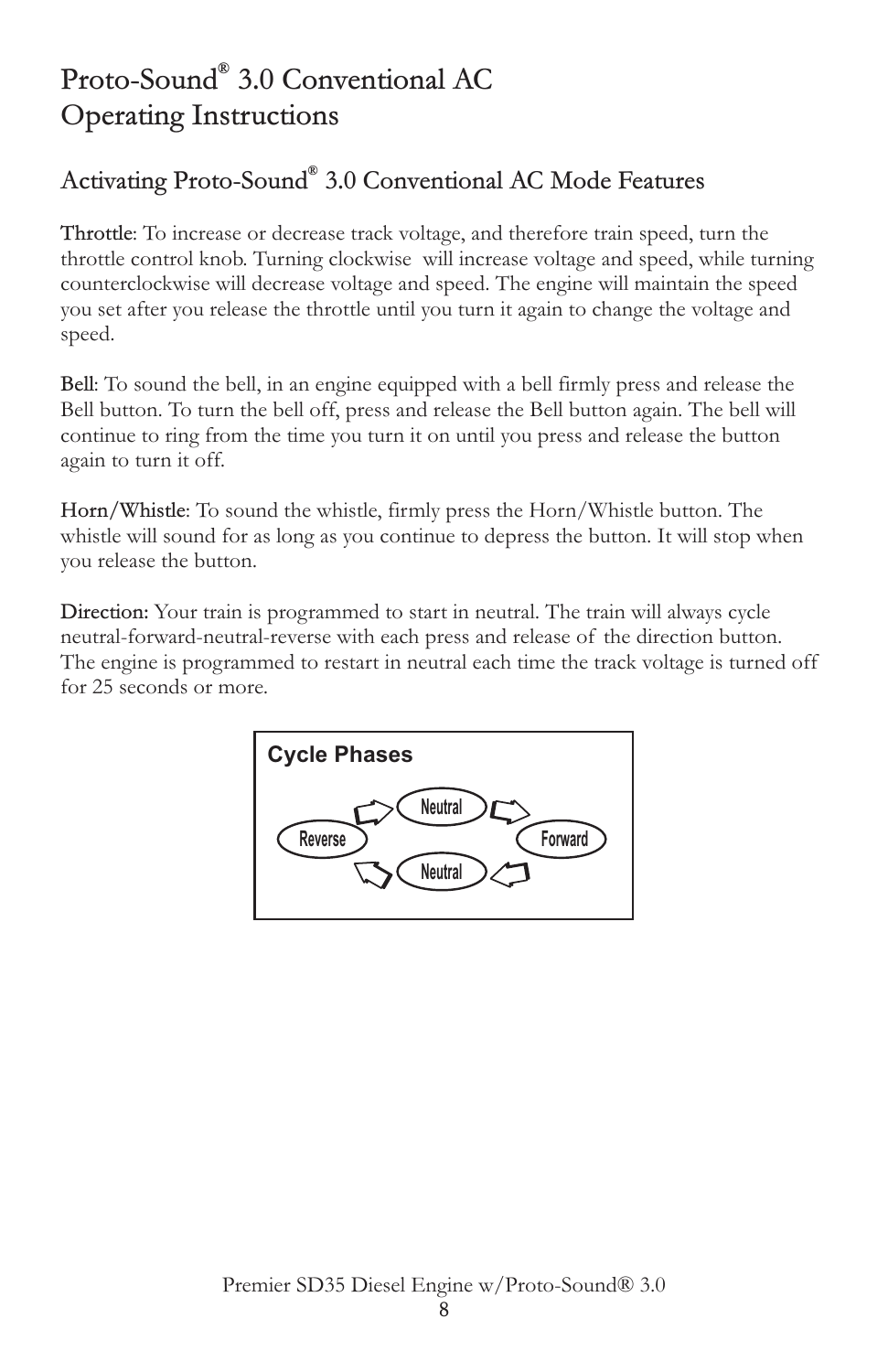

*Figure: Manual Volume Control*

Proto-Sound® 3.0 features are activated by sequences of Bell and Horn button pushes described below. Please read the full descriptions of each feature before using it. To use these buttons to activate features rather than to blow the horn or ring the bell, you should tap the buttons very quickly with a ½-second pause between button presses. You may need to practice your timing to make this work smoothly.

| <b>Timing Chart</b>             |                    |         |                    |         |  |
|---------------------------------|--------------------|---------|--------------------|---------|--|
| Press                           | $\frac{1}{2}$ Sec. | Press   | $\frac{1}{2}$ Sec. | Press   |  |
| Horn                            | Pause              | Bell    | Pause              | Bell    |  |
| Short &                         |                    | Short & |                    | Short & |  |
| Firm                            |                    | Firm    |                    | Firm    |  |
| Total Time Lapse: 1 1/2 Seconds |                    |         |                    |         |  |

| <b>Feature to Be Activated</b>        | <b>Button Code</b>                          |
|---------------------------------------|---------------------------------------------|
| Marker Lights*                        | 1 Bell, 1 Horn/Whistles                     |
| PFA (Passenger/Freight Announcements) | 1 Bell, 2 Horn/Whistles                     |
| Fire the Rear Coupler                 | 1 Bell, 3 Horn/Whistles                     |
| Fire the Front Coupler                | 1 Bell, 4 Horn/Whistles                     |
| Speed Control On/Off                  | 1 Horn/Whistle, 2 Bells (from Neutral only) |
| Lock into a Direction                 | 1 Horn/Whistle, 3 Bells                     |
| Beacon Light (On/Off)*                | 1 Horn/Whistle, 4 Bells                     |
| <b>Reset to Factory Defaults</b>      | 1 Horn/Whistle, 5 Bells (from Neutral only) |

\*Only applicable to engines equipped with beacon and/or marker lights. Beacon Lights are also configured to control Wrong Line, Alternate Country and other lighting setups typically found on European models. Marker lights are also used as Train/No-Train lighting in European models.

# Marker Lights (On/Off) (if equipped)

By default your Marker Lights are set to ON. To toggle the Marker Lights, perform the following sequence on your AC transformer:

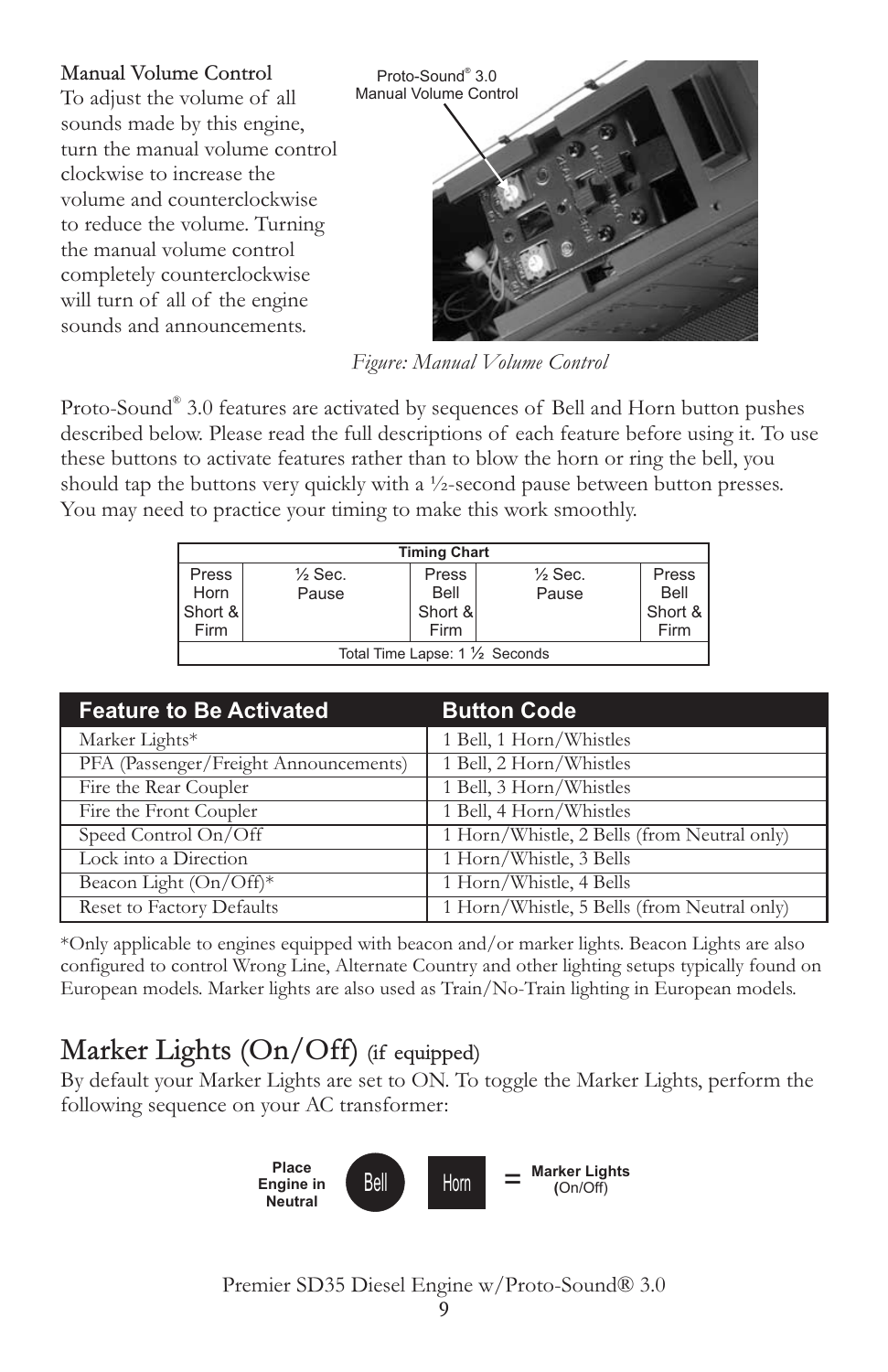### Passenger/Freight Announcements (PFA)

Your engine is equipped with a sound package of either passenger station announcements or freight yard sounds that you can play when you pull into a station or a yard. Each sequence described below will play as long as it is left on, randomly generating sounds, but be sure to allow approximately 30 seconds between the button pushes described below to allow the PFA sufficient time to run through each sequence.

- To cue the sound system to play the PFA, quickly but firmly tap the Bell button once followed by 2 quick taps of the Horn button while the engine is moving. Tap the buttons quickly but allow approximately  $\frac{1}{2}$  second between each press.
- Press the Direction button once to stop the engine. This will trigger the first sequence of PFA. The reverse unit is temporarily disabled so that the train will not move as you use the Direction button to trigger the sounds. Proto-Sound 3.0 has disabled operator control over the Horn and Bell buttons until the full PFA sequence is complete.
- After waiting about 30 seconds for that sequence to run, press the Direction button again to trigger the second sequence of PFA.
- After about 30 seconds, press the Direction button again to trigger the third PFA sequence.
- Again, after allowing about 30 seconds for that sequence to run, press the Direction button one more time to trigger the fourth and final PFA sequence. The PFA will continue and within a few seconds the bell will begin ringing, then the engine will begin moving at the current throttle setting, in the same direction it was traveling when you began the sequence. Once the bell turns off, the operator regains control of the transformer's bell and Horn buttons and can ring the bell or blow the Horn as usual.

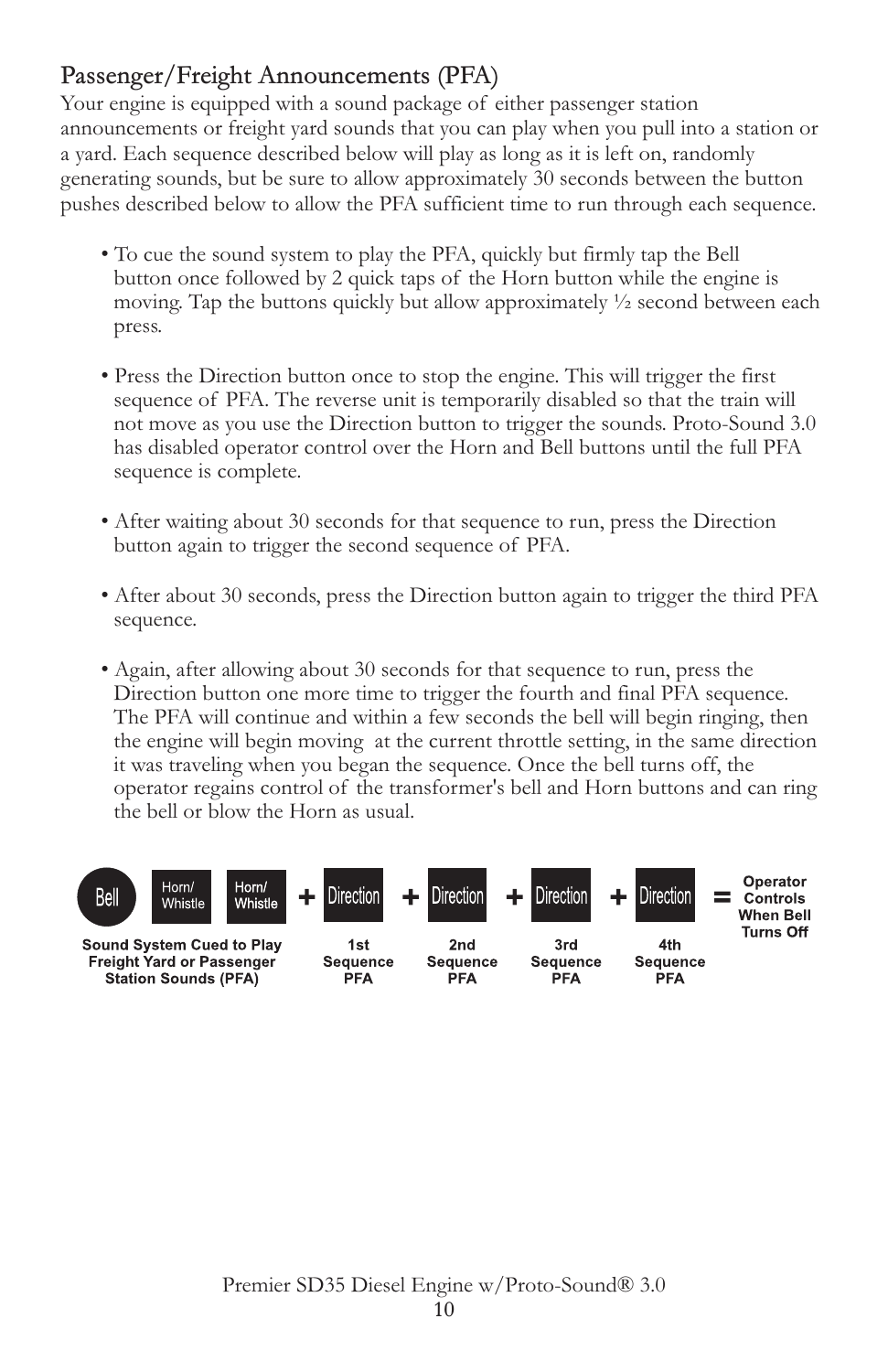#### Tips on Using PFA

• You can terminate PFA at any time by turning off power to the track for 15 seconds.

• You do not have to be in Forward to use PFA. At the conclusion of the full sequence, the train will pull away from the station or yard in whatever direction you were going when you activated the feature.

• You can use PFA even if you are double-heading with another engine. If the second engine is not equipped with Proto-Sound® 3.0, you must remember not to leave the throttle at a high voltage level once you have stopped the engine to run the PFA. Otherwise, the engine without PFA will begin vibrating on the track as its motors strain to move the train, since they cannot be automatically disabled during the PFA cycle (or if an original Proto-Sound® engine, PFA are triggered differently and that engine's motor-disable feature will not be active when you run PFA in Proto-Sound® 3.0).

• PFA can be triggered from Neutral. It will operate the same as if triggered while in motion except that, at the conclusion of the PFA, the engine will depart in the next direction of travel, as opposed to the direction it was traveling before entering Neutral.

# Proto-Coupler<sup>™</sup> Operation

This locomotive is equipped with one or more coil-wound Proto-Couplers for remote uncoupling action. Because Proto-Couplers are controlled through the Proto-Sound® 3.0 microprocessor, they do not require an uncoupling track section or modification to your layout to function. You can fire a coupler from neutral or while in motion. Use the code shown below to fire the coupler(s).

#### Rear Coupler

To fire the rear coupler, quickly tap the Bell button once followed by three quick taps of the Horn button, allowing approximately ½ second to lapse between each quick button press. The sound of the liftbar and air line depletion will play, and the knuckle will be released.



#### Front Coupler

To fire the front coupler (if your engine has one), quickly tap the Bell button once followed by four quick taps of the Horn button, allowing approximately  $\frac{1}{2}$  second to lapse between each quick button press. The sound of the liftbar and air line depletion will play, and the knuckle will be released.

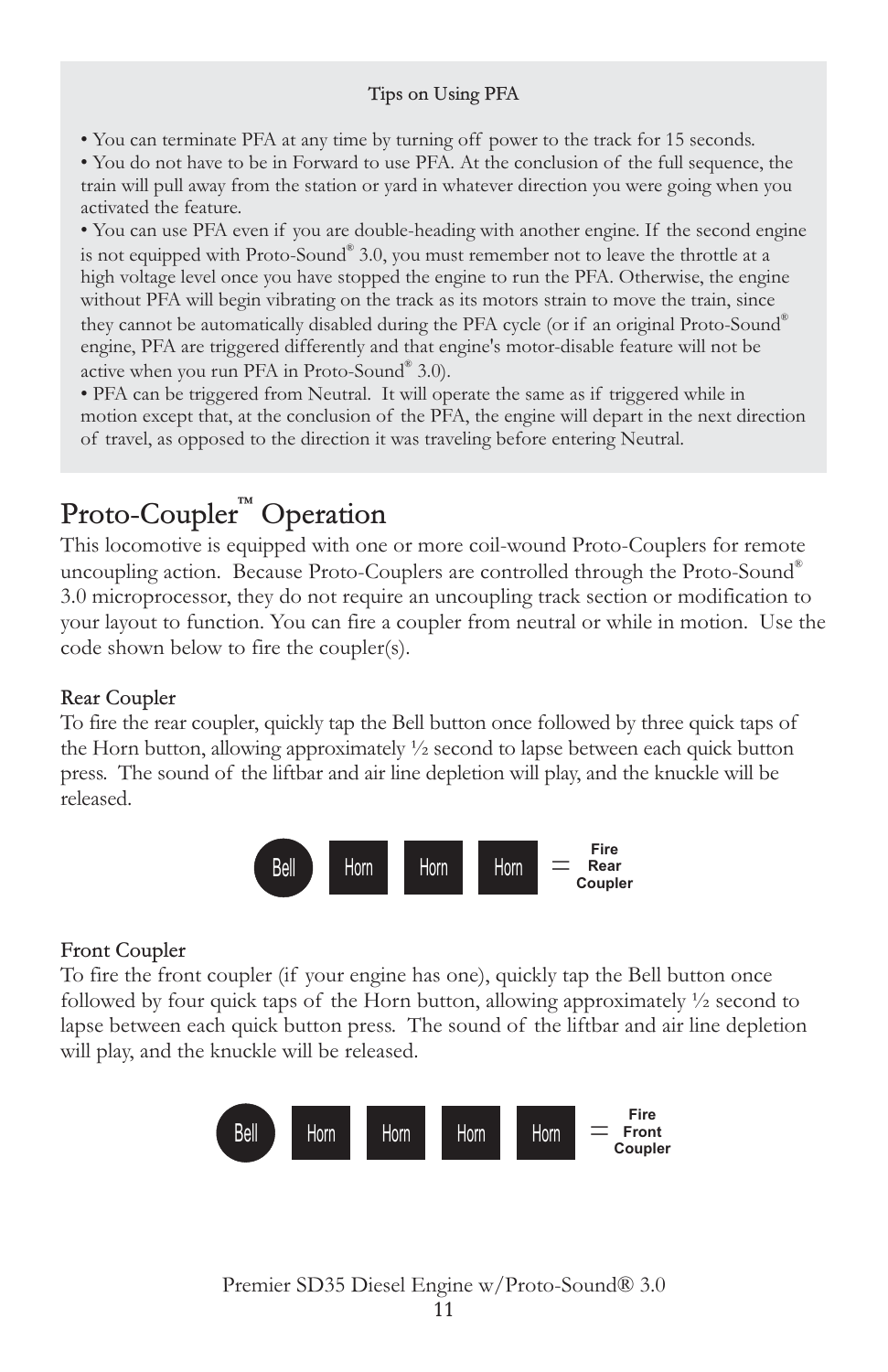### Speed Control

M.T.H. engines equipped with Proto-Sound® 3.0 have speed control capabilities that allow the engine to maintain a constant speed up and down grades and around curves, much like an automobile cruise control. You can add or drop cars on the run, and the engine will maintain the speed you set.

While the engine is programmed to start with the speed control feature activated, you can opt to turn it off. This means the engine's speed will fall as it labors up a hill and increase as it travels downward. It is also affected by the addition or releasing of cars while on the run. Because the engine will run more slowly at a given throttle voltage when speed control is on than when it is off, you should adjust the throttle to a lower power level for operation with speed control off to avoid high-speed derailments. When speed control is off, the volume will drop to allow for better low voltage operation.

To turn speed control on and off, put the engine in neutral, then quickly tap the transformer's Horn button one time then quickly tap the Bell button two times, allowing approximately ½ second to lapse between each quick button press. Two horn blasts will indicate that the engine has made the change. Repeat the 1 horn, 2 bells code to return it to the other condition. You will want to do this during the initial neutral upon start-up if you ever couple this engine to another engine that is not equipped with speed control to avoid damaging the motors in either engine. Each time you shut down the engine completely, it will automatically turn speed control on.



### Locking Locomotive Into A Direction

You can lock your engine into a direction (forward, neutral, or reverse) so that it will not change directions. To do this, put the engine into the direction you want (or into neutral to lock it into neutral), run it at a very slow crawl (as slowly as it will move without halting), and quickly but firmly tap the Horn button once followed by three quick taps of the Bell button, allowing approximately  $\frac{1}{2}$  second to lapse between each quick button press. Two horn blasts will indicate that the engine has made the change. The engine will not change direction (including going into neutral) until you repeat the 1 horn, 3 bells code to return the engine to its normal condition, even if the engine is kept without power for extended periods of time.

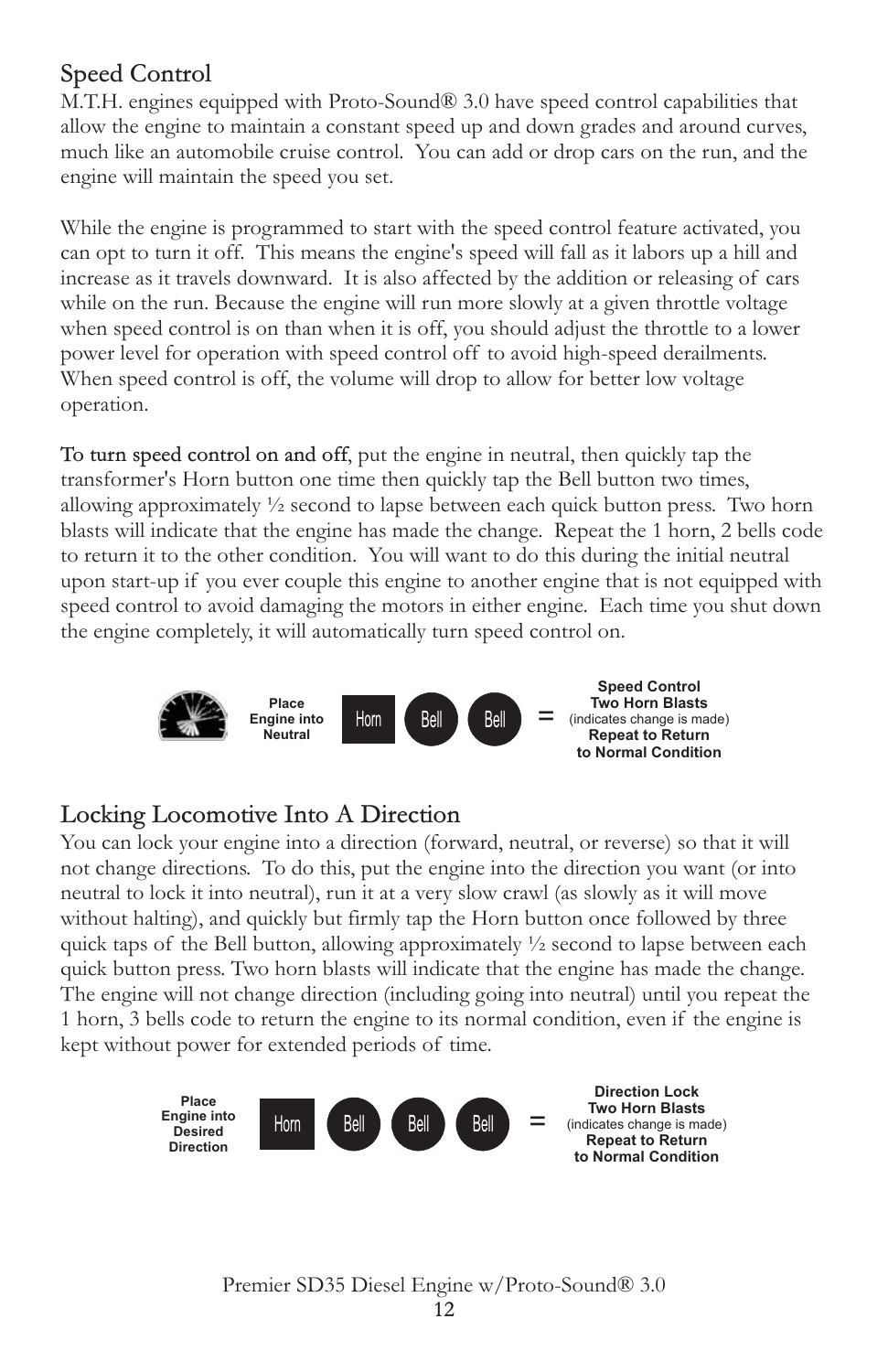### Beacon Light (On/Off) (if equipped)

By default your Beacon Light is set to ON. To toggle the Beacon Light, perform the following sequence on your AC transformer below. NOTE: The Beacon Light is also used to select different lighting schemes primarily in European engines. For example, Wrong Line Operation.



### Reset to Factory Default

To override the settings you currently have assigned to the engine and reset it to its factory defaults, while in Neutral tap the Horn button quickly once, followed by five quick taps of the Bell button, allowing approximately  $\frac{1}{2}$  second to lapse between each quick button press. Two horn blasts will indicate that the engine has made the change.



### Automatic Sound Effects

Certain Proto-Sound® 3.0 sound effects automatically play in programmed conventional mode conditions:

- Squealing Brakes play any time the engine's speed decreases rapidly.
- Cab Chatter plays at random intervals when the engine idles in neutral.
- Engine Start-up and Shut-down sounds play when the engine is initially powered on or is powered off for five seconds or more.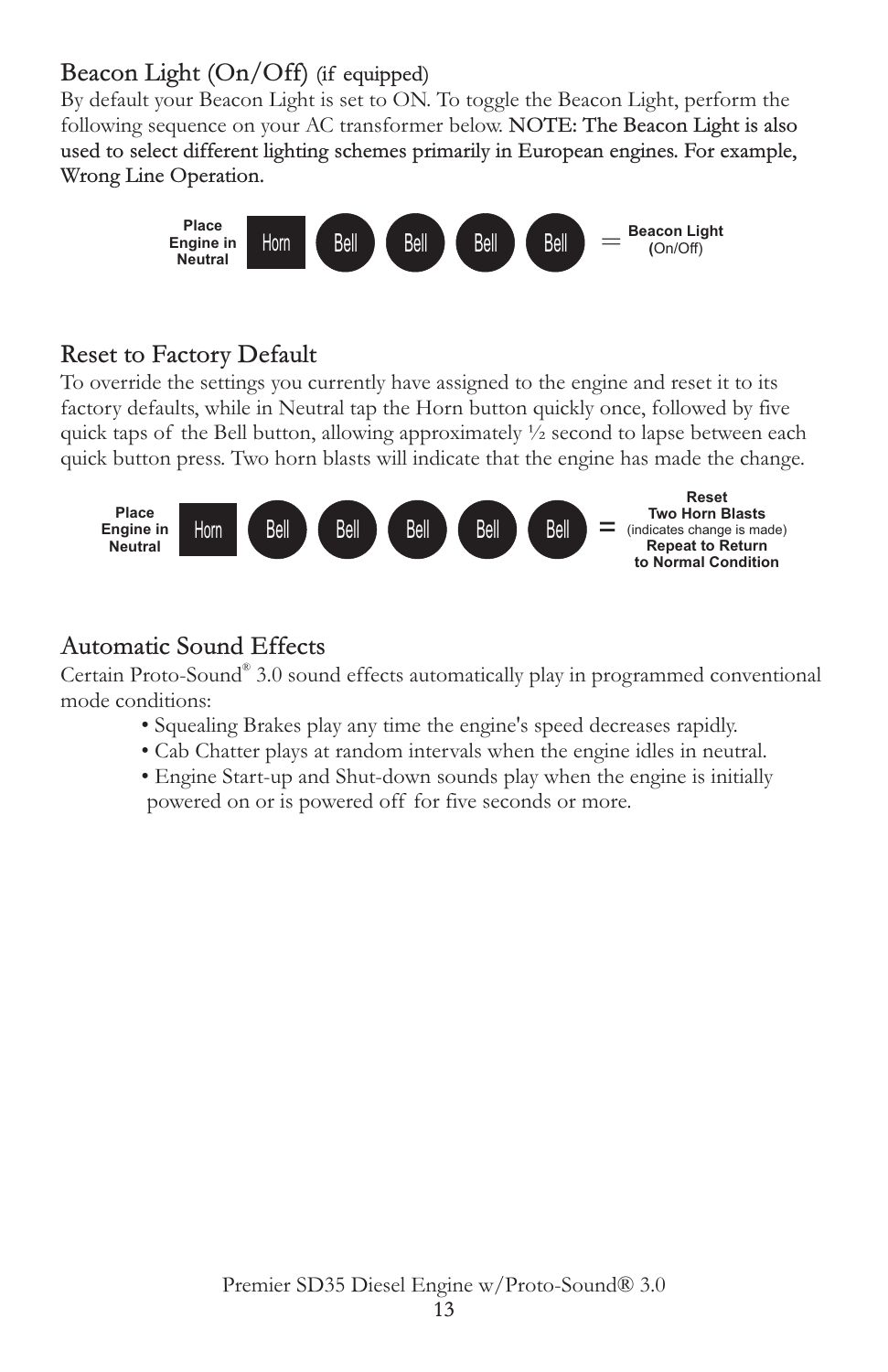# Conventional DC Operation

Your MTH locomotive will operate on conventional DC track voltage also. However, functions such as sounding the horn, ringing the bell and the PFA sounds cannot be initiated in conventional DC. Only the engine sounds, smoke, squealing brakes and idle sounds will function.

Operation of your MTH Proto-Sound® 3.0 engine in conventional DC is very similar to operating a conventional AC engine. As you increase track voltage, engine speed increases.

As the track voltage is decreased, engine speed is decreased. When track voltage polarity is reversed using the polarity or direction switch on the power pack, the engine will run in the opposite direction. The electronics in your MTH Proto-Sound® 3.0 locomotive are designed to slowly change direction without a need to change the throttle, if you so desire.

Just change the polarity switch on your DC power pack and the engine will gradually come to a stop and then automatically begin traveling in the opposite direction. The speed will build up to the same speed that the engine was going in the previous direction. When power is first applied to the locomotive, the engine's sounds will start up when the track voltage reaches about 8 VDC. To get your locomotive moving, after the startup sounds have finished and the locomotive is idling, slowly increase the track voltage until the locomotive is traveling at the desired speed.

NOTE: If you apply more than 9.0VDC to the engine at start-up the engine will not move. This is normal. We refer to this as "Anti-Jackrabbit" and this feature prevents your model from taking off at high track voltages. Simply lower the track voltage down below 9.0VDC and then back up to get your engine moving. This applies only when you start up your engine.

# DCS - Digital Command System

While the acronyms are close, this is where the similarity ends between DCC and DCS. Yes they are both digital control systems. However, M.T.H. DCS is not DCC. There are several proprietary versions of DCC on the market, but DCS is not one of them. M.T.H.'s DCS System is a proven technology in the O Gauge, One Gauge, and HO Gauge markets. First the power signal in DCS is not the command signal. Next DCS employs a fully functional bi-directional communication scheme opening a vast range of advanced features and yet so simple and intuitive that you can enjoy them. No programming tracks, bits and bytes, or conversion of binary to hexadecimal numbers here. To add an engine in DCS, press "ADD ENGINE". After that, if you want to start your engine just press "START UP" or to turn the smoke unit on or off, just press "SMOKE". No combination of letters or numbers to remember.

Additional details can be found in the DCS manual that accompanies your DCS system or on the MTH Web site, www.mthtrains.com. With DCS, you can have a whole fleet of MTH PS 3.0 engines on the rails and they will remain shut down until you command them to start up.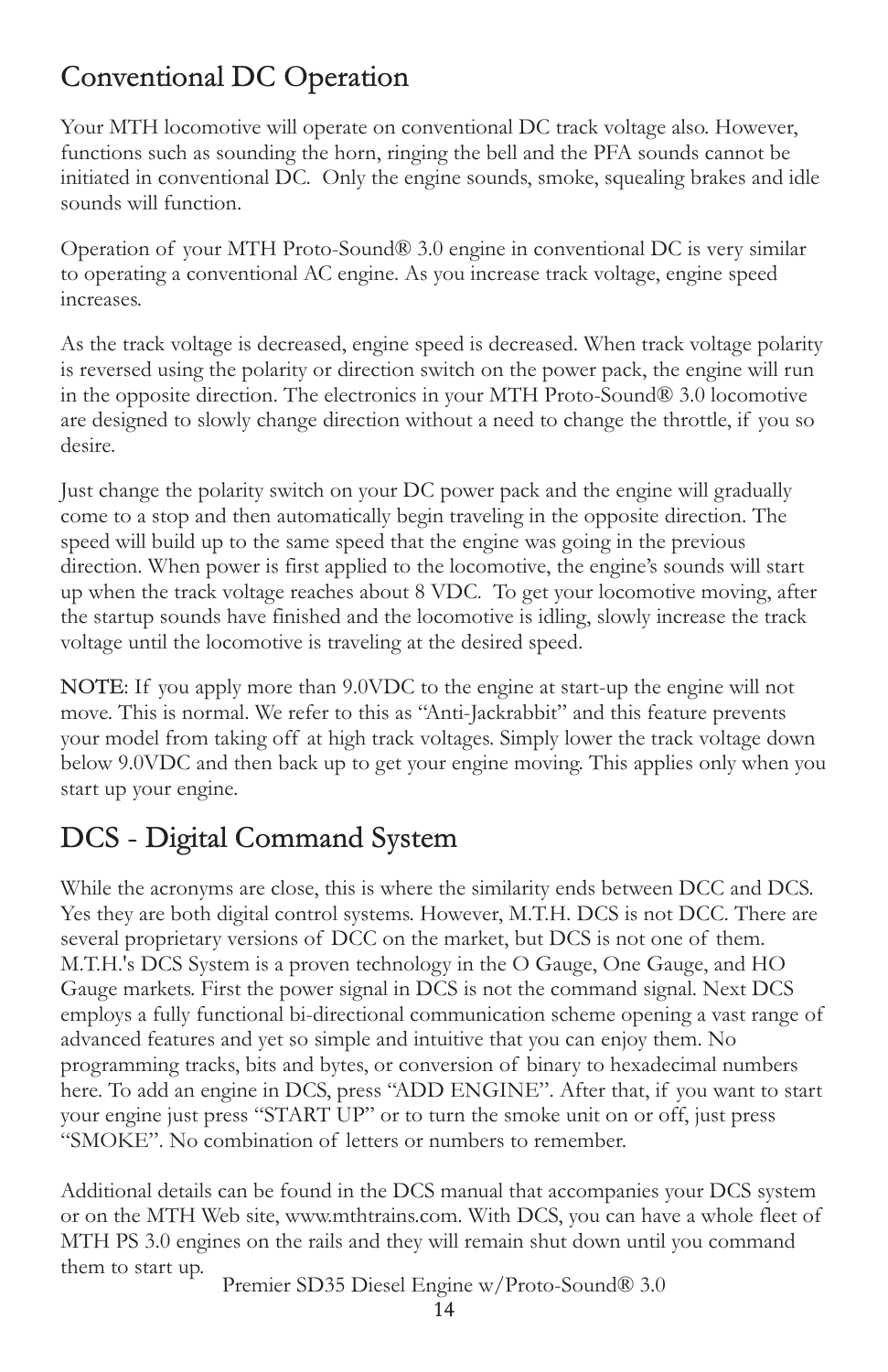# DCC - Digital Command Control

DCC is a popular digital command scheme wherein the track power is also a digital control signal. That is, using a DCC controller, you can communicate with multiple engines and have all of them moving at different speeds and in varying directions on the same track at the same time. The power/command signal remains constant and engines are commanded to perform as desired. Your MTH PS3.0-equipped engine has the ability to decode and respond to these DCC commands. This allows you to mix and match MTH PS3—equipped engines as well as operate them with any other manufacturer's DCC-decoder equipped engine. The best part about your MTH PS3.0 equipped engine is that the decoder is built right in. No need to remove the hood and install speakers or boards. It's all done for you at the factory. Each PS3.0-equipped engine has a full complement of lights, sounds, smoke (if equipped). Just set the model on the rails, apply DCC power and hit F3 on your DCC handheld controller and you're off and running.

### Basic DCC Operation

Your MTH PS3.0-equipped engine takes full advantage of DCC's capabilities. Below are the basic commands you'll want to know to get started running quickly. Please refer to the Advanced DCC Operation section of the manual if you want to dig into the full capability of DCC.

Each engine type may have a slightly different F Function list. This depends upon whether it's steam, diesel, or electric and whether it has smoke or not. Please refer to the table of Default CV Values for your particular engine's F Functions. A note about enabling/disabling F Functions in DCC - Depending upon the DCC system you have you may need to toggle a particular F Function on then off to actually get it to enable. Some DCC systems do this for you automatically and others allow you to set particular F Function buttons to either be set for momentary or toggle. Please refer to your DCC control station manufacturer's manual for more information on how they handle F Function buttons.

Your MTH PS3.0-equipped engine's default short address is 3. So all you have to do is power up your DCC system and call up Locomotive 3 to begin.

### Start-Up/Shut-Down

#### F3 – Start-Up/Shut-Down

Pressing this twice (toggle on then off) will start up your engine. When you apply DCC power your MTH PS3.0-equipped engine will remain dark and quiet. Since you likely don't want to run the engine this way, simply press F3 twice to start your engine. The lights, sound and smoke (if equipped) will come on.

NOTE: Now your engine will start up just by advancing the throttle. But for the F3 functions (Start Up and Shut Down) to operate, the engine not be moving.

To shut your engine down, press the F3 button twice. This will play the shut down sounds and then turn the lights and smoke and sounds off. As long as there is DCC power still on the track the engine can be started up again by pressing the F3 button twice.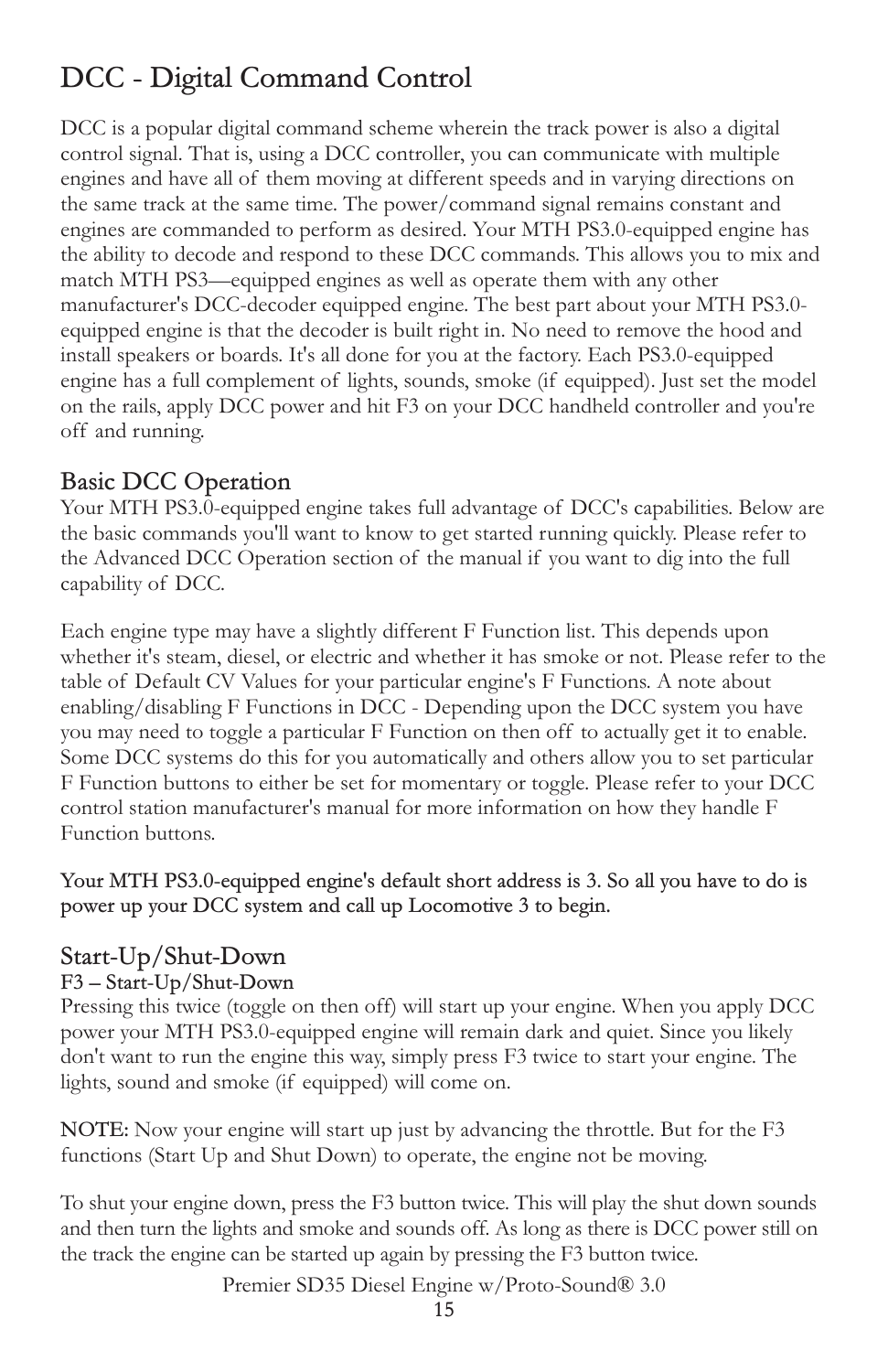### Bell/Whistle (Horn)

F1 – Bell

To activate the Bell press F1. To deactivate it, hit F1 again

F2 – Whistle (Horn)

To activate the Whistle/Horn, press F2. To shut it off either let off the F2 button or press and release it

### F4 – PFA

PFA in MTH lingo stands for Passenger/Freight Announcements. Your engine is preprogrammed for the appropriate type of sounds based upon the type of service the real-life engine used in daily operation.

There are five sound sequences or segments in the PFA feature. Each segment is advanced by you, the operator.

You hit the F4 button twice on the DCC controller to let the engine know you want it to advance (this toggles the PFA function on then off to clear the remote for the next sequence). In most PFA sequences there is a minimum wait time of about 20-30 seconds before it will advance. So, here is how a typical PFA sequence operates:

- 1. Press the F4 button twice (toggle F4 on then off) to start the PFA sequence on the engine. You'll hear "Now arriving…" for passenger sound sets and cab chatter for freight sound sets. The bell will then begin ringing.
- 2. Slowly reduce the throttle until the train stops at the desired location and speed reaches zero. Press the F4 button twice (toggle F4 on then off) again and the bell will stop ringing. You will hear the engine sounds switch from the cab to the station or yard with all the ambient sounds you'd hear in the real thing.
- 3. Press the F4 button twice (toggle F4 on then off) again to advance the sequence. You'll hear "Now boarding…" for passenger sound sets and freight yard sounds for freight sound sets.
- 4. Press the F4 button twice (toggle F4 on then off) again to advance the sequence. You'll hear "Now departing…" for passenger sound sets and more freight yard sounds for freight sound sets.
- 5. Press the F4 button twice (toggle F4 on then off) the last time to advance the sequence. You'll hear "All aboard…" for passenger sound sets and more freight yard sounds for freight sound sets. The engine sounds will switch over to the cab again. When the bell begins to ring, advance the throttle to move the engine out of the station or yard. The bell will shut off automatically.

## Lights

F0 – Headlight/Taillight.

This toggles your headlight/taillight on and off.

F5 – Lights.

This toggles your firebox and cab interior light on and off.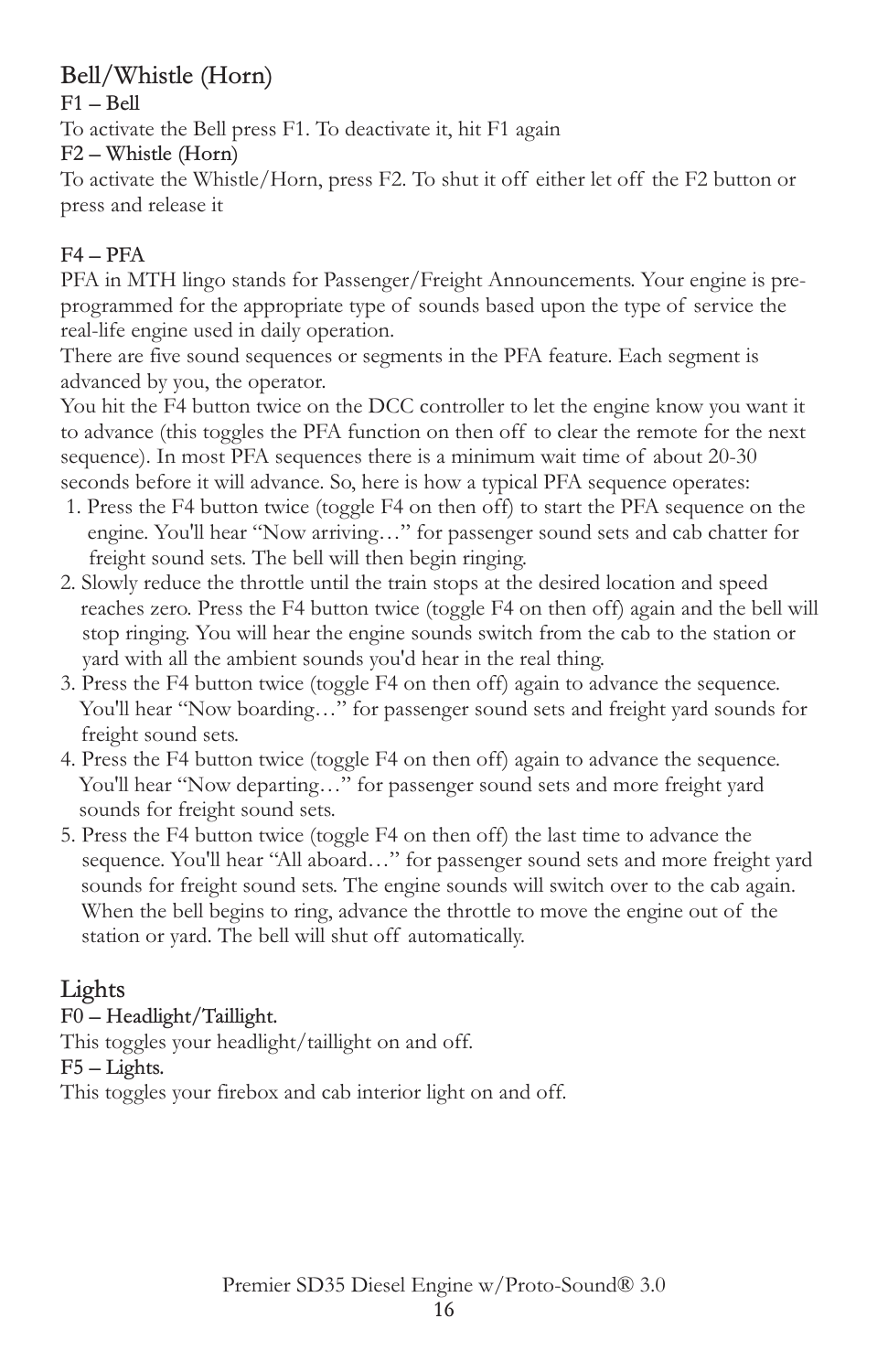### Master Volume

#### F6 – Master Volume

When you activate F6, the Master Volume will begin increasing. If you are at 0 (no volume), the first time you turn on F6 it will take approximately 3 seconds to get to 100% volume. When you get to your desired volume level, turn F6 off.

The next time you toggle F6 on it will drive the Master Volume to 0. If you are at 100% it will take approximately 3 seconds to get to 0. When you arrive at your desired level turn F6 off.

It works like a volume slider – the first time you enable F6 it goes up and stops at 100%. Toggle F6 off and then back on and it will go down to 0 and stop.

### Couplers

Your MTH PS3.0-equipped engine comes with remotely controlled Proto-Couplers. They can be fired using your DCC handheld.

#### F7 – Front Coupler

Pressing F7 twice (toggling on then off) will fire your Front Coupler

#### F8 – Rear Coupler

Pressing F8 twice (toggling on then off) will fire your Rear Coupler

#### Forward/Reverse Signal

Just like a real engine, you can announce the direction of intended movement using your DCC handheld and F9 and F10.

#### F9 – Forward Signal

Pressing F9 twice (toggling on then off) will sound the Forward Signal. This is two whistle/horn blasts

#### F10 – Reverse Signal

Pressing F10 twice (toggling on then off) will sound the Reverse Signal. This is three whistle/horn blasts

### Grade Crossing Signal

Again, just like a real engine, you can trigger the Grade Crossing Signal on your engine. This is two long, one short, one long whistle/horn blast.

#### F11 – Grade Crossing Signal

Pressing F11 twice (toggling on then off) will sound your Crossing Signal.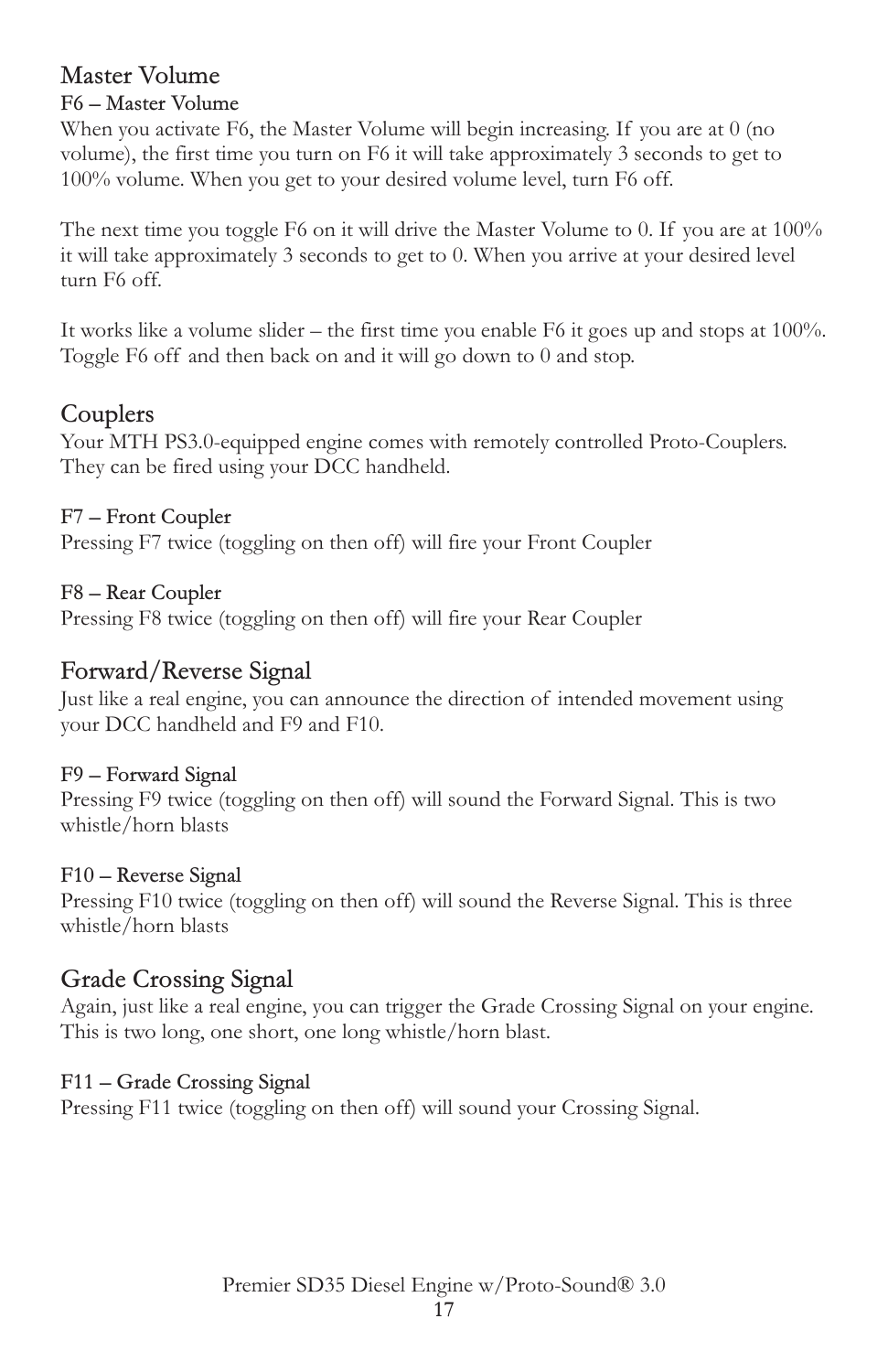# Smoke (if equipped)

F12 – Smoke On/Off Enabling F12 will turn the smoke unit on. Disabling F12 will turn your smoke unit off.

#### F13 – Smoke Volume

There are three smoke volume levels in your MTH PS3.0-equipped engine – Low/Med/High. The default for this is set to High. You can adjust the smoke output (amount of smoke the generator puts out) by pressing the F13 button twice. This sets the level to the next step. For example, if you are currently at the High smoke output level, pressing F13 twice (toggling it on then off) will set the smoke volume to Low. Pressing F13 twice again will set it to Medium and so on.

### Engine Sounds

#### F25 – Engine Sounds

You can turn the Engine Sounds On/Off by pressing the F25 button. Pressing it once (enabling F25) will cause the Engine Sounds to shut off. The Whistle/Horn and Bell sounds will still be active, however. To turn the engine sounds back on press the F25 button again (disable F25).

## Additional F Functions

#### F14-F16 – Idle Sequence

Pressing F14, F15, or F16 twice (toggling on then off) will trigger an Idle Sequence if the engine is not moving. These vary from engine to engine and may include things like checking the coal load, checking the water level, using the Alemite grease gun on the drivers, etc. When triggered, these will run through the sequence that varies in duration. NOTE: The engine must be sitting still in order to trigger these

#### F17 – Extended Start-Up

If your engine is shut down or you've just applied DCC power pressing F17 twice (toggling it on then off) will start the Extended Start-Up sounds. This is very similar to F3 except you will hear the crew talking back and forth about getting the engine ready to run.

#### F18 – Extended Shut-Down

If your engine is already up and running you can play

the Extended Shut Down sounds by pressing F18 twice (toggling on then off). The Extended Shut Down is very similar to F3 in that the engine will ultimately shut down, but in the case of Extended Shut Down you will hear the crew talking back and forth about how the engine ran, time schedules, etc.

#### $F19 - Rev Up$

Pressing F19 twice will increase the diesel engine's rev level by one notch. Two more presses of F19 will rev the diesel engine to the second notch and so forth. You can rev the engine up 7 notches from idle. This is useful if you wish to simulate a heavy load behind the train and want to rev the diesel engine up.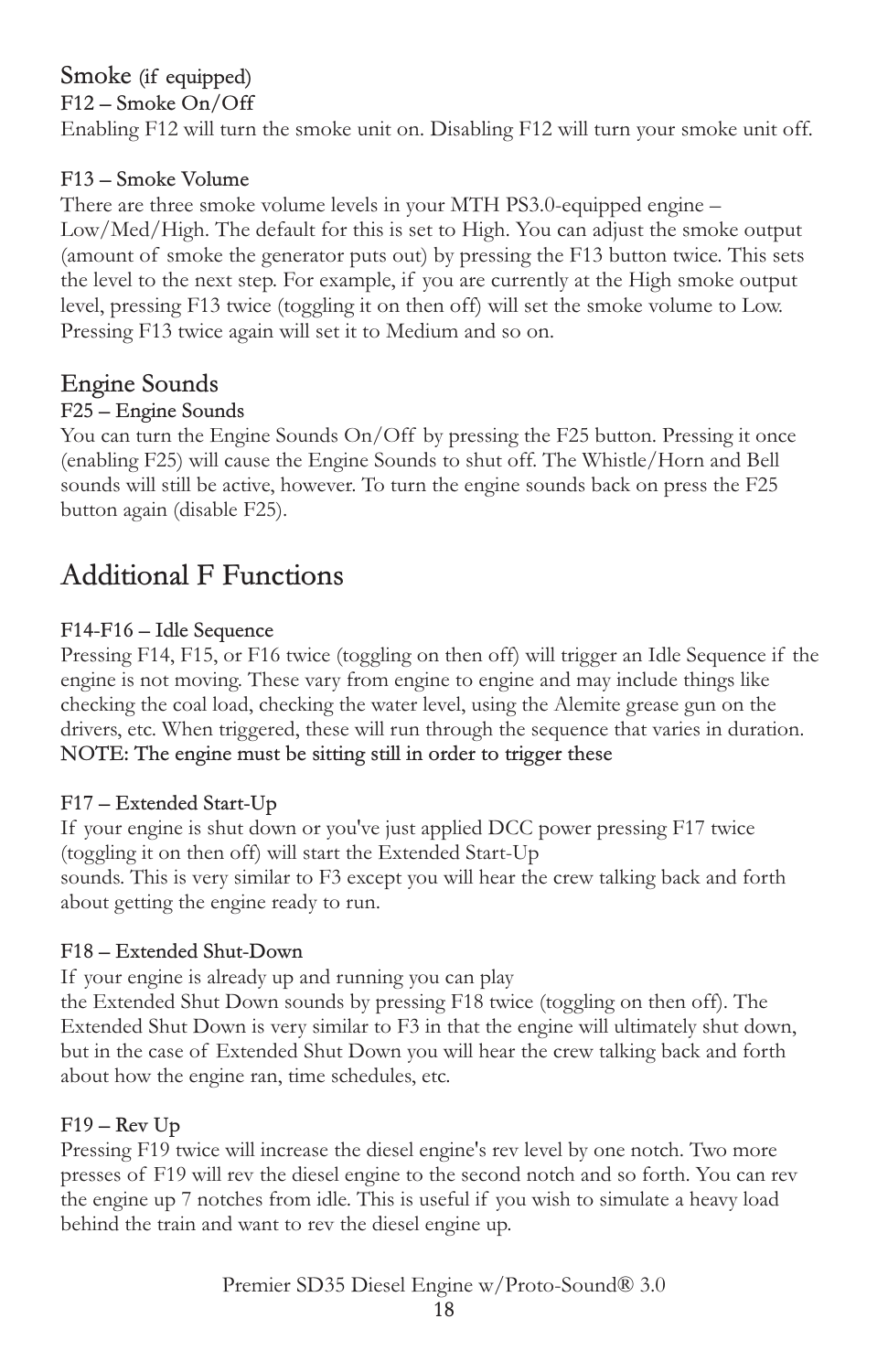#### F20 – Rev Down

Pressing F20 twice will decrease the diesel engine's rev level by one notch. Two more presses of F20 will rev the diesel engine down one more notch and so forth. You can rev the engine down to its idle rev level as long as it's sitting still.

#### F21 – One Shot Doppler

You can set your MTH PS3.0-equipped engine to simulate the actual Doppler Effect sound a real engine makes as it passes you. To do this, press the F21 button once (enable F21) and then listen as the engine makes that pitch shift that mimics the Doppler Effect perfectly. Press the F21 button again (disable F21) to shut off the Doppler Effect. With a little practice in timing and speed you can make this happen right in front of you.

#### F22 – Coupler Slack

When an engine hooks up and pulls a train it has to take up the coupler slack. You can play this sound by pressing F22 twice (toggling on then off). This feature works two ways – While the engine is sitting still, press F22 twice to enable it. Then, when you move the engine, it will play the Coupler Slack sound.

The second way is to simply force the sound while the engine is moving. To do this, simply press F22 twice (toggling it on then off). The sound will play.

#### F23 – Coupler Close

To play the Coupler Close sound press the F23 button twice (toggling it on then off). You can play this sound as you're coupling cars together to add realism.

#### F24 – Single Whistle/Horn Blast

To play a Single Horn Blast press the F24 button twice (toggling in on then off). This plays a single, short horn blast.

#### F26 – Brake Sounds

Pressing the F26 button (enable F26) will disable the Brake Sounds for your engine. The Brake Sounds occur when you reduce the speed of your engine rapidly. To enable the Brake Sounds press the F26 button (disable F26). Brake Sounds are On by default.

#### F27 – Cab Chatter

Cab Chatter occurs when the engine is sitting at idle. There are various times when the crew will talk to each other when the engine is sitting at idle. Pressing the F27 button (enable F27) will disable the Cab Chatter. Pressing the F27 button again (disable F27) will enable Cab Chatter. Cab Chatter is On by default.

#### F28 – Feature Reset

Resets Features to defaults.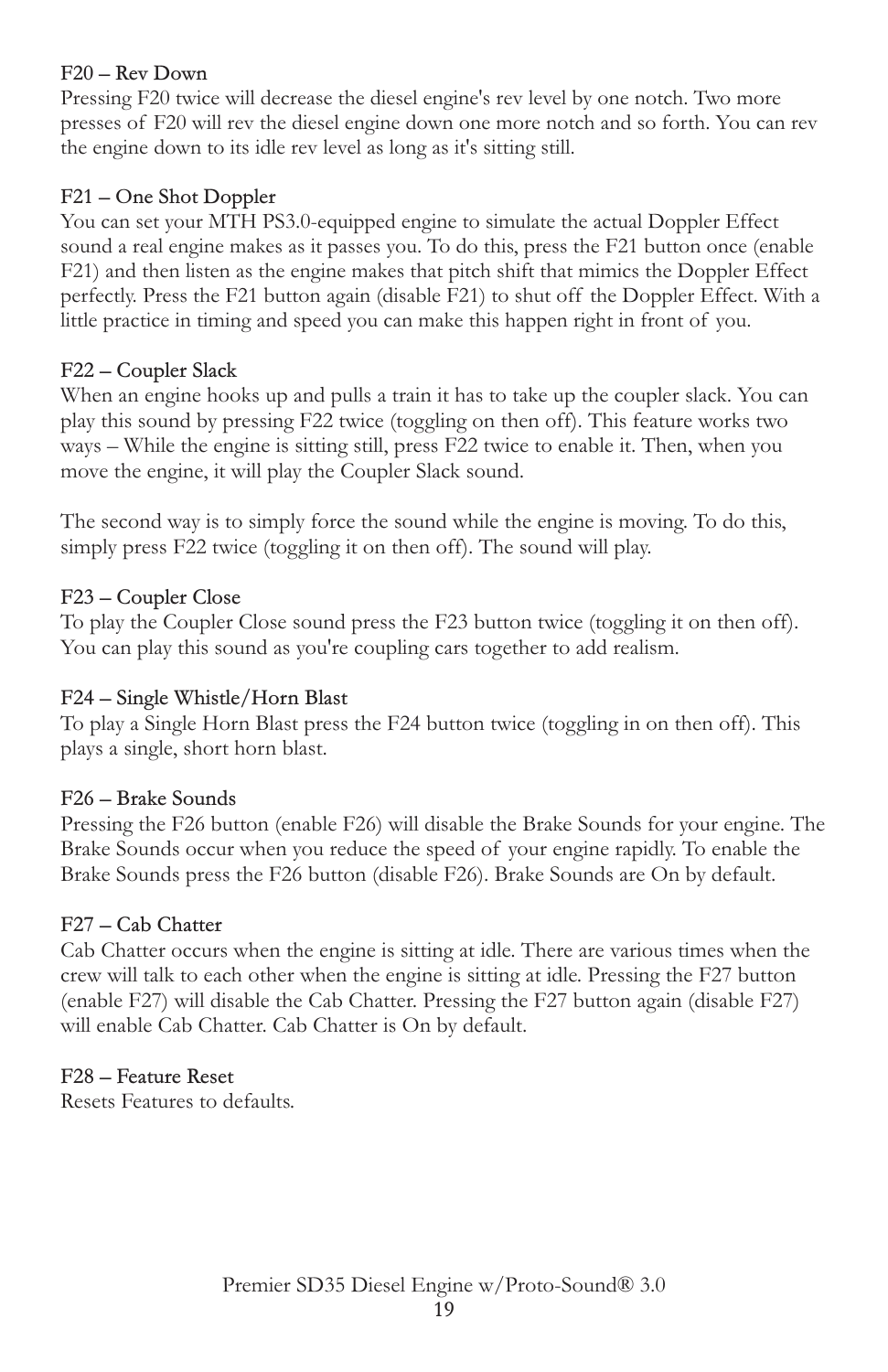# **FUNCTION CHART**

| F Key           | <b>Description</b>        |
|-----------------|---------------------------|
| F0              | Head/Tail light           |
| F <sub>1</sub>  | <b>Bell</b>               |
| F <sub>2</sub>  | Horn                      |
| F <sub>3</sub>  | Start-Up/Shut Down        |
| F4              | <b>PFA</b>                |
| F <sub>5</sub>  | Lights (except head/tail) |
| F <sub>6</sub>  | <b>Master Volume</b>      |
| F7              | <b>Front Coupler</b>      |
| F <sub>8</sub>  | <b>Rear Coupler</b>       |
| F9              | <b>Forward Signal</b>     |
| F <sub>10</sub> | <b>Reverse Signal</b>     |
| F <sub>11</sub> | <b>Grade Crossing</b>     |
| F <sub>12</sub> | Smoke (On/Off)            |
| F <sub>13</sub> | <b>Smoke Volume</b>       |
| F <sub>14</sub> | <b>Idle Sequence 3</b>    |
| F <sub>15</sub> | <b>Idle Sequence 2</b>    |
| F <sub>16</sub> | <b>Idle Sequence 1</b>    |
| F <sub>17</sub> | <b>Extended Start-Up</b>  |
| F <sub>18</sub> | <b>Extended Shut-Down</b> |
| F19             | <b>Rev Up</b>             |
| F <sub>20</sub> | <b>Rev Down</b>           |
| F21             | <b>One Shot Doppler</b>   |
| F22             | <b>Coupler Slack</b>      |
| F <sub>23</sub> | <b>Coupler Close</b>      |
| F <sub>24</sub> | <b>Single Horn Blast</b>  |
| F <sub>25</sub> | <b>Engine Sounds</b>      |
| F <sub>26</sub> | Brake Sounds (On/Off)     |
| F <sub>27</sub> | Cab Chatter (On/Off)      |
| F <sub>28</sub> | <b>Feature Reset</b>      |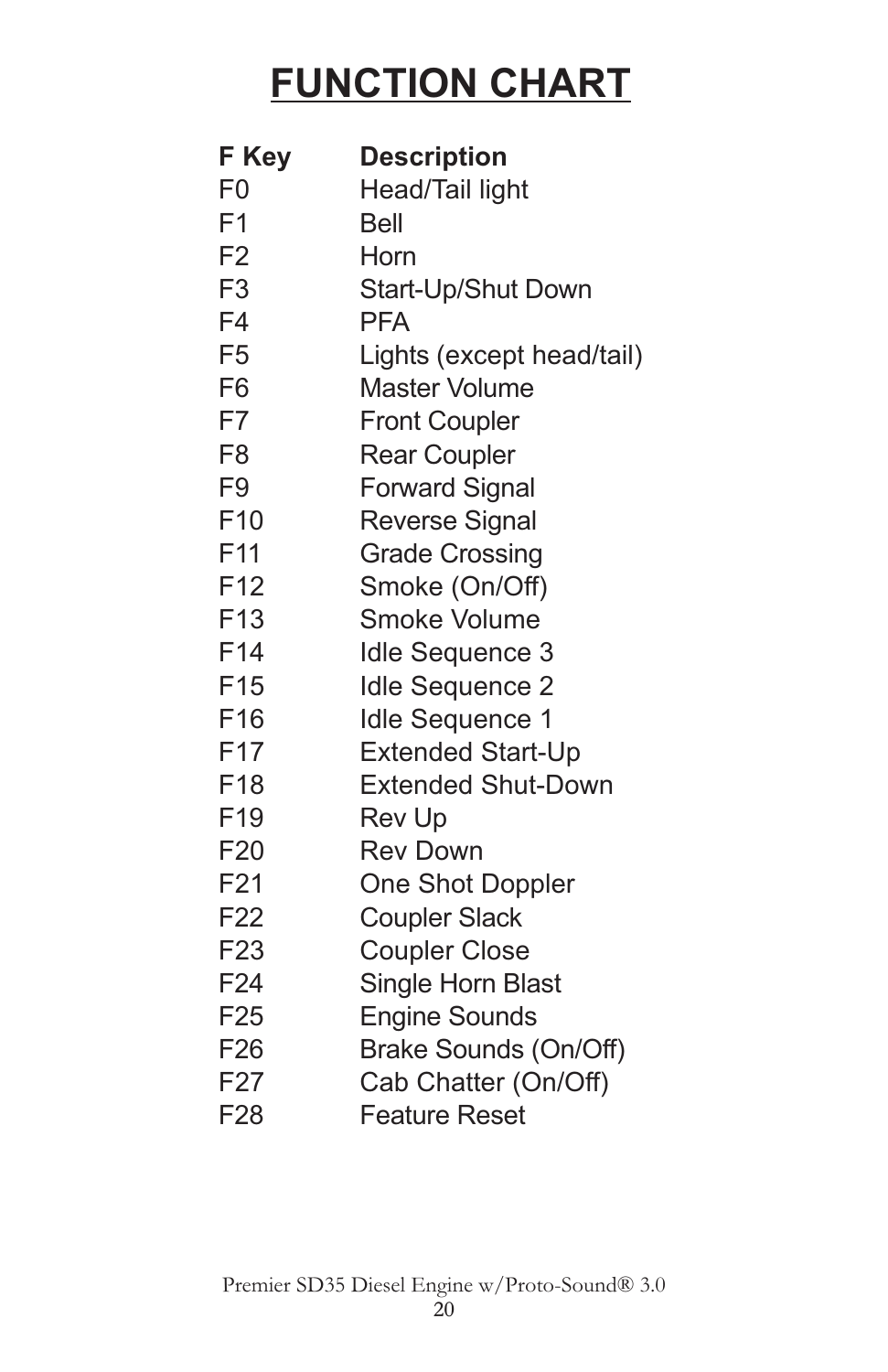### CV29

CV29 is the basic decoder setup CV that is used by all DCC decoder manufactures. So, if you are familiar with CV29 from other manufacturer's decoders M.T.H.'s is no different. The most important part of CV29 is the ability to switch between long and short addressing. By default, CV29 on your M.T.H. PS3.0-equipped engine is set to 2.

### Long and Short Addressing

Like most DCC Decoders, your M.T.H. PS3.0-equipped engine can be programmed with both Long and Short Address. Short addresses are those from 1-127 and Long addresses are those from 128-9999. You can program the engine address either with Programming on the Main (PoM) or using a Programming Track. Since it's easiest, in most cases, to PoM the instructions will show you how to do it this way. By default, your M.T.H. PS3.0-equipped engine comes programmed with both a long and short DCC address. The default Short address is always 3. The default Long address will be 3333.

To change your engine's Short Address using PoM:

1. Call up the engine's current address on your DCC handheld

2. Enter Programming on the Main on your DCC handheld

3. Enter the new address you want. Remember, you can only use address 1-127 for Short Addressing

4. Once you hit Enter the engine will give you a two whistle/horn blast response

5. Call up the engine on its new address and away you go.

NOTE: If you have elected to use PoM and did not start-up the sounds of your locomotive, you will not hear the two-whistle/horn blast response.

Alternatively, depending upon the type of DCC system you have, you can enter PoM and then write the new address in the Address Menu. This only works for short addressing. For example, on an MRC Prodigy Advance2 system, you would:

1. Call up the engine's current address on your DCC handheld

2. Hit the PROG button twice to enter PoM mode

3. Hit Enter twice so the LCD displays "Adr"

4. Type in the new Short Address (1-127) that you want and hit Enter

5. The engine will give you a two whistle/horn blast response

NOTE: If you have elected to use PoM and did not start-up the sounds of your locomotive, you will not hear the two-whistle/horn blast response.

#### To change your engine's Long Address using PoM:

1. Call up the current engine's address on your DCC handheld

2. Enter Programming on the Main on your DCC handheld

3. In the following steps you will need to write values to CV17 and CV18 to tell the engine what the long address should be

In order to determine your required values for CV17 and CV18 you will need to go to http://extranet.M.T.H.-railking.com/pdfapp/pdfs/instruction/ HO%20DCC%20addressCV17\_18%20Converter.xls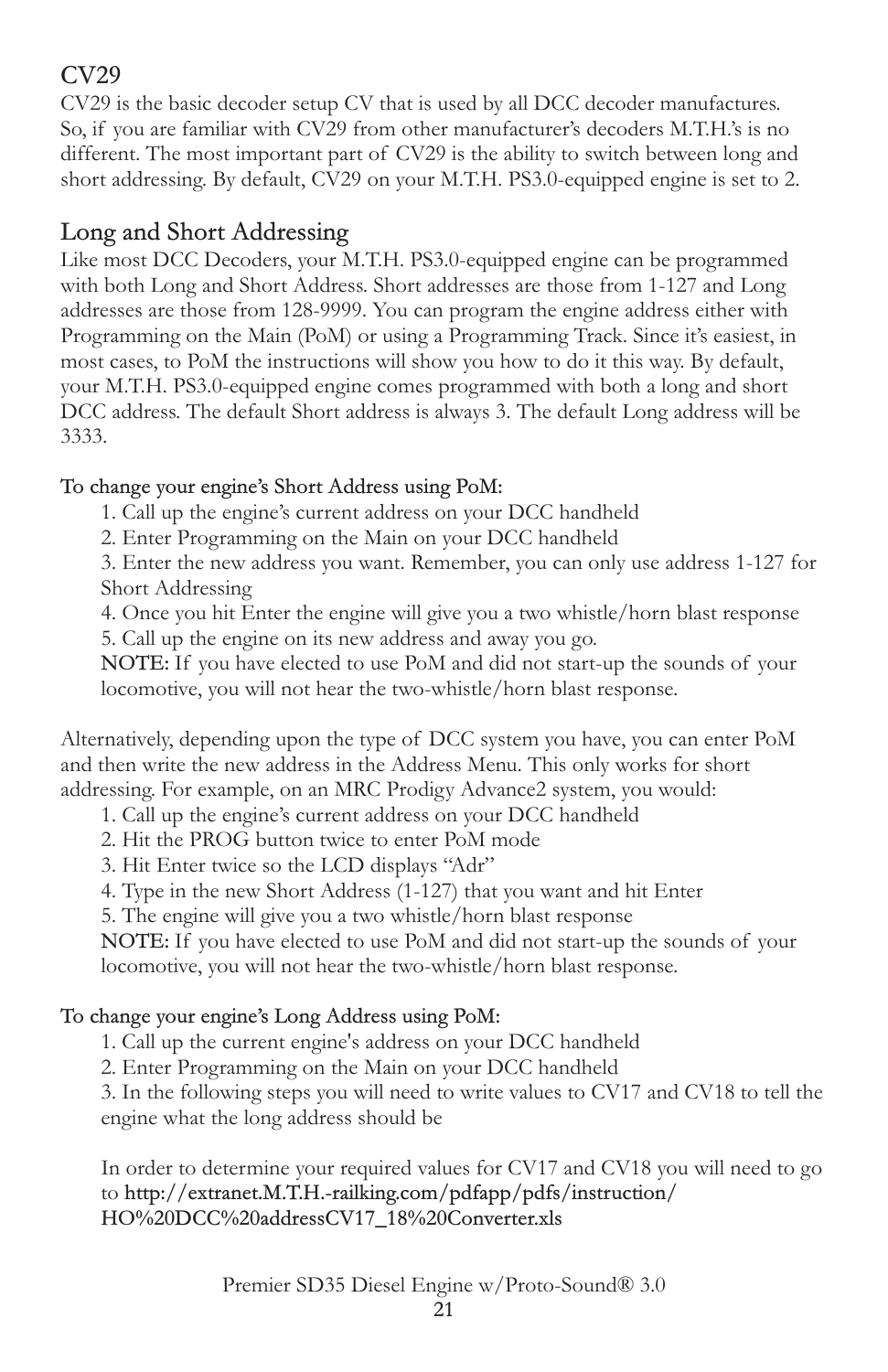Enter in the long address you want then click anywhere else in the spreadsheet and it will return the values for CV17 and CV18 (it will also return the hex conversion of the CV17 and CV18 values if your DCC system requires this).

Below is an example for extended address 2011:

**CV 17 and CV 18 Conversion Tool**

|      |      | │ Desired 4-Digit │<br>│ Engine Address │ Hex Conversion │ C17 Value to Enter │ | <b>C18 Value to Enter</b> |
|------|------|---------------------------------------------------------------------------------|---------------------------|
| 2011 | 07DB | 199                                                                             | 219                       |

4. Call up CV17 and enter the value required for CV17. You will get a two whistle/horn blast response

5. Call up CV18 and enter the value required for CV18. You will get a two whistle/horn blast response

6. In this step you have to tell the M.T.H. engine that you want it to start looking at long addresses. You do this in CV29:

- a. Bring up the CV menu on your DCC handheld
- b. Enter "29" to edit CV29
- c. Enter "38" to change the value of CV29 and hit Enter

d. The engine will give you a two-whistle/horn blast response.

NOTE: If you have elected to use PoM and did not start-up the sounds of your locomotive, you will not hear the two-whistle/horn blast response.

### Feature/Factory Resetting

Please note, when making setting changes in DCS or DCC, such as address, please wait a minimum of 5 seconds after removing power to insure the settings are stored in the engines memory. Reapplying power in less than 5 seconds may result in losing the setting changes. If all else fails and you aren't sure of something, never fear. You can always get your engine back to a known state by either performing a Feature or Factory Reset.

There are a couple of ways to reset your M.T.H. PS3.0-equipped engine:

Factory Resets: Clears everything (makes engine just like it was when you bought it new)

- Send a decimal 08 to CV8 to reset everything entirely back to factory default
- Send a decimal 192 to reset everything except user speed tables

Feature Resets: There are a couple of Feature Resets that you can use

• Press F28 twice (toggling on then off). This resets the smoke, volume and lights back to their defaults

• Send a decimal 64 for a Feature Reset. This resets volumes, smoke and light settings.

- Send a decimal 128 to reset only address values back to factory default
	- This is the same as writing 55 to CV55 to engine address 55 NOTE: The engine address has to be something other than address 55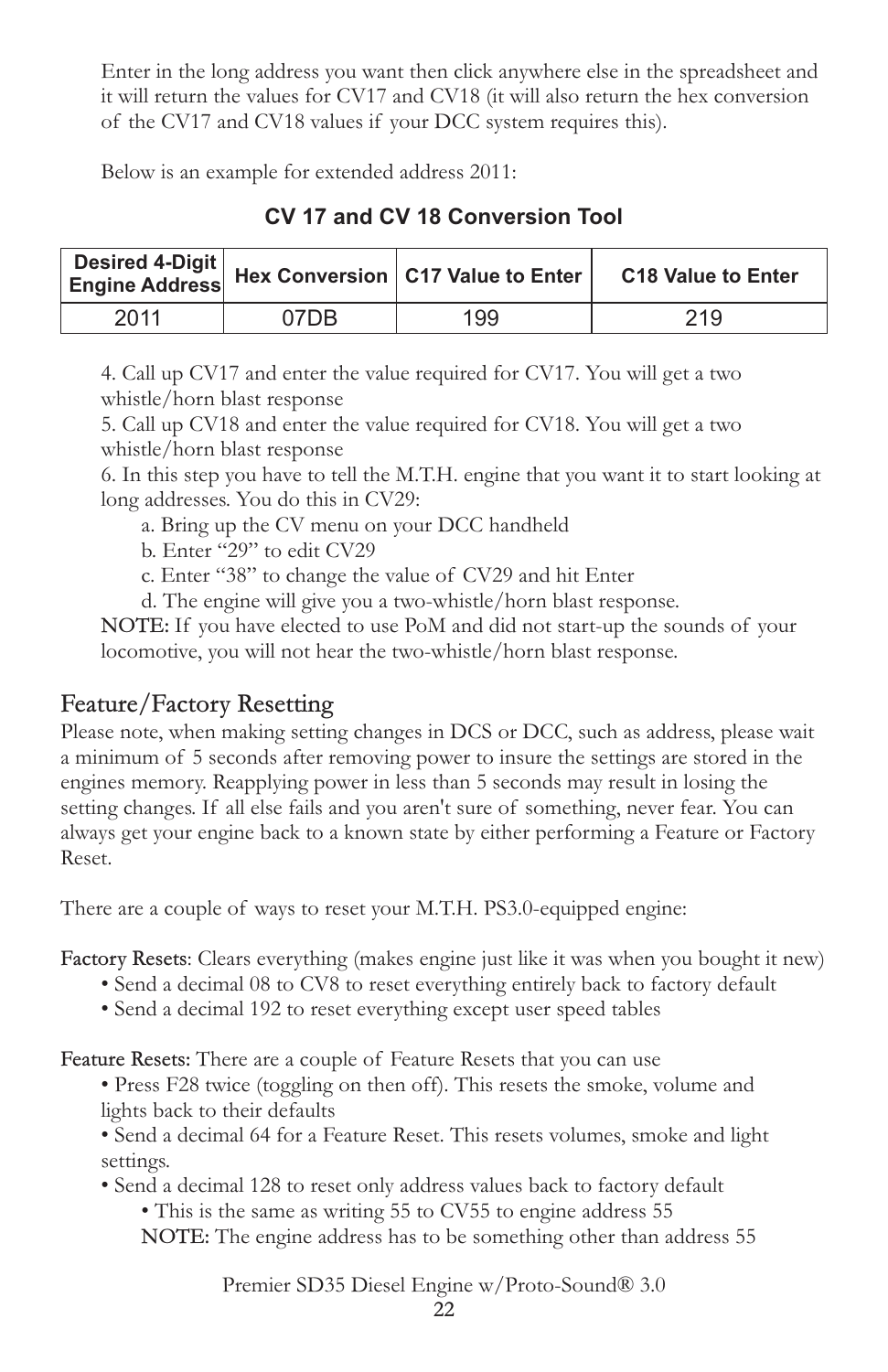### Lost or Unknown Engine Address and the 55-55-55 Address Reset

In some cases you may not remember or have somehow lost the engine address. Following the above Feature or Factory Resets will allow you to recover an engine. The limitation to this is that for most resets you must know the engine address. If you are unsure of the engine address you can apply the 55-55-55 reset (send a value of 55 to CV55 to engine address 55). In order for this to work correctly the engine's address must NOT be 55. The engine will need to be sitting at some address other than 55.

Below is the method (55-55-55 Reset) you can employ to return an engine to its factory default short address of 3 (it will also set the engine's long address back to its default – usually 3333 or the cab number on some models) if you're unsure of the engine's current address:

• Check first to see if the engine happens to be sitting at address 55. Call up engine 55 on your DCC handheld and hit F3 to start the engine up. If it starts up then you can change the address to whatever you want using CV1 (short address) or CV17 and CV18 (long address)

• If the engine doesn't start up at address 55 then you can use the 55-55-55 reset. To perform this follow the instructions below:

• Ensure the DCC system is powered up and power is on the rails

• Call up engine address 55. NOTE: you are NOT changing the engine's address to 55 you are just telling the DCC system to start talking to engine address 55. You will want to make sure that no other M.T.H. engines are on the rails or any other manufacturer's engines with an address of 55 are on the rails. M.T.H. engines will listen for commands coming to engine address 55 when the 55-55-55 reset is enabled even though they are not programmed as address 55

• Enter PoM mode on your DCC handheld and write a value of 55 to CV55. Again, even though your M.T.H. engine is NOT on address 55 it will still listen for this reset command

• Call up address 3 on your DCC handheld and hit F3. The engine should now start-up

If you have performed the 55-55-55 reset and the engine still doesn't respond then place the engine on the programming track output of your DCC system and program a value of 3 to CV1. This will set the engine's short address to 3. However, as long as the engine is NOT programmed as address 55 then the 55-55-55 reset will always set the engine's long and short addresses back to their factory defaults. It will also set the engine's addressing back to short (if you happened to have CV29 set to long addressing)

The 55-55-55 Reset can be confusing at first but the main point to note is that you are NOT setting the engine's address to 55 to perform the reset, you are just calling up engine address 55 on your DCC handheld and sending a value of 55 to CV55. Again, M.T.H. engine's will listen to the 55-55-55 reset command even though the engine's address isn't actually 55 (and it can't be for the 55-55-55 reset to work).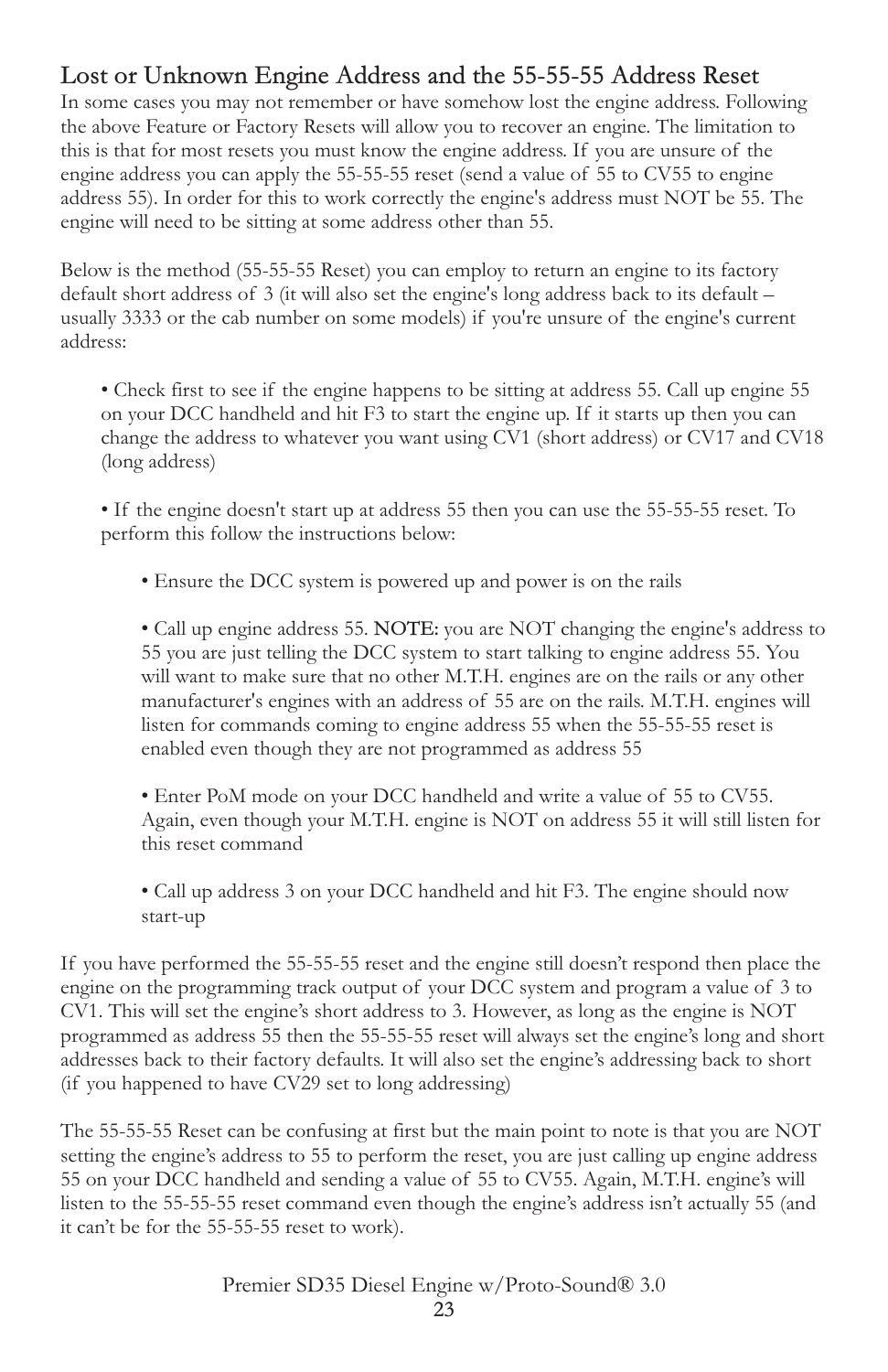# MTH PS3.0 Expanded DCC Functionality

# Advanced DCC Operation

This section of the manual provides more in-depth detail on how to set up and configure your MTH PS3.0-equipped engine using the NMRA-standard CV's as well as the manufacturer-specific CV's. It also explains some of the other F Functions not covered in the Basic DCC Operation section.

### Configuration Variables (CV)

Configuration Variables used on MTH PS3.0-equipped engines.

| CV <sub>1</sub>        | Short Address: 1-127 are the valid addresses                                                                                                                                                                                                              |
|------------------------|-----------------------------------------------------------------------------------------------------------------------------------------------------------------------------------------------------------------------------------------------------------|
| CV2                    | Start Voltage <sup>1</sup>                                                                                                                                                                                                                                |
| CV <sub>3</sub>        | Acceleration Rate <sup>1</sup>                                                                                                                                                                                                                            |
| CV4                    | Deceleration Rate <sup>1</sup>                                                                                                                                                                                                                            |
| CV <sub>5</sub>        | Max Voltage <sup>1</sup>                                                                                                                                                                                                                                  |
| CV <sub>8</sub>        | MFG ID. MTH = 27 (Also used for various resets)                                                                                                                                                                                                           |
| CV11                   | Packet Timeout                                                                                                                                                                                                                                            |
| <b>CV17</b>            | <b>High Byte of Extended Address</b>                                                                                                                                                                                                                      |
| <b>CV18</b>            | Low Byte of Extended Address                                                                                                                                                                                                                              |
| CV19                   | Consist Address (bit 7=1 on an engine will tell the engine it's reversed in a consist)                                                                                                                                                                    |
| CV21                   | Defines active Function F1-F8 for the active consist                                                                                                                                                                                                      |
| Cv22                   | Defines active functions for FL and F9-F12 for the active consist (bit 0=1 will tell an<br>engine that you want it's FL control to operate under the consist address - bit1-0/bit2=1<br>will configure the FL control for a reversed engine in a consist) |
| CV23                   | <b>Consist Acceleration Rate</b>                                                                                                                                                                                                                          |
| CV24                   | <b>Consist Deceleration Adjustment</b>                                                                                                                                                                                                                    |
| CV25                   | <b>Speed Table Select</b>                                                                                                                                                                                                                                 |
| CV29                   | Decoder Configuration                                                                                                                                                                                                                                     |
| CV49                   | Short Address (controllers that prohibit PoM)                                                                                                                                                                                                             |
| CV50                   | Extended Addr High Byte (controllers that prohibit PoM)                                                                                                                                                                                                   |
| CV51                   | Extended Addr Low Byte (controllers that prohibit PoM)                                                                                                                                                                                                    |
| CV52                   | MTH/PWM Mode Configuration                                                                                                                                                                                                                                |
| CV53                   | MTH Acceleration (1/8 *sMPH/s) (For example - a Value of 8 written would give you<br>1sMPH/s acceleration)                                                                                                                                                |
| CV54                   | MTH Deceleration Rate (1/8*sMPH/s)                                                                                                                                                                                                                        |
| Cv55                   | Factory Address Reset Alternate method. Send a value of 55 to CV55 on address 55 and<br>the model will go back to the Factory Default Address.<br>NOTE: The engine address has to be something other than address 55                                      |
| CV56                   | Marklin Configuration                                                                                                                                                                                                                                     |
| CV57                   | Anti-Jackrabbit Toggle. A value of 7 disables the feature, a value of 0 enables the feature.                                                                                                                                                              |
| CV63                   | MTH Consist Acceleration Rate (1/8*sMPH/s)                                                                                                                                                                                                                |
| <b>CV64</b>            | MTH Consist Deceleration Rate (1/8*sMPH/s)                                                                                                                                                                                                                |
| <b>CV66</b>            | Forward Trim <sup>1</sup>                                                                                                                                                                                                                                 |
| CV67-<br><b>CV94</b>   | Speed Table Selection (CV29 bit 4 must be set to 1 then CV25 must be set to 0 or 1)                                                                                                                                                                       |
| CV95                   | Reverse Trim <sup>1</sup>                                                                                                                                                                                                                                 |
| <b>CV105</b>           | User ID #1 - General Purpose use for customer                                                                                                                                                                                                             |
| <b>CV106</b>           | User ID #2 - General Purpose use for customer                                                                                                                                                                                                             |
| CV115-<br><b>CV170</b> | MTH Function Assignments - See table of supported CV's and manual section on how<br>to re-arrange them for further information                                                                                                                            |

*1. CV52, bit0 must = 1. This will enable PWM Mode.*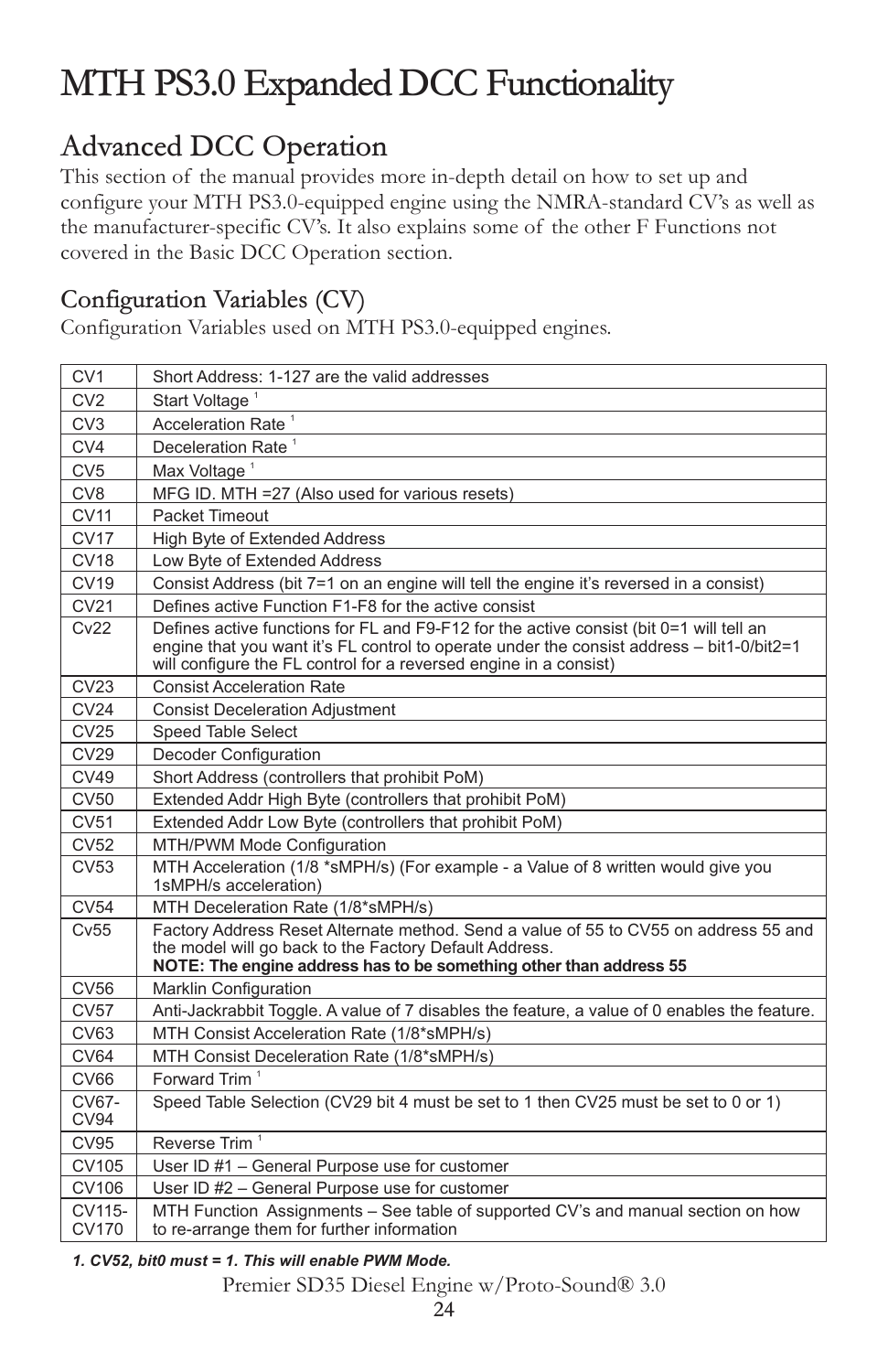# Factory Default Values for MTH PS3.0 DCC Configuration Variables (CV's)

| <b>Default</b><br>Value | Range                  | <b>Description</b>                                             | СV             | F-Key                   | <b>Description</b>                                      | СV         |
|-------------------------|------------------------|----------------------------------------------------------------|----------------|-------------------------|---------------------------------------------------------|------------|
| 3                       | $0 - 127$              | <b>Short Address</b>                                           | 1              | 1                       | Function - Bell High Byte                               | 115        |
| 16                      | $0 - 255$              | Start Voltage (Cv52 bit 0 must =1)                             | $\overline{c}$ | 1                       | Function - Bell Low Byte                                | 116        |
| 0                       | $0 - 255$              | <b>Accel Adjustment</b>                                        | 3              | $\overline{\mathbf{c}}$ | Horn High Byte                                          | 117        |
| 0                       | $0 - 255$              | Decel Adjustment                                               | 4              | $\overline{c}$          | Horn Low Byte                                           | 118        |
| 0                       | $0 - 255$              | Max Voltage (Cv52 bit 0 must =1)                               | 5              | 3                       | Start-Up/Shut Down High Byte                            | 119        |
| 0                       |                        | NMRA Mfg Version                                               | $\overline{7}$ | 3                       | Start-Up/Shut Down Low Byte                             | 120        |
| 27                      |                        | NMRA Mfg ID                                                    | 8              | 4                       | PFA High Byte                                           | 121        |
| 0<br>205                | $0 - 255$<br>192-231   | Packet Timeout<br><b>Extended Address High Byte</b>            | 11<br>17       | 4<br>5                  | PFA Low Byte                                            | 122<br>123 |
| 5                       | $0 - 255$              | <b>Extended Address Low Byte</b>                               | 18             | 5                       | Lights High Byte<br>Lights Low Byte                     | 124        |
| 0                       | $0 - 255$              | <b>Consist Address</b>                                         | 19             | 6                       | Master Volume High Byte                                 | 125        |
| 0                       | $0 - 255$              | Consist Functions F1-F8                                        | 21             | 6                       | Master Volume Low Byte                                  | 126        |
| 0                       | $0 - 255$              | <b>Consist Functions F9-F12</b>                                | 22             | $\boldsymbol{7}$        | Front Coupler High Byte                                 | 127        |
| 0                       | $0 - 255$              | <b>Consist Acceleration Adjustment</b>                         | 23             | 7                       | Front Coupler Low Byte                                  | 128        |
| 0                       | $0 - 255$              | <b>Consist Deceleration Adjustment</b>                         | 24             | 8                       | Rear Coupler High Byte                                  | 129        |
| 0                       | $0 - 127$              | Speed Table Select                                             | 25             | 8                       | Rear Coupler Low Byte                                   | 130        |
| $\overline{2}$          | $0 - 255$              | Decoder Configuration                                          | 29             | 9                       | Forward Signal High Byte                                | 131        |
| ÷                       | $0 - 127$              | Short Address (controllers that prohibit PoM)                  | 49             | 9                       | Forward Signal Low Byte                                 | 132        |
| i,                      | 192-231                | Extended Addr High Byte (controllers that prohibit PoM)        | 50             | 10                      | Reverse Signal High Byte                                | 133        |
| $\frac{1}{2}$           | $0 - 255$              | Extended Addr Low Byte (controllers that prohibit PoM)         | 51             | 10                      | Reverse Signal Low Byte                                 | 134        |
| $\mathbf 0$             | $0 - 255$              | MTH PWM Motor Configuration                                    | 52             | 11                      | Grade Crossing High Byte                                | 135        |
| 128                     | $0 - 255$              | <b>MTH Acceleration Rate</b>                                   | 53             | 11                      | Grade Crossing Low Byte                                 | 136        |
| 64                      | $0 - 255$              | <b>MTH Deceleration Rate</b>                                   | 54<br>56       | 12                      | Smoke On/Off High Byte                                  | 137        |
| 0<br>0                  | $0 - 255$<br>$0 - 255$ | Marklin Configuration<br>Anti-Jackrabbit                       | 57             | 12<br>13                | Smoke On/Off Low Byte<br>Smoke Volume High Byte         | 138<br>139 |
| 0                       | $0 - 255$              | MTH Consist Acceleration Rate                                  | 63             | 13                      | Smoke Volume Low Byte                                   | 140        |
| $\mathbf{0}$            | $0 - 255$              | <b>MTH Consist Deceleration Rate</b>                           | 64             | 14                      | Idle Sequence 3 High Byte                               | 141        |
| $\mathbf{0}$            | $0 - 255$              | Forward Trim                                                   | 66             | 14                      | Idle Sequence 3 Low Byte                                | 142        |
| 0                       | $0 - 255$              | Alternate Speed Curve Step 1                                   | 67             | 15                      | Idle Sequence 2 High Byte                               | 143        |
| 9                       | $0 - 255$              | Alternate Speed Curve Step 2                                   | 68             | 15                      | Idle Sequence 2 Low Byte                                | 144        |
| 19                      | $0 - 255$              | Alternate Speed Curve Step 3                                   | 69             | 16                      | Idle Sequence 1 High Byte                               | 145        |
| 28                      | $0 - 255$              | Alternate Speed Curve Step 4                                   | 70             | 16                      | Idle Sequence 1 Low Byte                                | 146        |
| 38                      | $0 - 255$              | Alternate Speed Curve Step 5                                   | 71             | 17                      | Extended Start-Up High Byte                             | 147        |
| 47                      | $0 - 255$              | Alternate Speed Curve Step 6                                   | 72             | 17                      | Extended Start-Up Low Byte                              | 148        |
| 57                      | $0 - 255$              | Alternate Speed Curve Step 7                                   | 73             | 18                      | Extended Shut Down High Byte                            | 149        |
| 66                      | $0 - 255$              | Alternate Speed Curve Step 8                                   | 74             | 18                      | <b>Extended Shut Down Low Byte</b>                      | 150        |
| 76                      | $0 - 255$              | Alternate Speed Curve Step 9                                   | 75             | 19                      | Rev Up High Byte                                        | 151        |
| 85                      | $0 - 255$              | Alternate Speed Curve Step 10                                  | 76             | 19                      | Rev Up Low Byte                                         | 152        |
| 94                      | $0 - 255$              | Alternate Speed Curve Step 11                                  | 77             | 20                      | Rev Down High Byte                                      | 153        |
| 104<br>113              | $0 - 255$<br>$0 - 255$ | Alternate Speed Curve Step 12                                  | 78<br>79       | 20<br>21                | Rev Down Low Byte                                       | 154<br>155 |
| 123                     | $0 - 255$              | Alternate Speed Curve Step 13<br>Alternate Speed Curve Step 14 | 80             | 21                      | One Shot Doppler High Byte<br>One Shot Doppler Low Byte | 156        |
| 132                     | $0 - 255$              | Alternate Speed Curve Step 15                                  | 81             | 22                      | Coupler Slack High Byte                                 | 157        |
| 142                     | $0 - 255$              | Alternate Speed Curve Step 16                                  | 82             | 22                      | Coupler Slack Low Byte                                  | 158        |
| 151                     | $0 - 255$              | Alternate Speed Curve Step 17                                  | 83             | 23                      | Coupler Close High Byte                                 | 159        |
| 161                     | $0 - 255$              | Alternate Speed Curve Step 18                                  | 84             | 23                      | Coupler Close Low Byte                                  | 160        |
| 170                     | $0 - 255$              | Alternate Speed Curve Step 19                                  | 85             | 24                      | Single Horn Blast High Byte                             | 161        |
| 179                     | $0 - 255$              | Alternate Speed Curve Step 20                                  | 86             | 24                      | Single Horn Blast Low Byte                              | 162        |
| 189                     | $0 - 255$              | Alternate Speed Curve Step 21                                  | 87             | 25                      | Engine Sounds High Byte                                 | 163        |
| 198                     | $0 - 255$              | Alternate Speed Curve Step 22                                  | 88             | 25                      | Engine Sounds Low Byte                                  | 164        |
| 208                     | $0 - 255$              | Alternate Speed Curve Step 23                                  | 89             | 26                      | Brake Sounds On/Off High Byte                           | 165        |
| 217                     | $0 - 255$              | Alternate Speed Curve Step 24                                  | 90             | 26                      | Brake Sounds On/Off Low Byte                            | 166        |
| 227                     | $0 - 255$              | Alternate Speed Curve Step 25                                  | 91             | 27                      | Cab Chatter On/Off High Byte                            | 167        |
| 236                     | $0 - 255$              | Alternate Speed Curve Step 26                                  | 92             | 27                      | Cab Chatter On/Off Low Byte                             | 168        |
| 246                     | $0 - 255$              | Alternate Speed Curve Step 27                                  | 93             | 28                      | Feature Reset High Byte                                 | 169        |
| 255                     | $0 - 255$              | Alternate Speed Curve Step 28                                  | 94             | 28                      | Feature Reset Low Byte                                  | 170        |
| 0<br>0                  | $0 - 255$<br>$0 - 255$ | Reverse Trim<br>User ID #1                                     | 95<br>105      |                         |                                                         |            |
| 0                       | $0 - 255$              | User ID #2                                                     | 106            |                         |                                                         |            |
|                         |                        |                                                                |                |                         |                                                         |            |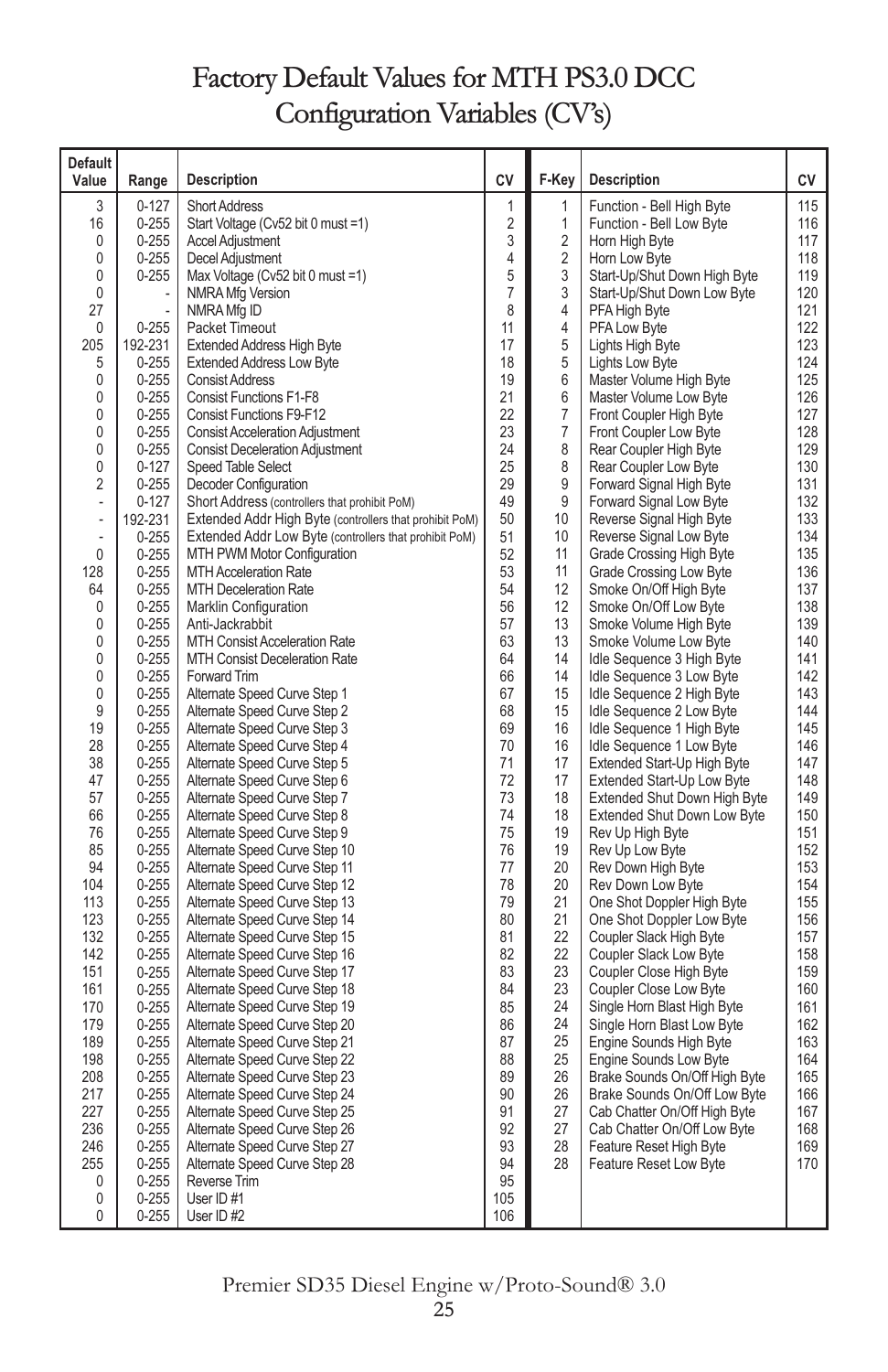### User-Settable F-Function List

This feature allows you to take the 28 F-Functions that currently reside in each MTH Proto-Sound 3.0-equipped O-Gauge Engine and change the location of that function. For example: F4 is currently PFA and you'd like that placed down to F28 which is Feature Reset. The below instructions explain how you can do this.

NOTE: When you set a particular F-Function to a numeric location you are overwriting that existing number's function. Further, you are leaving the location where the previous function was moved from empty, which means that F-Function no longer has any function associated with it

In order to move the F-Functions around you will need to refer to the below table.

NOTE: The Function Identification number IS NOT the F Function number you would use on your DCC handheld. It is used internally in the engine.

|                           | <b>FUNCTION</b>       | <b>OTHER</b>                | <b>FUNCTION</b>       |
|---------------------------|-----------------------|-----------------------------|-----------------------|
| <b>SOUNDS</b>             | <b>IDENTIFICATION</b> | <b>FUNCTIONS</b>            | <b>IDENTIFICATION</b> |
| Bell                      | 1                     | <b>Feature Reset</b>        | 29                    |
| <b>Brake Sounds</b>       | 2                     | Front Coupler               | 30                    |
| Cab Chatter               | 3                     | Front Pantograph            |                       |
| Clickety Clack            | 4                     | Up/Down                     | 31                    |
| Coupler Close             | 5                     | Pantograph                  |                       |
| Coupler Slack             | 6                     | Auto/Manual                 | 32                    |
| Drift Chuff               | 7                     | Rear Coupler                | 33                    |
| Engine Sounds             | 8                     | Rear Pantograph             |                       |
| Forward Signal            | 9                     | Up/Down                     | 34                    |
| Grade Crossing Signal     | 10                    | Rev Down                    | 35                    |
| Horn                      | 11                    | Rev Up                      | 36                    |
| Idle Sequence 1           | 12                    | Smoke On/Off                | 37                    |
| Idle Sequence 2           | 13                    | Smoke Volume                | 38                    |
| Idle Sequence 3           | 14                    |                             |                       |
| Idle Sequence 4           | 15                    | <b>MOTOROLA MODE</b>        |                       |
| Labor Chuff               | 16                    | Disable Momentum (Motorola) | 40                    |
| Master Volume             | 17                    | Half-Speed (Motorola)       | 41                    |
| Short Horn                | 18                    | Switch-Half-Speed/          |                       |
| One Shot Doppler          | 19                    | Momentum Disable (Motorola) | 42                    |
| Reverse Signal            | 20                    |                             |                       |
|                           |                       | <b>LIGHTS</b>               |                       |
| <b>SCRIPTS</b>            |                       | Lights                      | 39                    |
| <b>Extended Shut Down</b> | 21                    | Marker (Train/No Train)     | 43                    |
| Extended Start Up         | 22                    | Beacon                      |                       |
| <b>PFA</b>                | 23                    | (Alt Lighting/Country)      | 44                    |
| Start Up/Shut Down        | 24                    |                             |                       |
| Train Wreck               | 25                    | <b>ELECTRIC SMOKE</b>       |                       |
| Trolley Manual Mode       | 26                    | Electric Boiler Start-Up    | 45                    |
| Trolley Learn Mode        | 27                    | Electric Pressure Release   | 46                    |
| Trolley Auto Mode         | 28                    |                             |                       |

## Function Identification Chart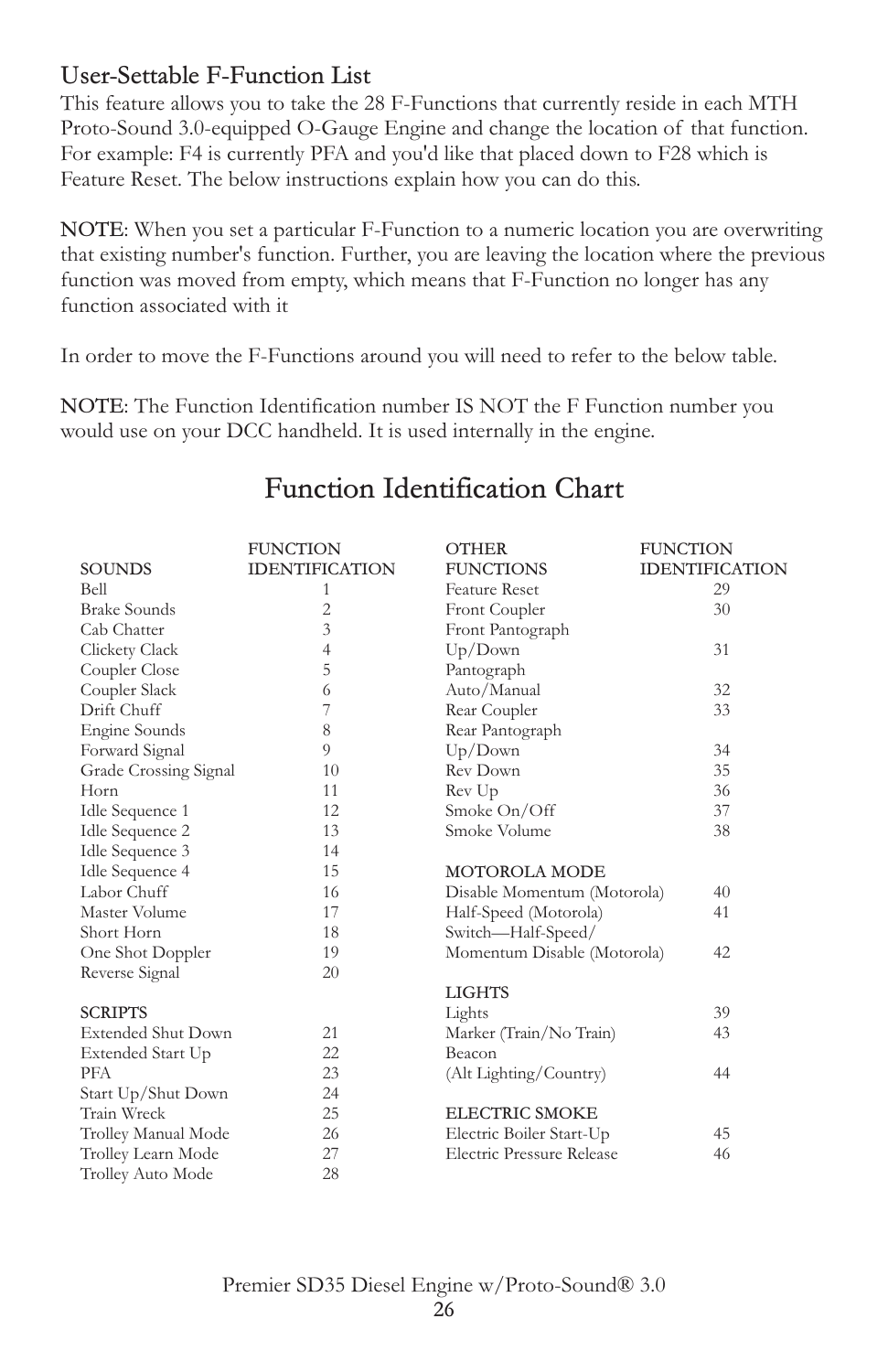The above list includes ALL F functions that an MTH PS3 engine could have. You are free to change any of the above listed items to any F function position, 1-28. For example, if you your engine came from the factory without a smoke unit but you added one at a later date you could swap out any of the F functions, 1-28, for the Smoke On/Off and the Smoke Volume.

So, using the example above of moving F4 to F28 here are the steps:

- 1. Refer the MTH Supported CV table to see what CV the destination Function is assigned to. In doing so, you are looking only for the Low Byte CV location. In this case it's CV170
- 2. Using your DCC system, bring up CV programming for CV170
- 3. Now tell the engine which F-Function you want to write at CV170. So, looking at the Function ID table above you can see that PFA is a value of 23
- 4. Using your DCC system, enter a value of 23 for CV170 and hit Enter. You have just re-assigned the PFA sound to F28 on your DCC controller. The engine will give you a two horn blast indication. NOTE: You've also left an empty location where PFA used to be (F4)
- 5. Now you can fill that location with whichever CV you'd like. For this example we are just going to move the Feature Reset up to F4 (we're just swapping F4 and F28)
- 6. Since F4's Low Byte is CV122 then bring up CV programming for CV122
- 7. Now tell the engine which F-Function you want to write at CV122. So, looking at the Function ID table above you can see that Feature Reset is a value of 29
- 8. Using your DCC system, enter a value of 29 for CV122 and hit Enter. Your engine will give you a two horn blast indication

### Custom Speed Tables

Below is a table that shows the value to write to CV25 to achieve the desired speed curve. For example, if you would like to use speed curve 18 then:

- 1. Write a value of 1 to CV52 to enable PWM Mode
- 2. Write a value of 1 to bit 4 of CV29
- 3. Write a value of 18 to CV25. Your engine will now use the speed curve #18 below
- 4. If you want to create your own speed table using CV's 67-94 then write a value of 0 or 1 to CV25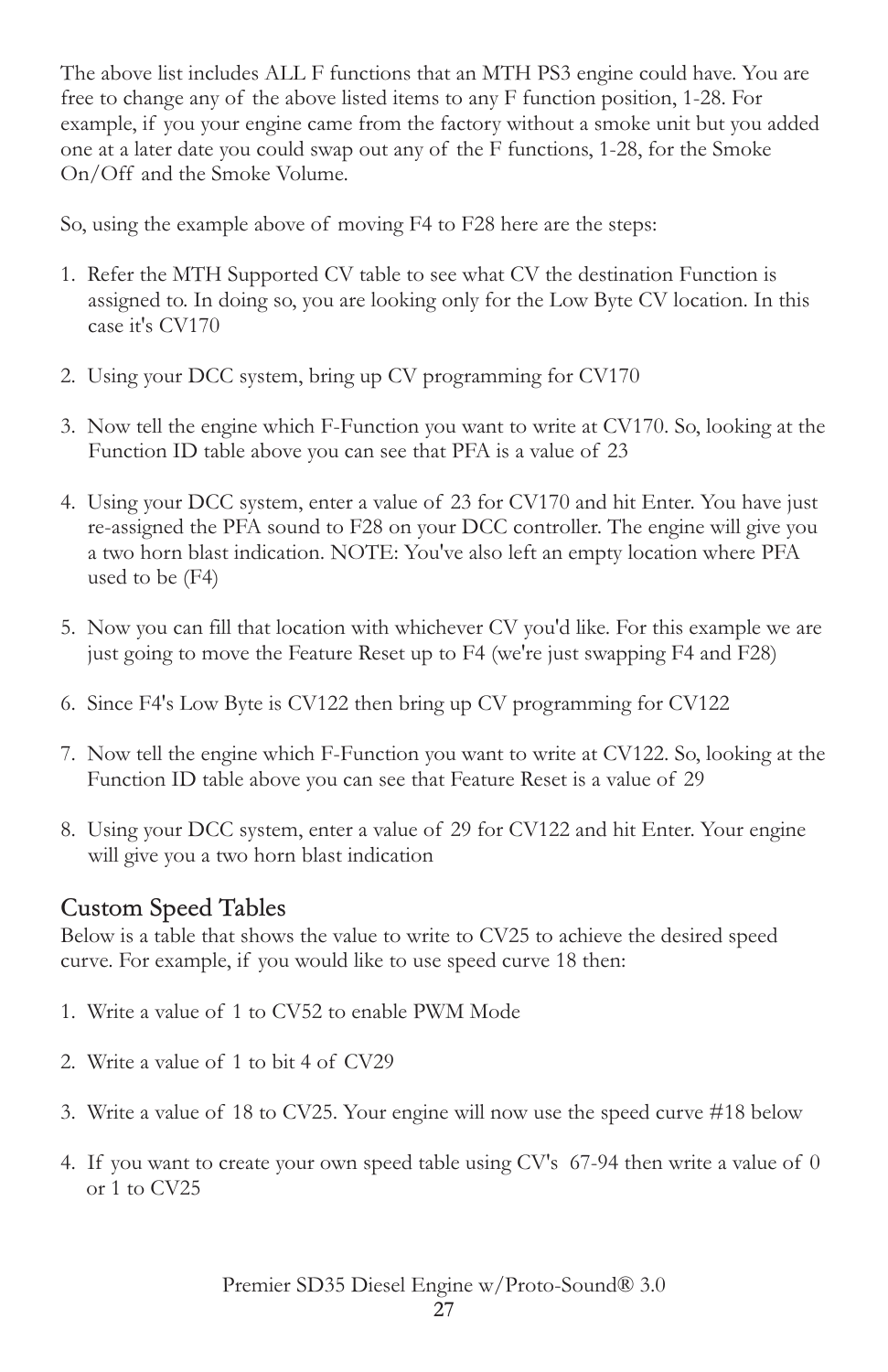

## Advanced Consisting

Advanced Consisting follows the NMRA standards. Any values assigned to CV's 21-24 are ignored once the consist is removed (CV19 set to 0).

- Setting the MSB (Bit 7) of CV19 tells the engine that it is facing reverse in the consist
- Setting CV21 and CV22 determine which F Functions the consist responds to

See diagram below for example



Normal Forward Direction of Travel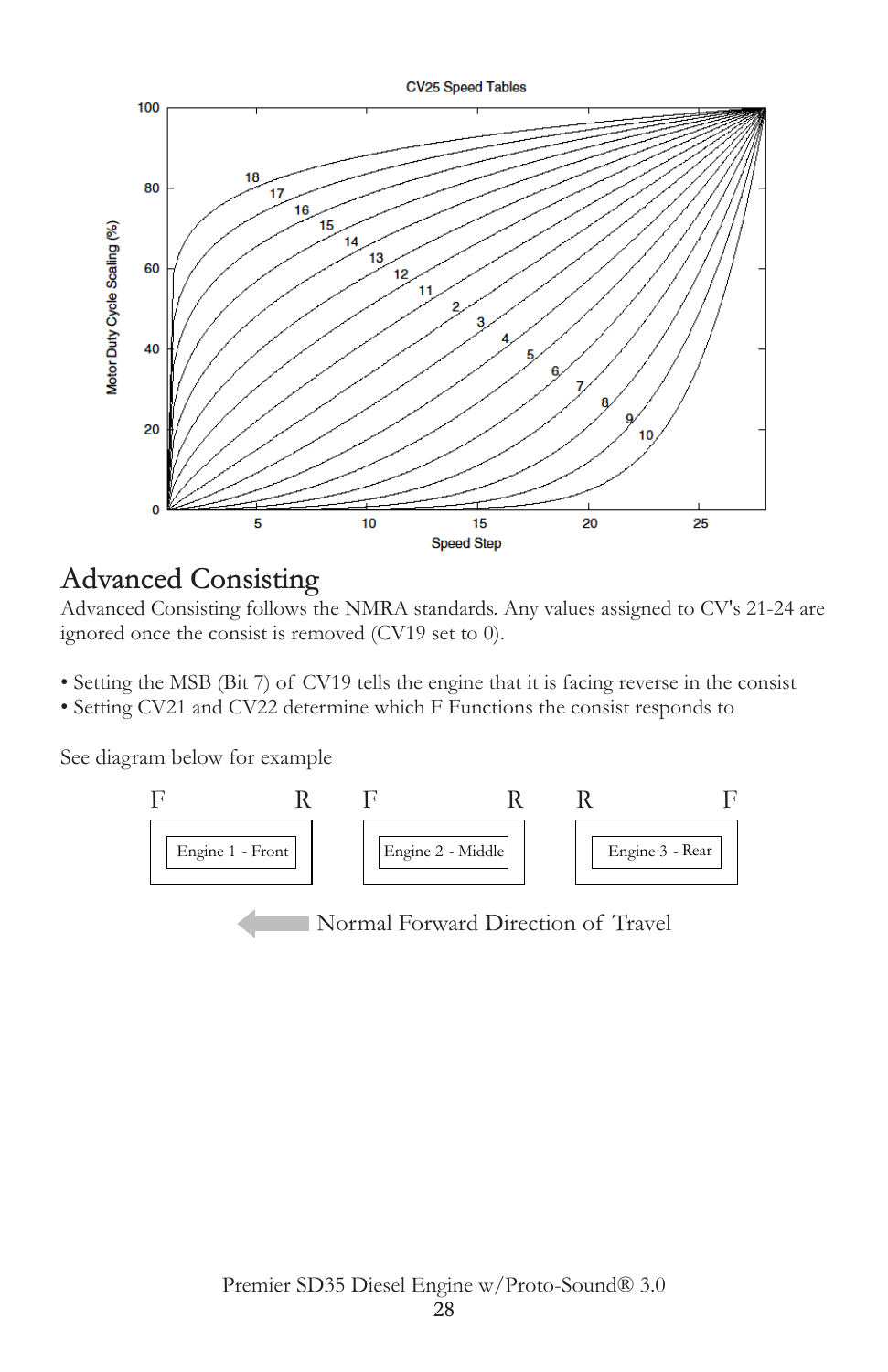#### To set this consists up so that:

• The Headlight is ON in the Front engine when going Forward, OFF when the consist is in Reverse

• The Reverse light and headlight is OFF in the Rear engine when the consist is going Forward, headlight is ON, reverse light is OFF when the consist is in Reverse • The Middle engine has no lights in either direction

#### Perform the following:

- 1. Build the consist using your DCC system per the DCC system's manufacturer's instructions. In many newer systems you have the ability to tell the system which engine is reversed. Remember the consist address you told the DCC system to be built at as you'll need to come back to that address to actually run the consist. The instructions assume only CV19 gets the consists address and nothing more
- 2. Call up the Front engine on your DCC handheld; address 1 in this example
- 3. Select CV22 and write a value of 1. This tells the engine that it's a forward facing engine and that you want F0 to control the FL function at the consist address. The engine will give you two horn blasts to announce that it received the CV change
- 4. Ensure F0 is deactivated at the Front engine's address. Most systems have a light bulb icon to indicate whether F0 is active or not. Ensure that it is OFF
- 5. Call up the Rear engine on your DCC handheld; address 3 in this example
- 6. Set CV19 to  $128 +$  the value of your consist address

• So, if your consist address is 4 you would add 128+4=132. You would write 132 to CV19. This tells the Rear engine that it's reversed in the consist. You will get two horn blasts to announce that it received the CV change. Some DCC systems may already do this for you but the instructions assume your system does not. If you are in doubt then go ahead and follow step 5 as it will do no harm

- 7. Set CV22 to a value of 2 to the Rear engine's address to tell the Rear engine that you want to control its FL control with the F0 button at the consist address. The engine will give you two horn blasts to announce that it received the CV change
- 8. Ensure F0 is deactivated at the Rear engine's address. Most systems have a light bulb icon to indicate whether F0 is active or not. Ensure that it is OFF
- 9. Call up the Middle engine on your DCC handheld; address 2 in this example
- 10. Ensure F5 and F0 are toggled OFF. You may have to toggle F5 on/off a couple times to get the lights in sync with the DCC command station. This will depend upon your DCC system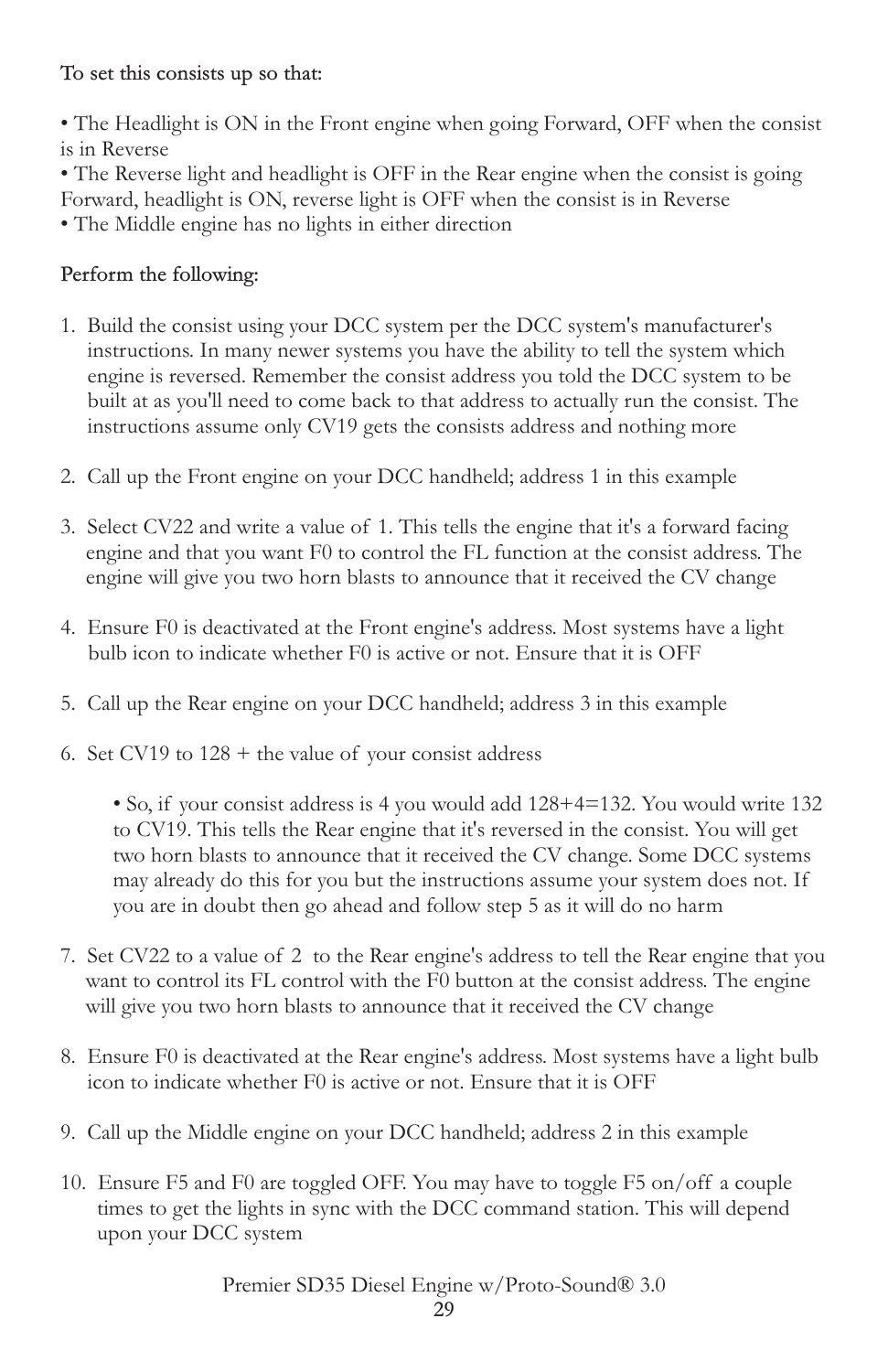- 11. Call up the consist address (address 4 in this example)
- 12. Press the F0 button to ensure the FL is toggled on. Most systems have a light bulb icon to indicate whether F0 is active or not. Ensure that it is ON

NOTE: The convenient thing about setting up the consist as described above is that it allows you flexibility in the orientation of an engine in a consist; particularly the head and tail engines where the FL control is integral. For example, if you wanted to flip the Rear engine around and make it face forward in the consist all you'd have to do is go into the Rear engine's address (address 3 in the example) and clear bit 7 of CV19. In other words, just write the consist's address to CV19. The FL control will automatically understand what you've done so there is no need to go in and change CV22.

Below is a table that outlines which bits correspond to what F Functions F0, F9-F12 are used in a consist:

| <b>Bit</b><br>(Decimal<br>Value) | 7 (128)<br><b>Not</b><br>Used | 6(64)<br>Not<br>Jsed | 5(32)           | 4(16)           | 3(8)            | 2(4) | 1(2)          | 0(1)                                       |
|----------------------------------|-------------------------------|----------------------|-----------------|-----------------|-----------------|------|---------------|--------------------------------------------|
| <b>Function</b>                  | <b>Not</b><br>Used            | <b>Not</b><br>Used   | F <sub>12</sub> | F <sub>11</sub> | F <sub>10</sub> | F9   | F0<br>(Engine | F0<br>(Engine<br>Facing Rev)   Facing Fwd) |

### Setting Up CV21 for a Consist

CV21 allows you to set which F Functions you want the consist address to control. For example, you will likely want all of your MTH consist engines to respond to Start-Up/Shut Down (F3). Also, you'll likely want at your Front engine to respond to the Bell and Horn commands (F1 and F2, respectively) and the Front Coupler (F7 on most MTH models). Likewise, you'll want your Rear engine to respond to the Rear Coupler command (F8 on most MTH models).

Please refer to the table below to see which bits have what decimal value and which F Function they correspond to.

#### To do this:

- 1. Call up the Front engine on your DCC system
- 2. To set the Front engine to respond to the Bell (F1), Horn (F2), Start-Up/Shut Down (F3) and Front Coupler (F7) you will want to write a value of 71 to CV21. This is setting bits 0, 1, 2, and 6 ON.

a. CV21's bits are shown in the table below – the decimal value is shown in parenthesis:

| <b>Bit</b><br>(Decimal<br>Value) | 7 (128)        | 6(64) | 5(32)          | 4(16)          | 3(8) | 2(4)           | 1(2)           | 0(1)           |
|----------------------------------|----------------|-------|----------------|----------------|------|----------------|----------------|----------------|
| Function                         | F <sub>8</sub> | F7    | F <sub>6</sub> | F <sub>5</sub> | F4   | F <sub>3</sub> | F <sub>2</sub> | F <sub>1</sub> |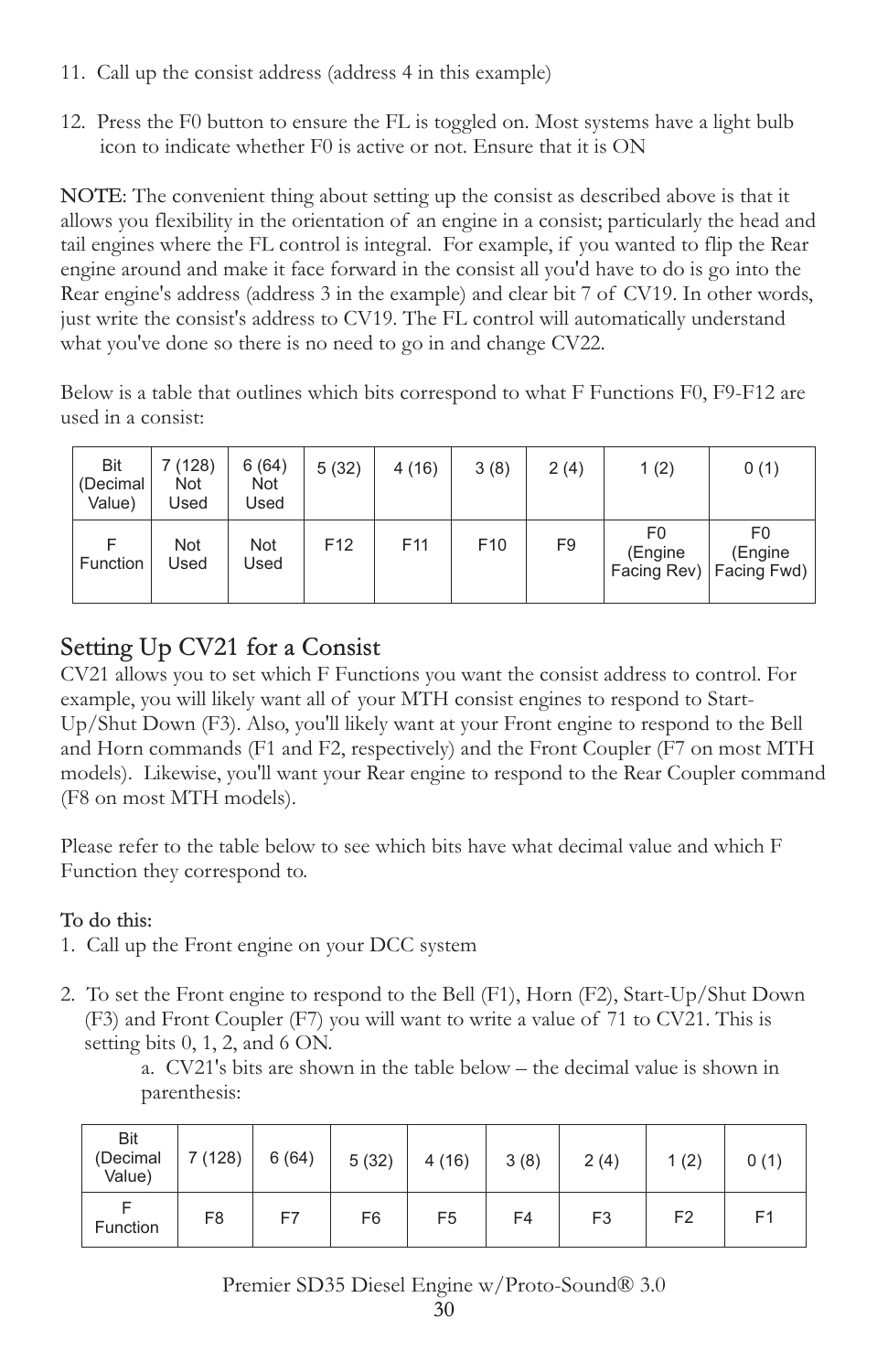NOTE: CV21 is ONLY used when you have some value other than 0 written to CV19. If  $CV19 = 0$  then the values of CV21, CV22, CV23, and CV24 are not used

- 3. Call up your Middle engine (address 2 in the example)
- 4. Since you want to have the Middle engine respond to F3 only then write a value of 4  $(CV21, \text{bit } 2 = ON)$
- 5. Call up your Rear engine (address 3 in the example)
- 6. Since you want to have the Rear engine respond to the Start-Up/Shut Down (F3) and Rear Coupler (F8) functions you want to write a value of 132 to CV21

Your engines are now set up according to the example above.

You will note that there is no F0 in CV21. This is because that function (FL) is controlled by CV22. Please refer to the Advanced Consisting section for more information regarding CV22.

# Programming Track

Your MTH Proto-Sound 3.0-equipped locomotive does not program well on Programming tracks due to the inclusion of super capacitors utilized in the locomotive's electronic package. The super capacitors provide backup power to the electronics, allowing the locomotive to better negotiate track sections suffering from poor electrical conductivity. This ensures that sounds continue to play, the locomotive continues to move forward and lighting remains lit. During power shutdowns, the super capacitors provide power to allow the locomotive shutdown sounds to continue playing through their conclusion. Unfortunately, the super capacitors require that operators ONLY program engine CV's using Programming on the Main (PoM).

|                                  | Example Value (bit 7 -> bit 0) 11011001 |          |           |        |        |           |           |        |
|----------------------------------|-----------------------------------------|----------|-----------|--------|--------|-----------|-----------|--------|
| <b>Bit</b><br>(Decimal<br>Value) | 7 (128)                                 | 6(64)    | 5(32)     | 4(16)  | 3(8)   | 2(4)      | 1(2)      | 0(1)   |
| <b>Binary</b><br>Example         | 1 (on)                                  | $1$ (on) | $0$ (off) | 1 (on) | 1 (on) | $0$ (off) | $0$ (off) | 1 (on) |
| Decimal<br>Value                 | 128                                     | 64       | $\Omega$  | 16     | 8      | 0         | 0         |        |

# **DCC Bit Value Decoder**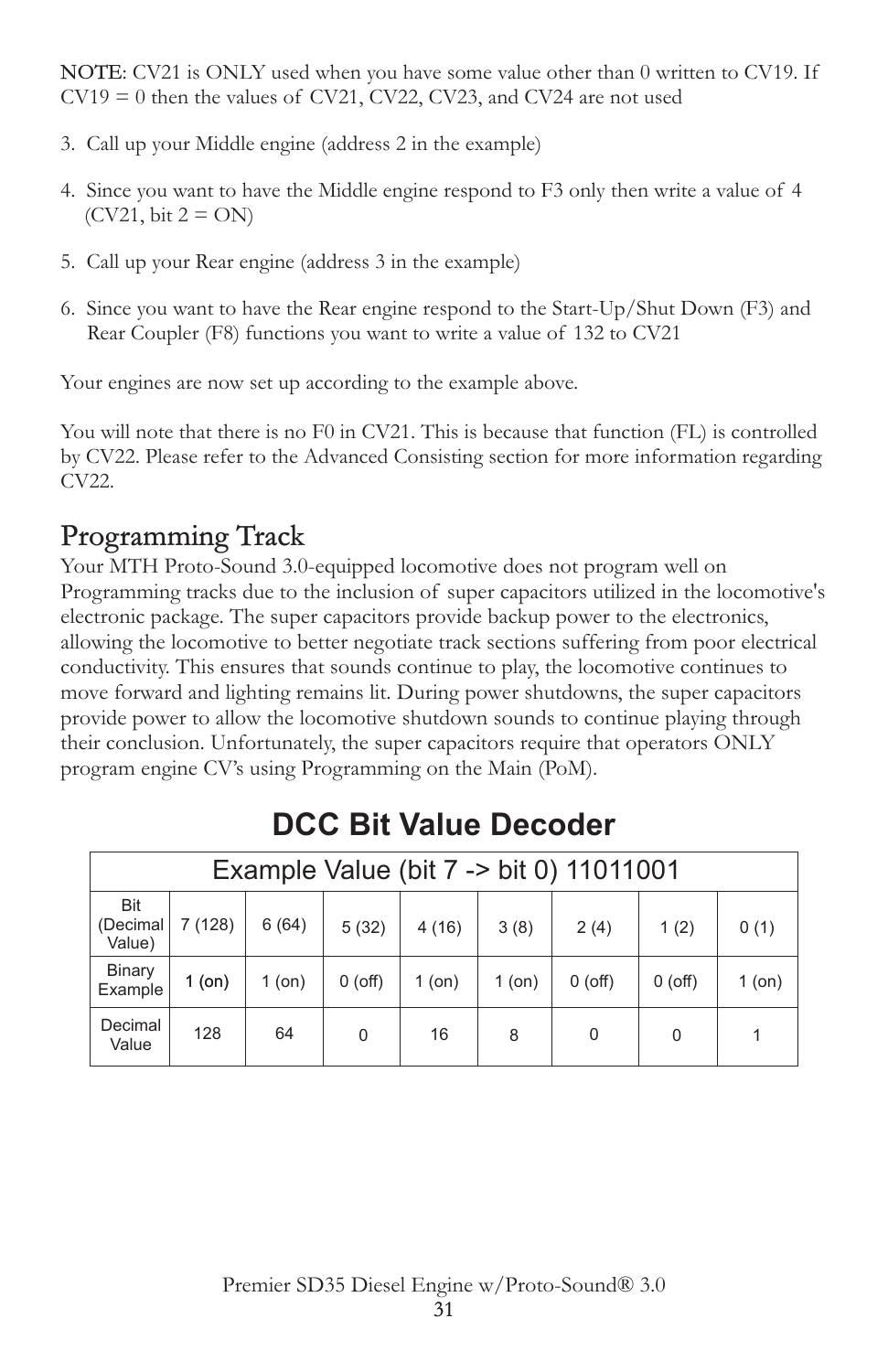So, in the above example you simply add up the values in the "Decimal Value" row –  $128+64+0+16+8+0+0+1 = 217$ . You would write 217 to the CV you were altering.

The above applies to any CV. Also, if you have a CV that already has a value assigned that you do not want to alter but need to make additions to it, for example CV29, you would simply add the additional bits you enabled to the existing value to obtain the new CV value.

For example, if you had a consist address (CV19) set to 5 and you wanted to alter this to show an engine reversed in the consist you would need to set bit 7 (decimal value = 128) for the engine you want to reverse. To do this - take 128 (the new bit you want to set)  $+5$  (the existing bit that you do not want to alter) = 133. You would then write a value of 133 to CV19.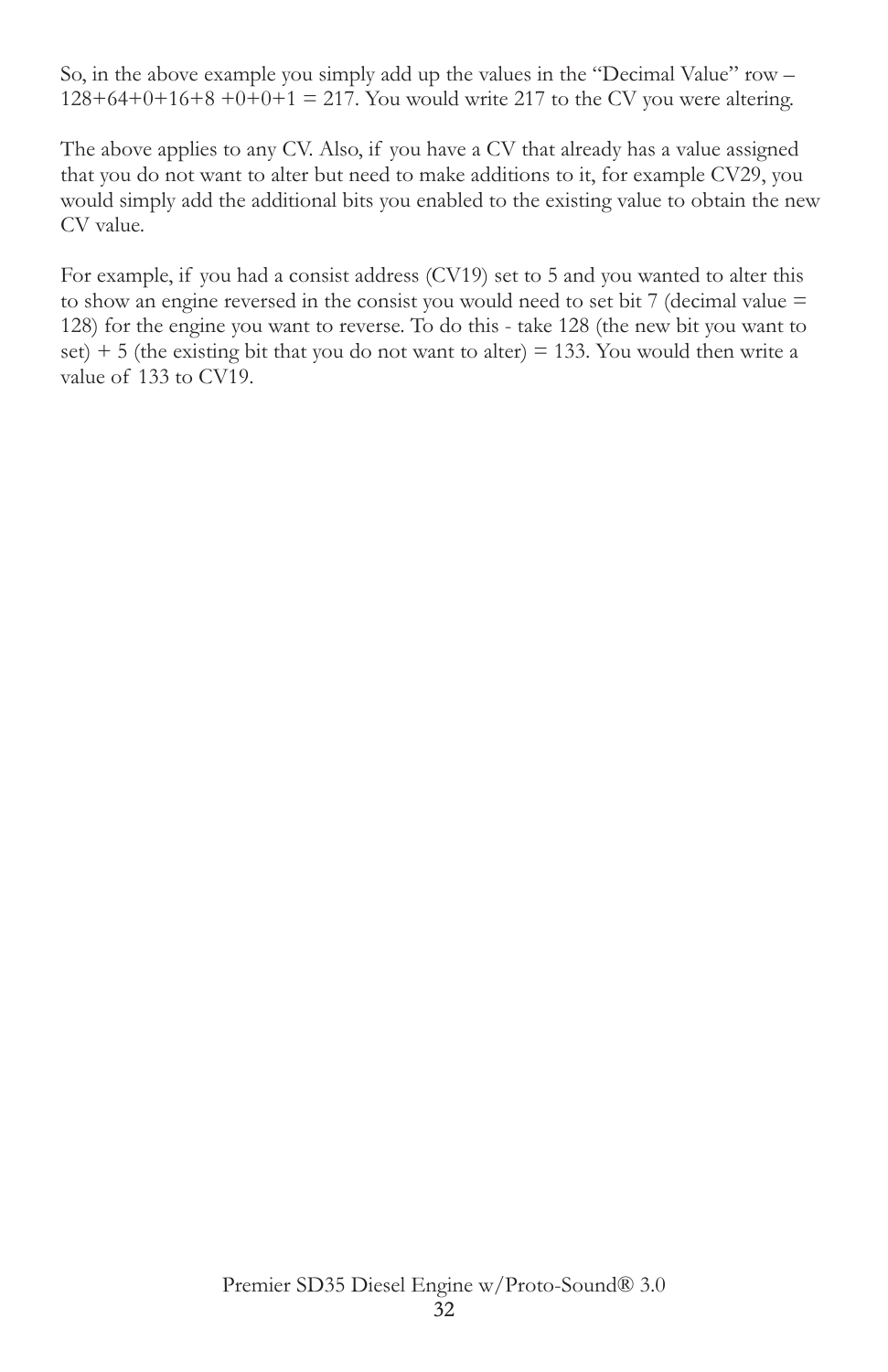# Maintenance

# Lubricating and Greasing Instructions

The engine should be well oiled and greased in order to run properly. Regularly lubricate all axles and pickup rollers to prevent squeaking. Use light household oil, such as that found in M.T.H.'s maintenance kit. Do not over oil. Use only a drop or two on each pivot point.





Lubricate All Pick Up Roller Axles (L)

*Figure: Lubrication Points on the Locomotive*



*Figure: Body Mount Screws*

- 1. To access the gear box, remove the cab from the chassis by unscrewing the body mount screws as seen above and lifting the cab from the chassis.
- 2. Once the cab is removed, remove the trucks by unscrewing the black Phillips motor mount screw located on the underside of the drive trucks.
- 3. Once the motor mount screw has been removed, pull the motor away from the truck block and lightly coat the motor worm gear and bronze drive gear (in the truck block) with grease.
- 4. Reassemble the truck and motor, being careful not to pinch any wires between the truck block and motor mount.
- 5. After repeating the procedure for the other motor, reassemble the chassis and body, being careful that the wire harnesses are not caught between the chassis and body, and reinstall the body mount screws.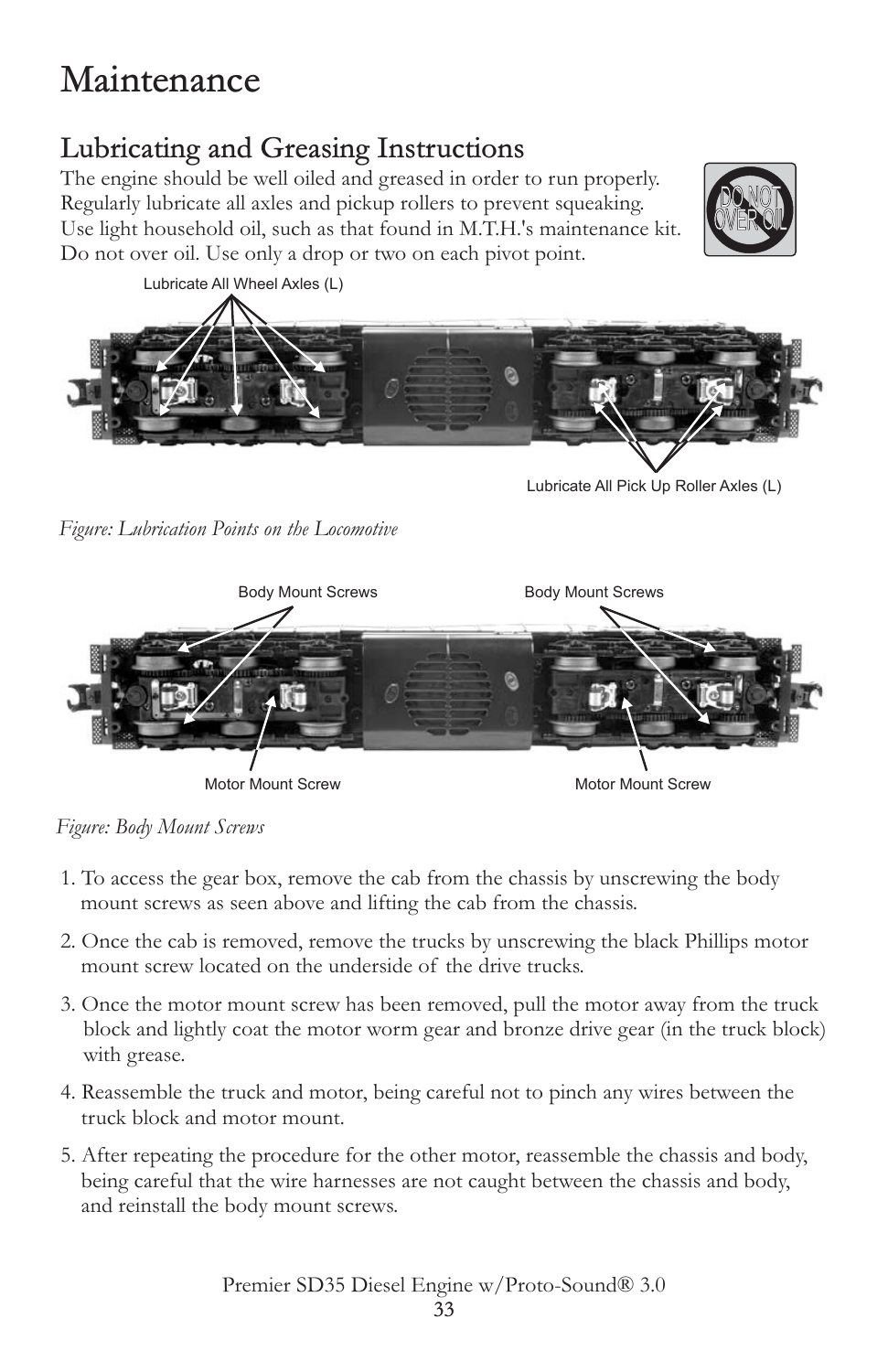It is recommended to lubricate the outside truck block idler and drive gears with grease. Use the diagram shown below as a guide and add grease to the points marked.



Grease Idler Gear (G)

*Figure: Greasing the Idler Gears*

# Cleaning The Wheels, Tires and Track

Periodically check the locomotive wheels and pickups for dirt and buildup, which can cause poor electrical contact and traction and prematurely wear out the neoprene traction tires. Wheels and tires can be cleaned using denatured (not rubbing) alcohol applied with a cotton swab.

To clean the track, use RailKing Track Cleaning Fluid found in Maintenance Kit (30-50051) or denatured (not rubbing) alcohol and a clean rag. Unplug the transformer and wipe the rails of the track, turning the rag frequently to ensure that you are using clean cloth on the rails. Thereafter, keep an eye on the track and clean it when it gets dirty to ensure good electrical contact and to lengthen the life of the tires.





Maintenance Kit (30-50051)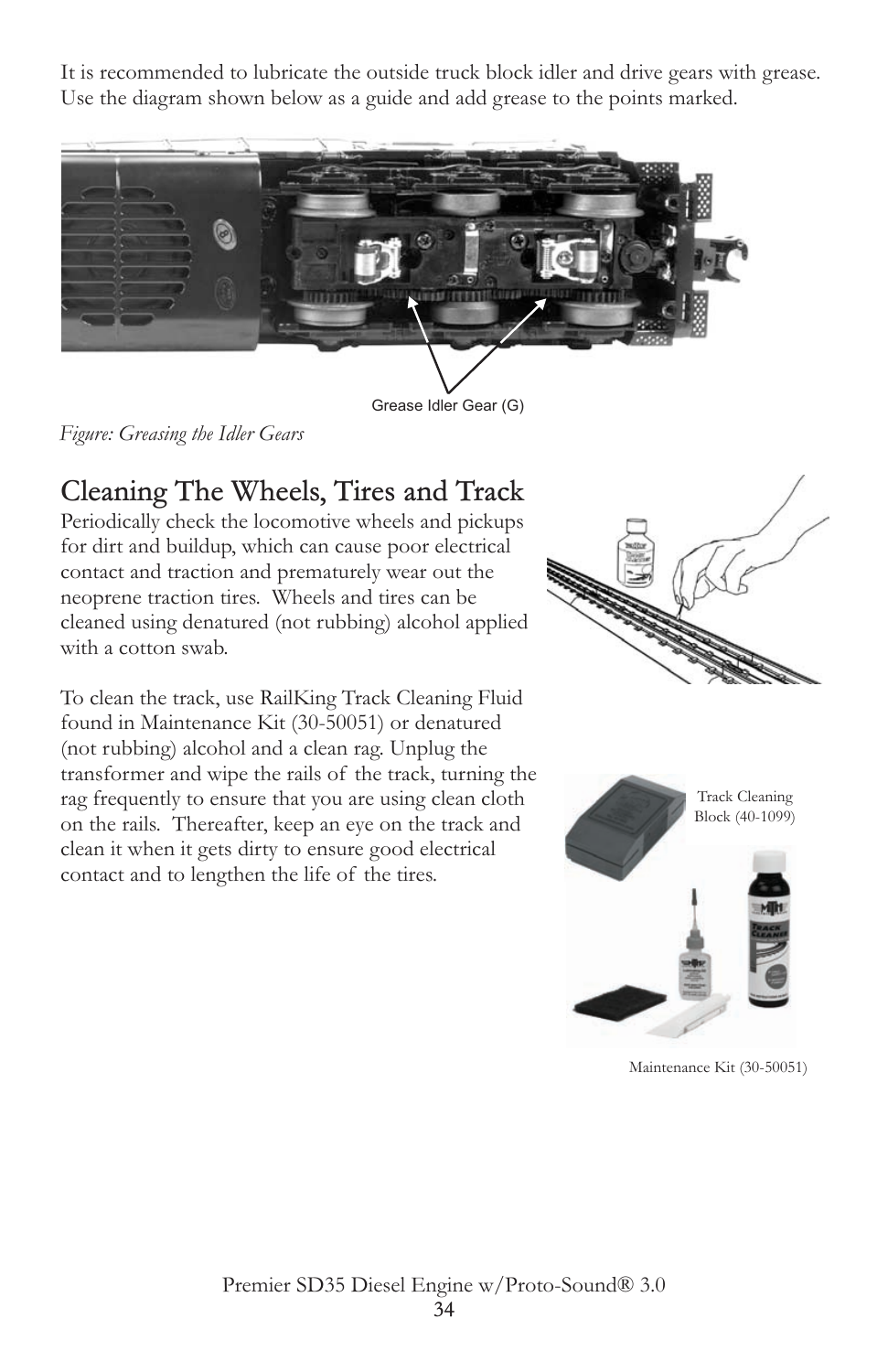# Traction Tire Replacement Instructions

Your locomotive is equipped with two neoprene rubber traction tires on each powered truck block. While these tires are extremely durable, you may need to replace them at some point. Please use the following instructions to replace the traction tires.

- 1. Turn your engine upside down.
- 2. Remove the two Phillips screws that attach each truck side to the truck block.
- 3. Make sure the old tire has been completely removed from the groove in the drive wheel, using a razor blade or small flathead screwdriver to pry away any remains.
- 4. Slip the new tire onto the wheel. You may find it useful to use two small flathead screwdrivers to stretch the tire over the wheel.
- 5. If you twist the tire while stretching it over the wheel, you will need to remove and reinstall the tire. Otherwise your engine will wobble while operating.
- 6. Make sure the tire is fully seated inside the groove. Use a razor blade to trim away any excess tire that doesn't seat itself inside the groove properly.
- 7. Reassemble in reverse order.

One set of replacement tires is packaged with the model. Additional tires are available directly from the M.T.H. Parts Department. Order online: www.mthtrains.com, e-mail: parts@mth-railking.com, Fax: 410-423-0009, Phone: 410-381-2580, Mail: 7020 Columbia Gateway Drive, Columbia MD 21046-1532



Truckside Screws

*Figure: Truckside Screws*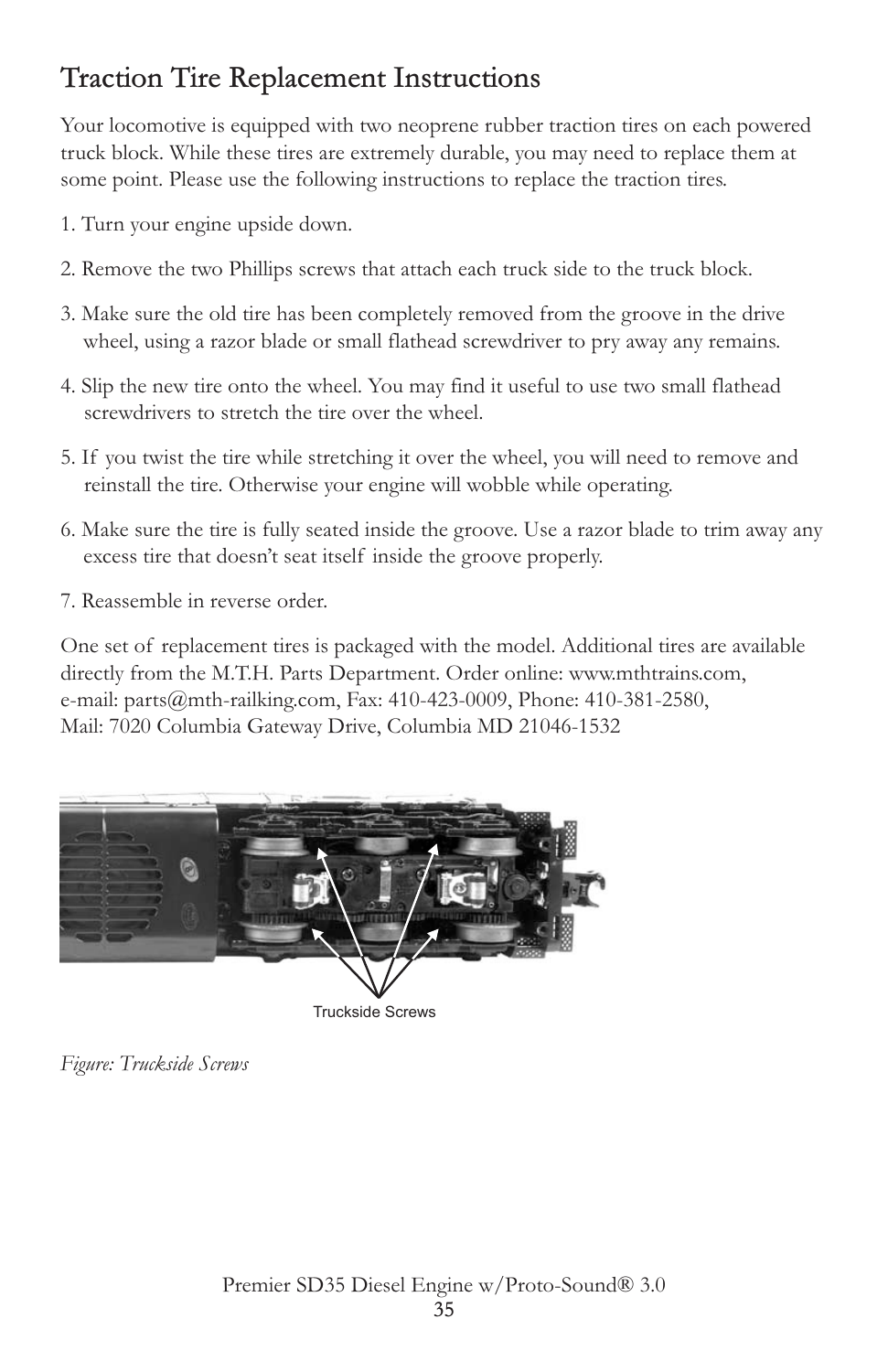# ProtoSmoke™ Unit Operation

This diesel locomotive contains a smoke unit that outputs smoke through the exhaust stack(s) of the engine. The smoke unit is essentially a small heating element and wick that soaks up and then heats a mineral oil-based fluid that emits a harmless smoke. The smoke is then forced out of the stack by a small electric fan. With a few easy maintenance steps, you should enjoy trouble-free smoke unit operation for years.

When preparing to run this engine, add 15-20 drops of smoke fluid through the MIDDLEsmokestack. We recommend M.T.H. ProtoSmoke fluid (a small pipette of ProtoSmoke fluid is included). Do not overfill the unit or the fluid may leak out and coat the interior engine components.

If you choose not to add the fluid (or have already added the fluid but choose to run smoke-free), turn off the smoke unit control by turning to full counter clockwise position). Failure either to add fluid to the unit or to turn it off may damage the smoke unit heating element and/or wicking material.





*Figure: Adding Fluid*



*Smoke Unit Cover*



*Wick in Poor Condition*

*Wick in Good Condition*

When the smoke output while running the engine begins to diminish, add another 10-15 drops of smoke fluid or turn the smoke unit off.

When storing the unit for long periods of time, you may want to add about 15 drops of fluid to prevent the wick from drying out.

After removing the engine from storage, add another 25 drops of fluid, letting the wick diminish, add another 10-15 drops of smoke fluid or turn the smoke unit off.

When storing the unit for long periods of time, you may want to add about 15 drops of fluid to prevent the wick from drying out.

After removing the engine from storage, add another 25 drops of fluid, letting the wick soak up the fluid for 15 minutes prior to operation.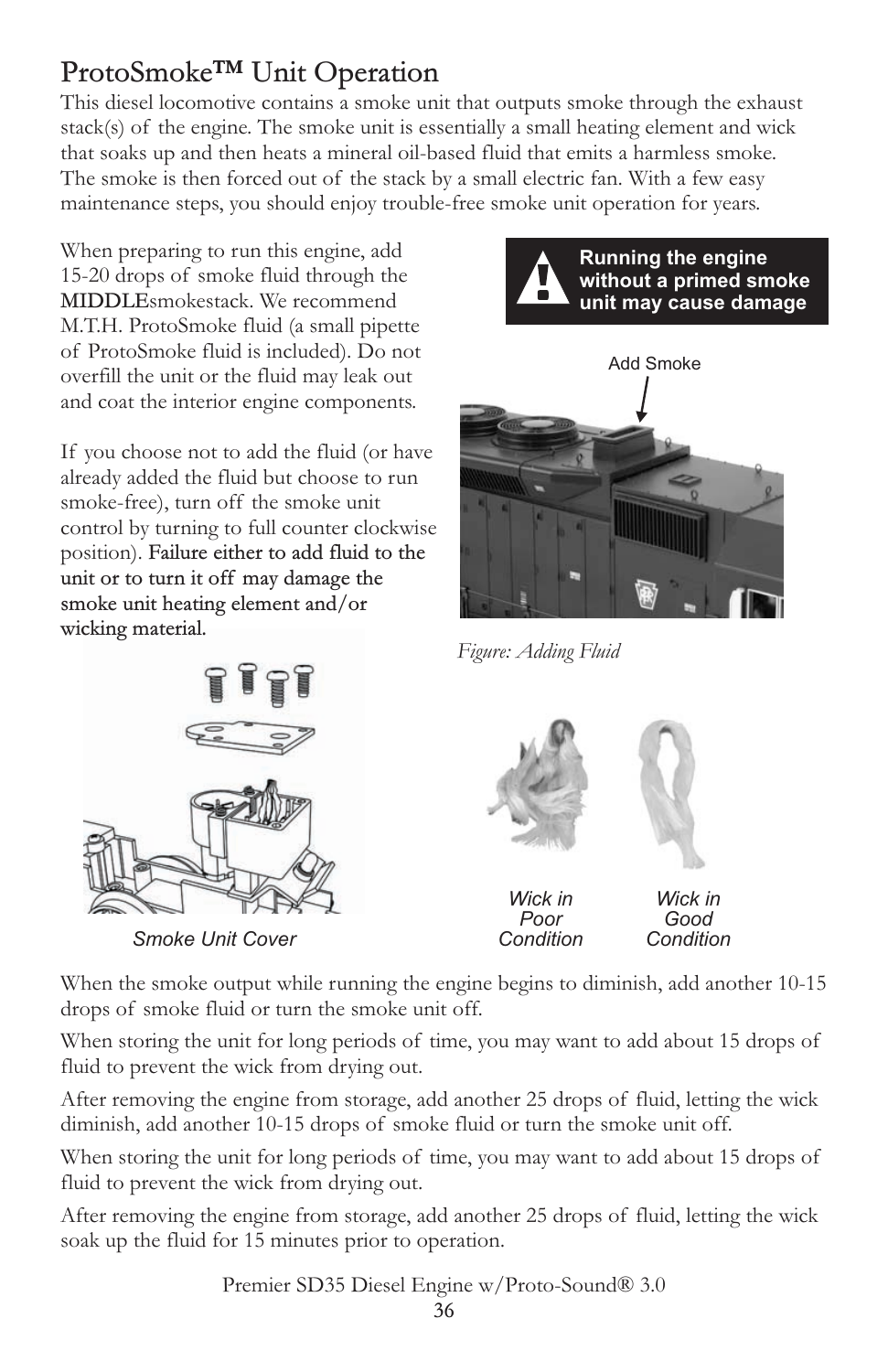If you experience poor or no smoke output when the smoke unit is on and has fluid, check the wick to see if it has become hard, blackened, and unabsorbent around the heating element. Remove the body. Remove the smoke unit inspection cover from the locomotive's body. After removing the chassis and inspection cover screws, lift the inspection plate away and inspect the wick. If it is darkly discolored and hard, it should be replaced. When priming new wick add 40 drops.

### ProtoSmoke™ Fluid

ProtoSmoke is the recommended fluid for M.T.H. products and can be used in other manufacturers products as well. Choose from 12 different scents: Christmas, Coal, Diesel, Wood Burning, Coffee,

Eggs & Bacon, Vanilla, Candy Cane, Barbeque, Pipe Smoke, Cinnamon Roll, and Apple Pie



# Headlight Replacement

The PS 3.0 headlights and other associated lights are small LEDs that require a lot less power and generate a lot less heat than incandescent bulbs, resulting in extremely long life compared to the incandescent bulbs. The LEDs are not user serviceable

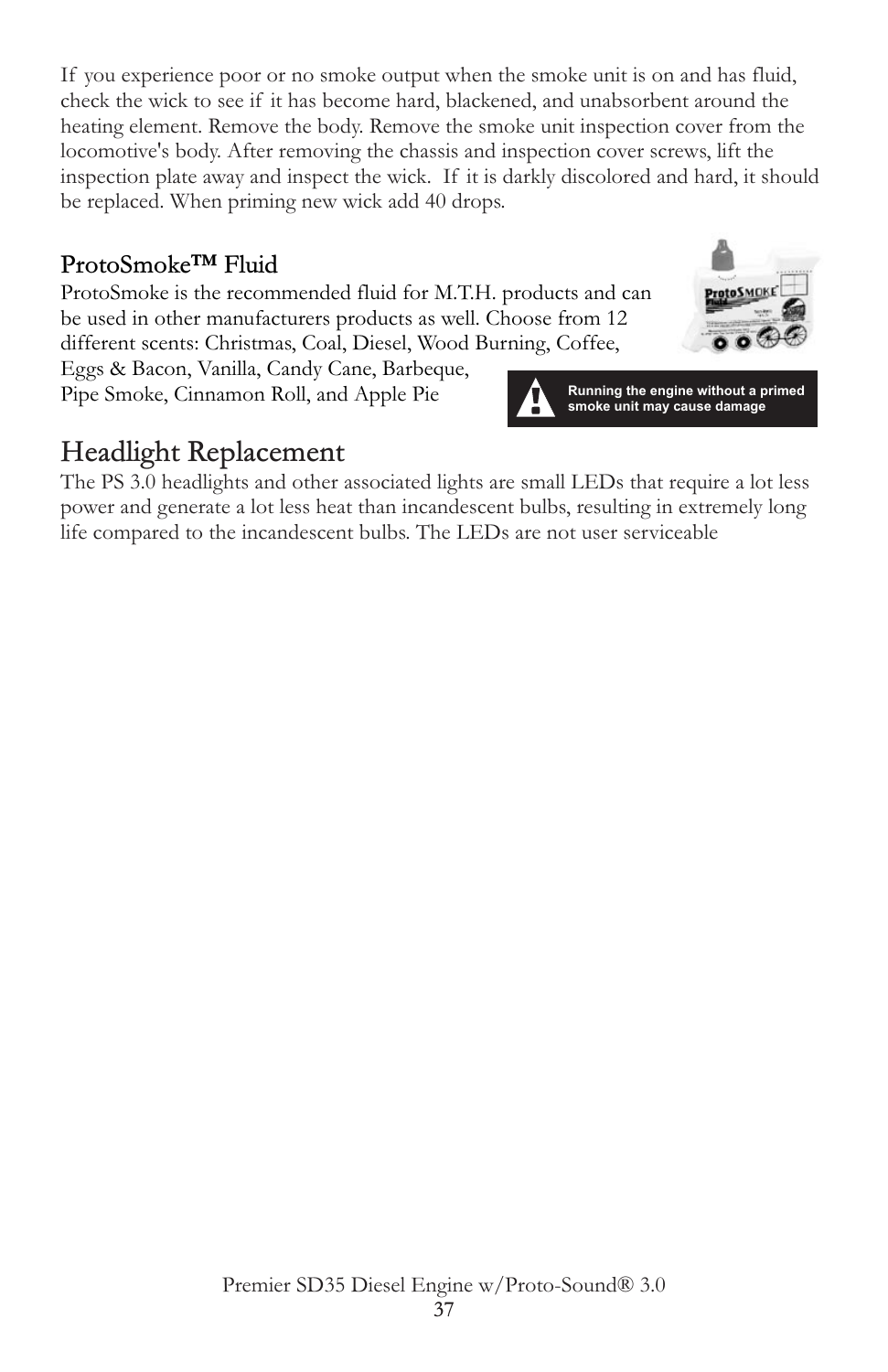# Troubleshooting Proto-Sound® 3.0 Problems

Although Proto-Sound® 3.0 has been designed and engineered for ease of use, you may have some questions during initial operation. The following table should answer most questions. If your problem cannot be resolved with this table, contact M.T.H. for assistance (telephone: 410-381-2580; fax: 410-423-0009; service@mth-railking.com, 7020 Columbia Gateway Drive, Columbia MD 21046-1532).

| <b>Starting Up</b>                                                          | <b>Solution</b>                                                                                                                                                                                                                                            |
|-----------------------------------------------------------------------------|------------------------------------------------------------------------------------------------------------------------------------------------------------------------------------------------------------------------------------------------------------|
| Only my headlight comes on, nothing<br>else.                                | This is normal behavior. The super capacitors<br>are charging and this will take between 1-20<br>seconds.                                                                                                                                                  |
| When I first turn the power on, the<br>engine will not begin to run.        | This is normal behavior. To prevent accidental<br>high-speed start-ups, Proto-Sound® 3.0 is<br>programmed to start up in neutral anytime<br>track power has been turned off for several<br>seconds. See the "Basic Operation" section<br>for more details. |
| The engine will not start after I press the<br>Direction button.            | You may not be sending enough power to the<br>track to power the engine. Rotate throttle<br>clockwise to increase track power.                                                                                                                             |
|                                                                             |                                                                                                                                                                                                                                                            |
| Horn                                                                        | <b>Solution</b>                                                                                                                                                                                                                                            |
| I can't get the horn to blow when I press<br>the Horn button.               | You may be pressing the button too quickly.<br>Try pressing the Horn button more slowly,<br>taking approximately one full second to fully<br>depress the button.                                                                                           |
| <b>Bell</b>                                                                 | <b>Solution</b>                                                                                                                                                                                                                                            |
| I can't get the bell to ring when I press<br>the bell button.               | You may be pressing the button too quickly.<br>Try pressing the bell button more slowly,<br>taking approximately one full second to fully<br>depress the button.                                                                                           |
| Coupler                                                                     | <b>Solution</b>                                                                                                                                                                                                                                            |
| When I try to fire the coupler, PFA starts.                                 | You are waiting too long between Horn button<br>presses. See the timing instructions located<br>at the beginning of the "Proto-Sound® 3.0<br>Operating Instructions" section.                                                                              |
| The Proto-Coupler <sup>™</sup> won't let the engine<br>uncouple on the fly. | Try lubricating the coupler knuckle and rivet<br>with a dry graphite lubricant.                                                                                                                                                                            |
| The coupler does not fire or stay<br>coupled.                               | The coupler needs to be cleaned. Wipe with<br>denatured alcohol (not rubbing alcohol) and<br>let dry.                                                                                                                                                      |
| <b>Cab Chatter</b>                                                          | <b>Solution</b>                                                                                                                                                                                                                                            |
| Sometimes the Cab Chatter sounds<br>don't play.                             | Cab Chatter plays only in neutral at random<br>intervals.                                                                                                                                                                                                  |

### Conventional AC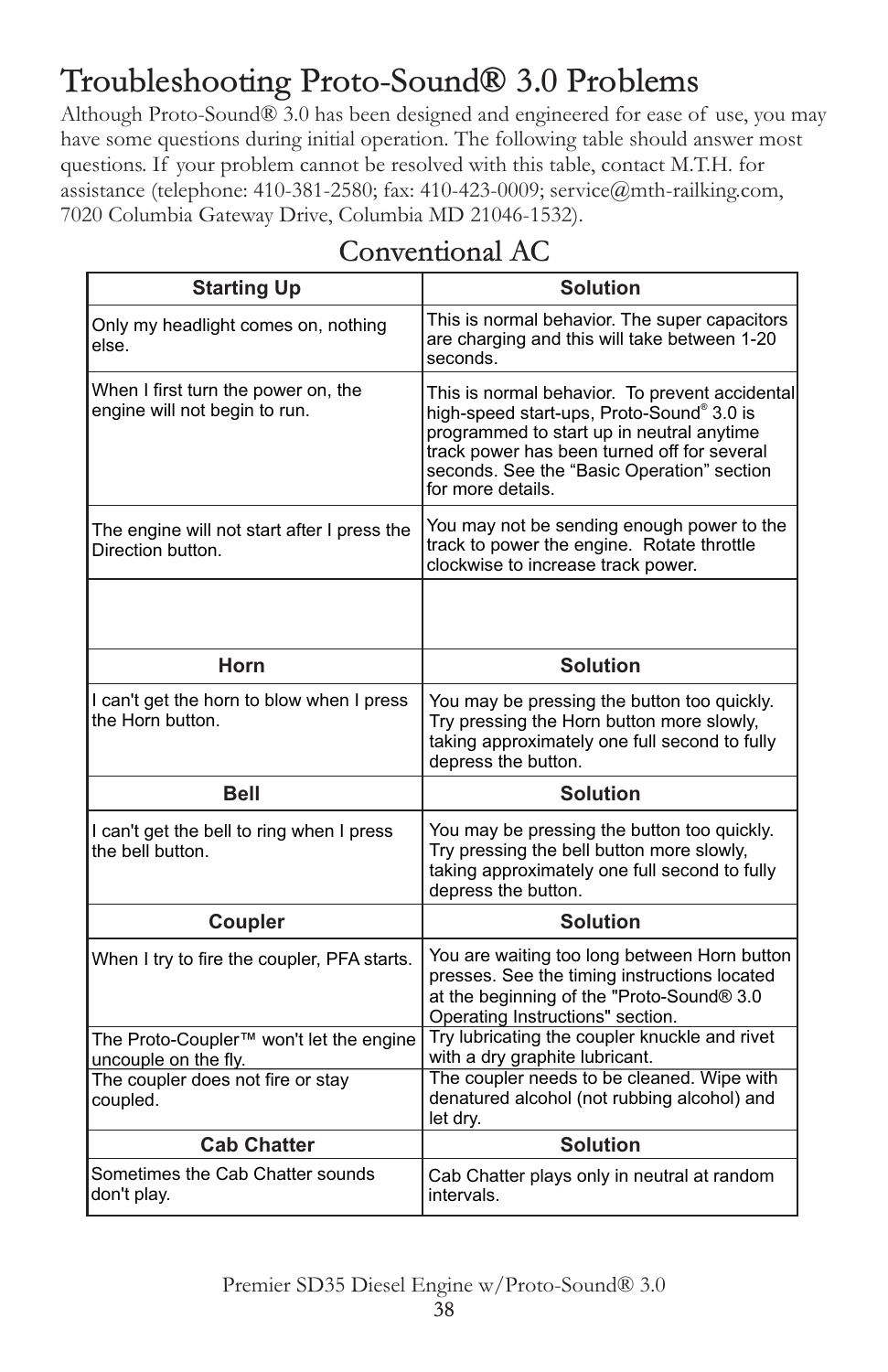# Conventional AC

| Lock-out                                                                                                                                                                                          | <b>Solution</b>                                                                                                                                                                                                                                          |  |  |
|---------------------------------------------------------------------------------------------------------------------------------------------------------------------------------------------------|----------------------------------------------------------------------------------------------------------------------------------------------------------------------------------------------------------------------------------------------------------|--|--|
| I can't get the engine to run after I power<br>up the transformer. It sits still with the<br>diesel and compressor sounds running.<br>The engine won't lock into forward,<br>neutral, or reverse. | The engine maybe locked into the neutral<br>position. Follow the procedure in the "Lock<br>into a Direction" section to unlock the<br>engine's direction. Engine speed must be<br>below 10 scale mph (approx. 10 volts or less<br>in conventional mode). |  |  |
| <b>Volume</b>                                                                                                                                                                                     | <b>Solution</b>                                                                                                                                                                                                                                          |  |  |
| The sounds seem distorted, especially<br>when the Horn or bell is activated.                                                                                                                      | Proto-Sound® 3.0 volume is set too high.<br>Turn the volume control knob on the bottom<br>of the chassis counter-clockwise to reduce<br>the volume.                                                                                                      |  |  |
| No Sound                                                                                                                                                                                          | Volume is set too low, adjust volume control<br>knob on the bottom of the chassis clockwise<br>to increase the volume or check connector to<br>speaker.                                                                                                  |  |  |
| <b>PFA</b>                                                                                                                                                                                        | <b>Solution</b>                                                                                                                                                                                                                                          |  |  |
| Once in PFA, the engine doesn't go into<br>reverse.                                                                                                                                               | So that PFA effects can be as realistic as<br>possible, Proto-Sound® 3.0 disables the<br>reversing unit whenever PFA is enabled.<br>This way the engine remains still at its stop<br>as the operator cycles through the PFA<br>sequences.                |  |  |
| When the PFA enters its last sequence<br>the bell automatically comes on                                                                                                                          | PFA is programmed to start ringing the bell<br>at that point. After approximately 12<br>seconds, it will automatically turn off.                                                                                                                         |  |  |
| When PFA is enabled, pressing the<br>whistle and hell has no effect                                                                                                                               | Because PFA must control various effects in<br>each sequence, Proto-Sound® 3.0 takes<br>control of these sound effects until you exit<br><b>PFA</b>                                                                                                      |  |  |
| I push the direction button but the next<br>sound clip in the sequence does not<br>play or the engine does not come out of<br>PFA after fourth press of the direction<br>button.                  | Each PFA clip must play for aprox. 30<br>seconds before PFA will advance to the next<br>step in the PFA cycle. Wait at least 30<br>seconds in each PFA sound clip before<br>pressing the direction button.                                               |  |  |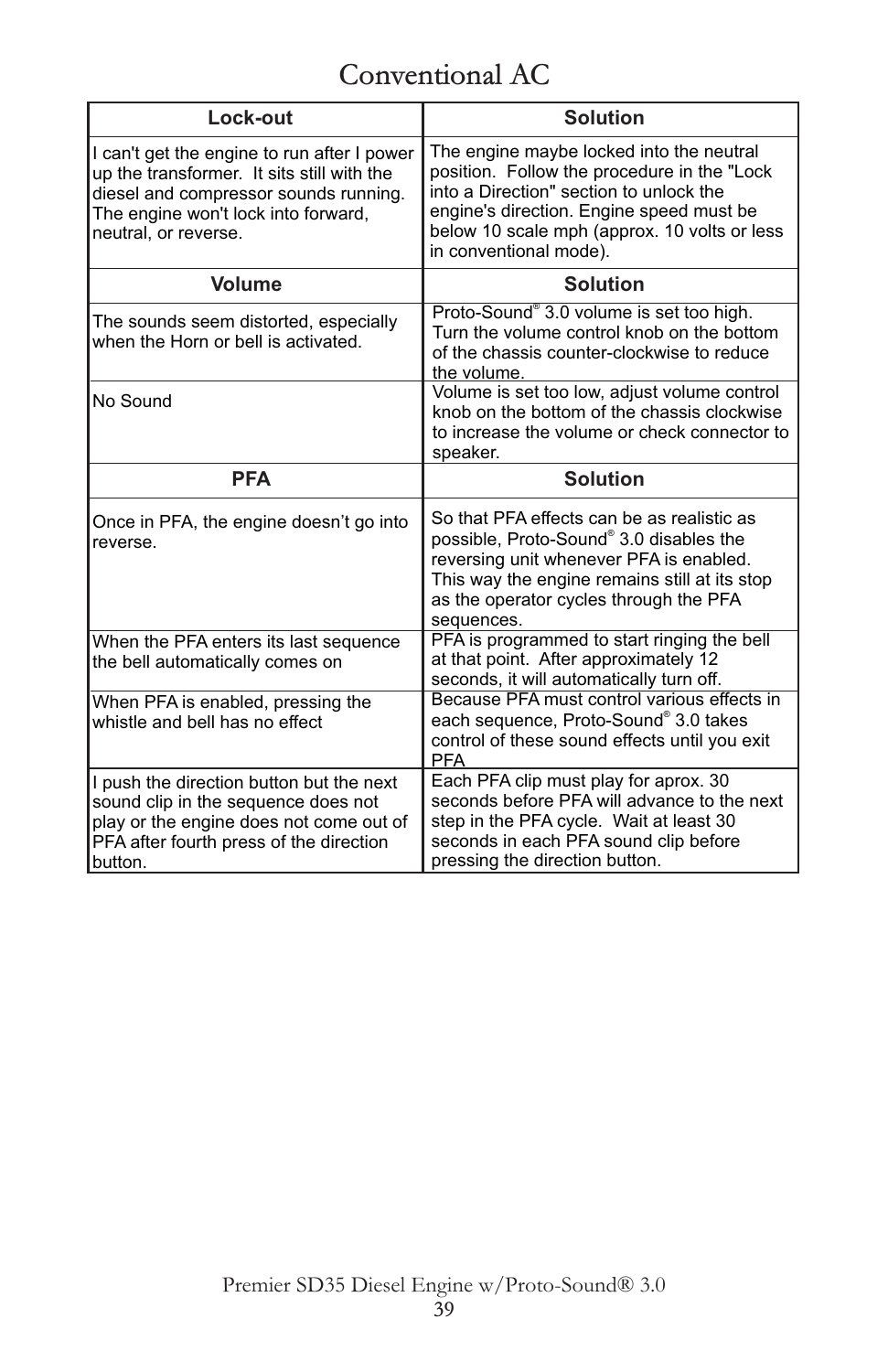# Conventional DC

| Start-up                                                                                           | <b>Solution</b>                                                                                                                                                                                                                                                     |
|----------------------------------------------------------------------------------------------------|---------------------------------------------------------------------------------------------------------------------------------------------------------------------------------------------------------------------------------------------------------------------|
| When I apply power to the track my<br>engine doesn't do anything. No lights,<br>no sound, nothing. | Check to see if that section of track has<br>power. Use a voltmeter or a lit passenger car.                                                                                                                                                                         |
|                                                                                                    | Slide the engine a couple of feet in either<br>direction, you may have a bad track section                                                                                                                                                                          |
|                                                                                                    | Have you got that section electrically isolated<br>with a toggle switch or other device?                                                                                                                                                                            |
| <b>Sound</b>                                                                                       | <b>Solution</b>                                                                                                                                                                                                                                                     |
| I have no sound from my engine, but<br>my lights are on and it moves just fine.                    | Check the volume pot on your tender. Full<br>$CW = Max volume$                                                                                                                                                                                                      |
| There's a crackling sound from my<br>engine                                                        | Check to see if a screw or some other<br>material hasn't lodged itself in the underside<br>of the chassis or tender                                                                                                                                                 |
|                                                                                                    | Make sure smoke volume pot is turned full<br><b>CW</b>                                                                                                                                                                                                              |
| <b>Smoke</b>                                                                                       | <b>Solution</b>                                                                                                                                                                                                                                                     |
| My engine isn't smoking at all                                                                     | Make sure smoke volume pot is turned full CW                                                                                                                                                                                                                        |
|                                                                                                    | If you just filled it with smoke fluid sometimes<br>the fluid can make a seal in the stack. Blow<br>down the stack to clear the air bubble                                                                                                                          |
|                                                                                                    | Check the Tender/Boiler drawbar connection.<br>You've got to have them locked together                                                                                                                                                                              |
| My engine's smoke output is low                                                                    | If you've been running your engine in DCS or<br>DCC mode the smoke may have gotten set to<br>Low or Med. With the engine running in DCS or<br>DCC set the smoke back to High. It'll remember<br>what you last set it as when you run it again in<br>Conventional DC |
|                                                                                                    | Check for an obstruction in the smoke stack                                                                                                                                                                                                                         |
|                                                                                                    | Add 10-12 drops of smoke fluid                                                                                                                                                                                                                                      |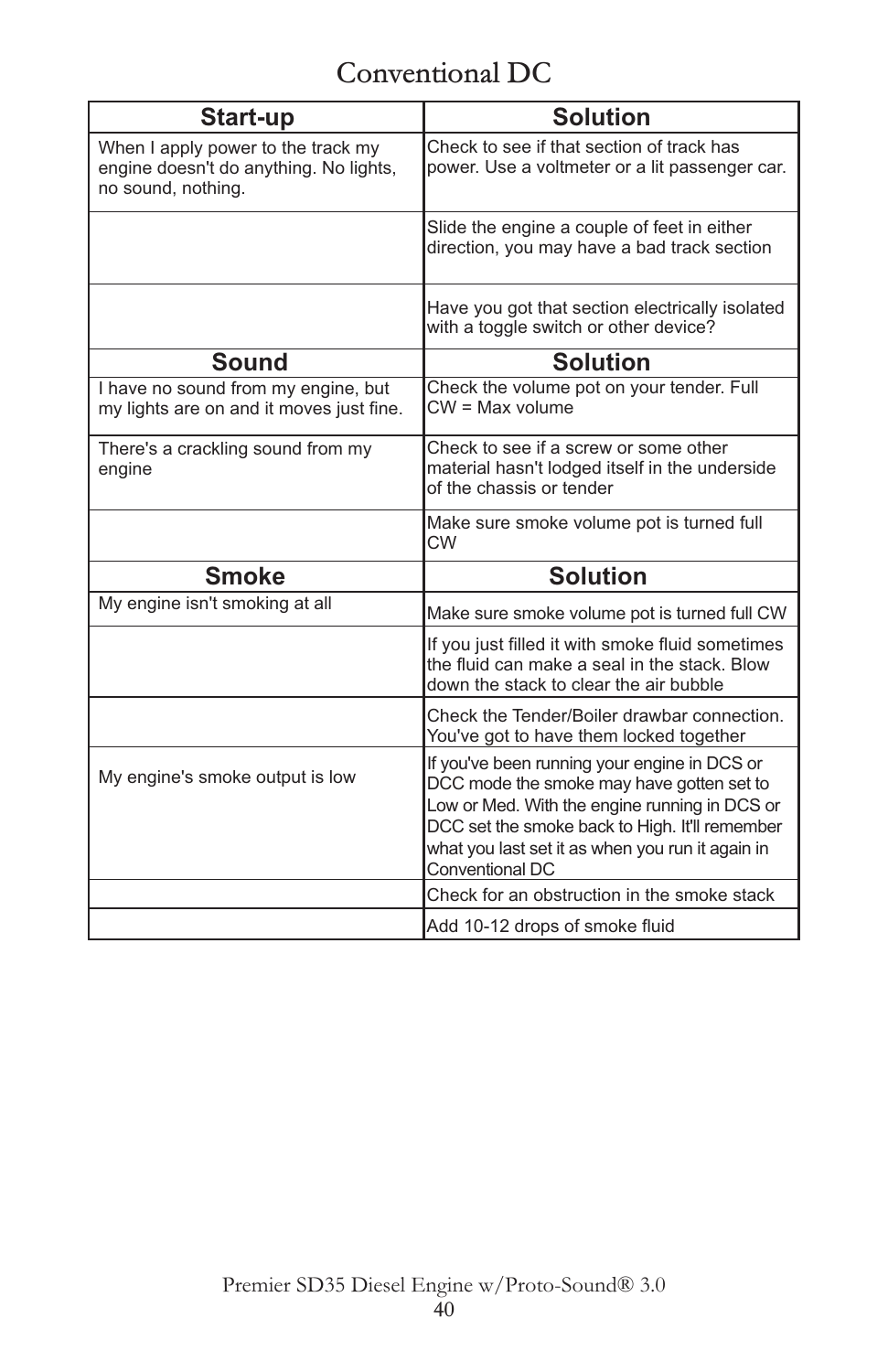# Conventional DC

| Lights                                                                                         | <b>Solution</b>                                                                                                                                                                                                                                    |
|------------------------------------------------------------------------------------------------|----------------------------------------------------------------------------------------------------------------------------------------------------------------------------------------------------------------------------------------------------|
| One of my lights is out.                                                                       | Most likely you had been running the engine<br>in DCC or DCS mode and toggled that light<br>off. Put it back into one of those modes and<br>turn that light back on. The engine will<br>remember that when you run it again in<br>Conventional DC. |
| None of my lights are on.                                                                      | Could be the same reason as "One of my<br>lights is out"                                                                                                                                                                                           |
|                                                                                                | Is the engine getting power? Check to see if<br>there if voltage on the track or move the<br>engine a few feet in either direction.                                                                                                                |
| Motion                                                                                         | Solution                                                                                                                                                                                                                                           |
| When I apply power to the track my<br>engine starts up (lights and sound) but it<br>won't move | Lower the track voltage then raise it again.<br>The engine should start moving. If you apply<br>greater than 9VDC quickly the engine will just<br>sit there. Lowering it below 9VDC then raising<br>it will get the engine moving.                 |
| My engine hesitates at slow speeds.                                                            | An engine may do this right out of the box if it<br>has not been lubricated. Follow the lubrication<br>instructions. Now go ahead and run it.                                                                                                      |
|                                                                                                | New engines even after they are lubricated<br>may take a little bit to get everything run in. Be<br>a little patient and let it run for a bit. It should<br>clear up shortly after lubricating and running.                                        |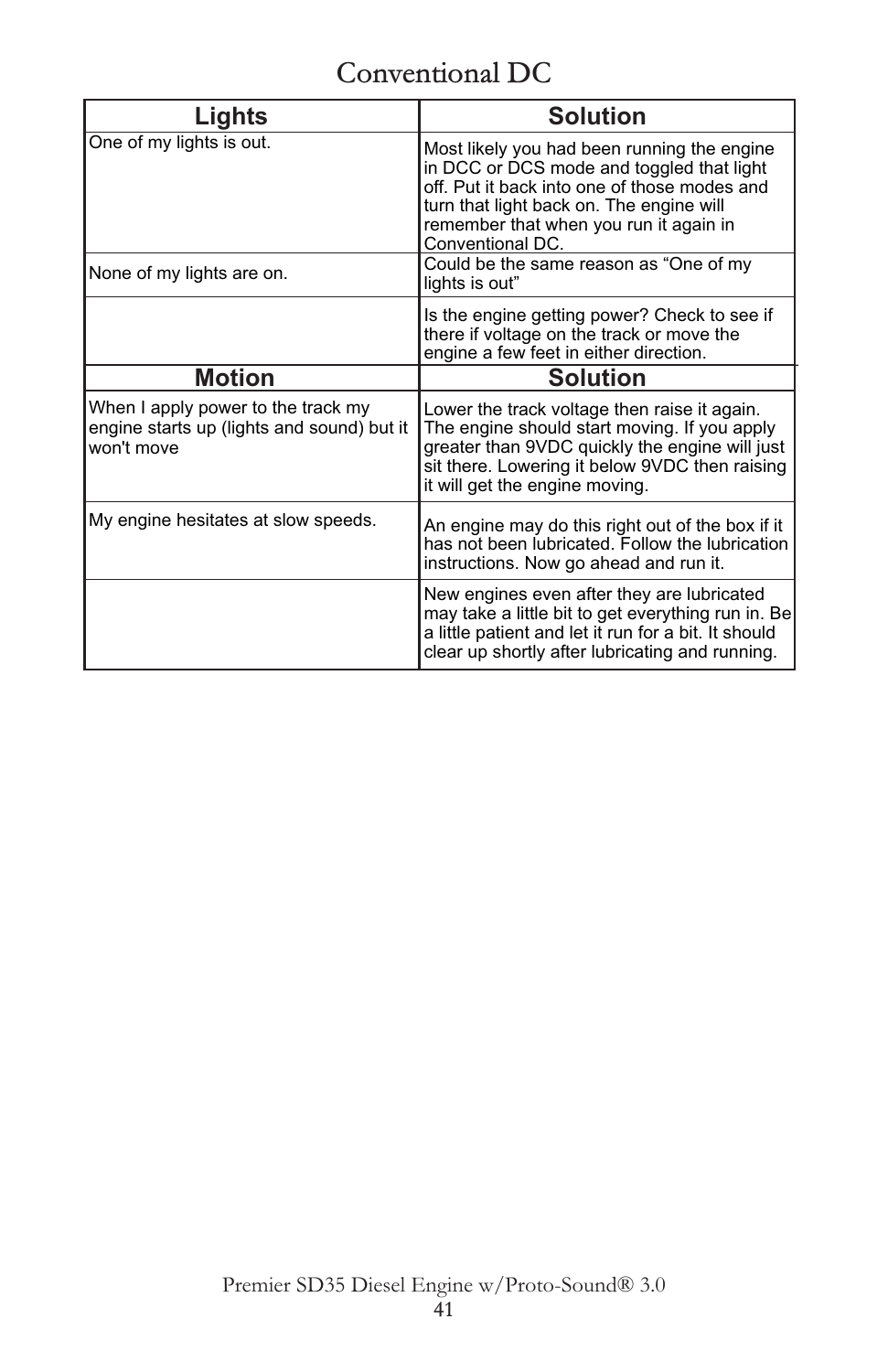# Conventional DC

| Lights                                                                                           | <b>Solution</b>                                                                                                                                                                                                 |
|--------------------------------------------------------------------------------------------------|-----------------------------------------------------------------------------------------------------------------------------------------------------------------------------------------------------------------|
| One of my lights is out.                                                                         | Check your F keys. F0 is the headlight (also<br>controls the Back-up light) and F5 will toggle<br>the Cab light and firebox light.                                                                              |
| None of my lights are on.                                                                        | Could be the same reason as "One of my<br>lights is out"                                                                                                                                                        |
|                                                                                                  | Is the engine getting power? Check to see if<br>there is voltage on the track or move the<br>engine a few feet in either direction.                                                                             |
| <b>Motion</b>                                                                                    | <b>Solution</b>                                                                                                                                                                                                 |
| When I apply power and hit F3, my<br>engine powers up but it won't move.                         | This is normal, dial up the speed on your DCC<br>controller to make your engine move.                                                                                                                           |
| My engine hesitates at slow speeds.                                                              | An engine may do this right out of the box if it<br>has not been lubricated. Follow the lubrication<br>instructions. Now go ahead and run it.                                                                   |
|                                                                                                  | New engines even after they are lubricated<br>may take a little bit to get everything run in. Be<br>patient and let it run for a bit. It should clear<br>up shortly after lubricating and running.              |
| <b>PFA</b>                                                                                       | <b>Solution</b>                                                                                                                                                                                                 |
| I hit F4 to start the PFA but the engine<br>just keeps ringing its bell, that's all it'll<br>do. | Bring the engine speed to 0. Now press F4.<br>You will now hear the station or yard arrival<br>sounds. Pressing F4 will cycle through the<br>PFA sequence (check out the PFA section of<br>the manual for more) |
| <b>Shut Down</b>                                                                                 | <b>Solution</b>                                                                                                                                                                                                 |
| Okay, I give up. What do I have to do to<br>shut it down?                                        | Well, you can either remove power from<br>the track or press F3 again.                                                                                                                                          |
| <b>Lost or Unknown Address</b>                                                                   | <b>Solution</b>                                                                                                                                                                                                 |
| I can't call up my engine on the address<br>I believe it to be set at                            | Perform the 55-55-55 Reset instructions                                                                                                                                                                         |
|                                                                                                  | If you are trying to talk to an engine on its<br>short address you may have set CV29 to<br>activate long addressing. Try to get a hold of<br>the engine on its last known long address                          |
|                                                                                                  | Place the engine on the Programming Track<br>output on your DCC system and write a value<br>of 3 to CV1                                                                                                         |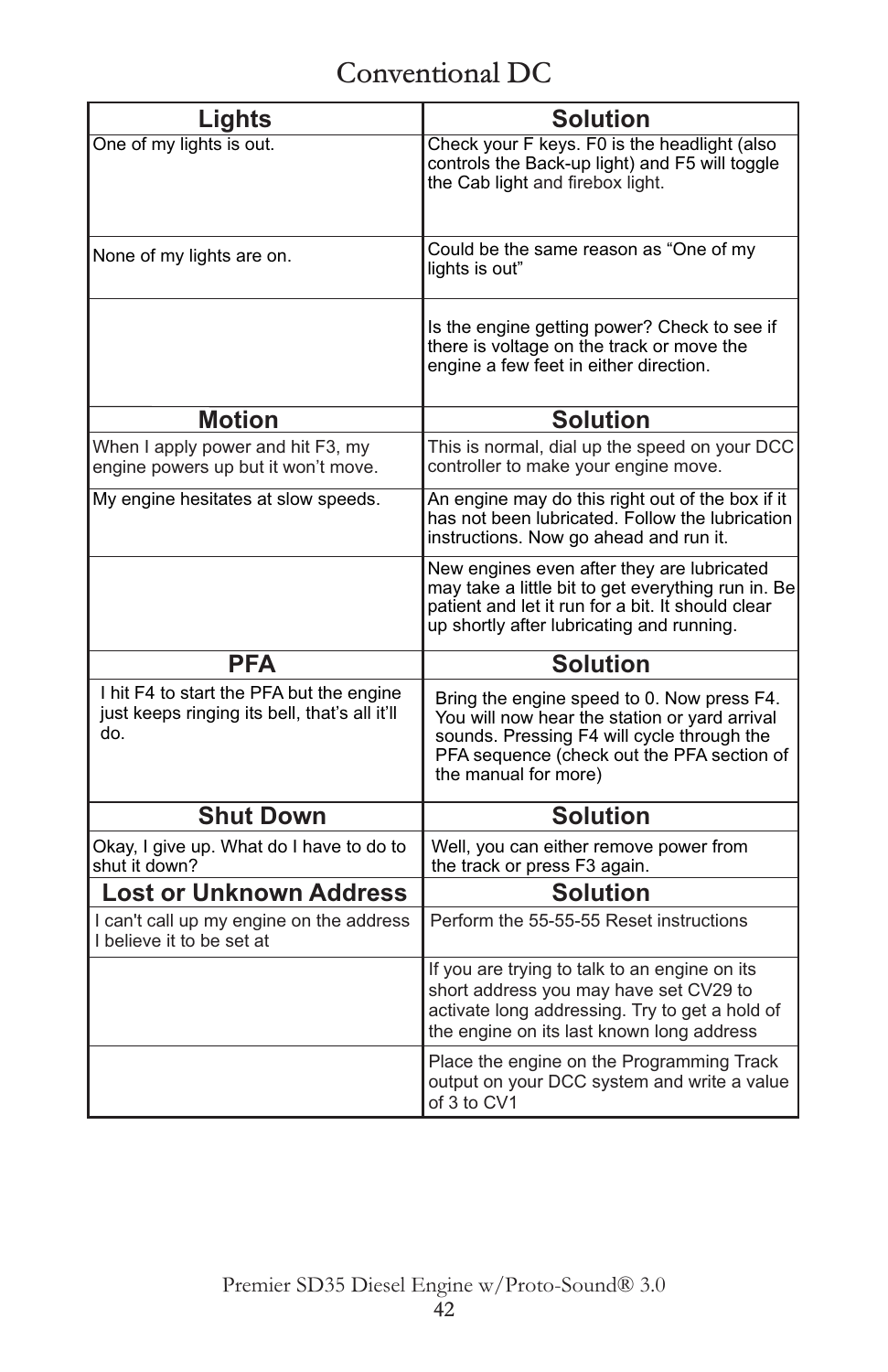| Start-up                                                                                                             | <b>Solution</b>                                                                                                                                                                                                                                                                                                                                                                      |  |  |
|----------------------------------------------------------------------------------------------------------------------|--------------------------------------------------------------------------------------------------------------------------------------------------------------------------------------------------------------------------------------------------------------------------------------------------------------------------------------------------------------------------------------|--|--|
| When I apply power to the track my<br>engine doesn't do anything. No lights, no<br>sound.                            | Did you press F3 yet? F3 on your DCC<br>handheld will start your engine up.                                                                                                                                                                                                                                                                                                          |  |  |
|                                                                                                                      | Check to see if that section of track has<br>power. Use a voltmeter or a lit passenger car.<br>not your tongue.                                                                                                                                                                                                                                                                      |  |  |
|                                                                                                                      | Slide the engine a couple of feet in either<br>direction, you may have a bad track section.                                                                                                                                                                                                                                                                                          |  |  |
|                                                                                                                      | Have you got that section electrically isolated<br>with a toggle switch or other device?                                                                                                                                                                                                                                                                                             |  |  |
| <b>Sound</b>                                                                                                         | <b>Solution</b>                                                                                                                                                                                                                                                                                                                                                                      |  |  |
| I have no sound on my engine, but my<br>lights are on and it moves just fine.                                        | You may have it turned off. Repeatedly press<br>F6 to cycle through the volume levels (there<br>are 9 levels, 0-max).                                                                                                                                                                                                                                                                |  |  |
| There's a crackling sound from my<br>engine                                                                          | Check to see if a screw or some other<br>material hasn't lodged itself in the underside<br>of the engine.                                                                                                                                                                                                                                                                            |  |  |
| When I run Doppler I can hear the<br>Doppler shift but then the engine sounds<br>fade out and I can't get them back. | This is normal. You will need to press the F21<br>button again to turn Doppler off. Your engine<br>sounds will now return to normal.                                                                                                                                                                                                                                                 |  |  |
| <b>Smoke</b>                                                                                                         | <b>Solution</b>                                                                                                                                                                                                                                                                                                                                                                      |  |  |
| My engine isn't smoking at all.                                                                                      | Make sure you've got the smoke switch ON. It<br>must be ON for the smoke to operate in DCC<br>Mode.                                                                                                                                                                                                                                                                                  |  |  |
|                                                                                                                      | Press F12 on your DCC handheld. This will<br>activate the smoke.                                                                                                                                                                                                                                                                                                                     |  |  |
|                                                                                                                      | If you just filled it with the smoke fluid<br>sometimes the fluid can make a seal in the<br>stack blow down the stack to clear the air<br>bubble.                                                                                                                                                                                                                                    |  |  |
| My engine barely smokes.                                                                                             | You may have set the smoke to Low. F13 will<br>vary the smoke levels. Or, if you were running<br>it in DCS mode you may have toggled it there<br>(if you don't have F13 on your DCC handheld<br>you will have to put it back into DCS mode<br>and change it from there), or follow the<br>instructions to move the smoke volume into<br>an F Function that exists on your controller |  |  |
|                                                                                                                      | Check for an obstruction in the smoke<br>stack                                                                                                                                                                                                                                                                                                                                       |  |  |
|                                                                                                                      | Add 10-12 drops of smoke fluid                                                                                                                                                                                                                                                                                                                                                       |  |  |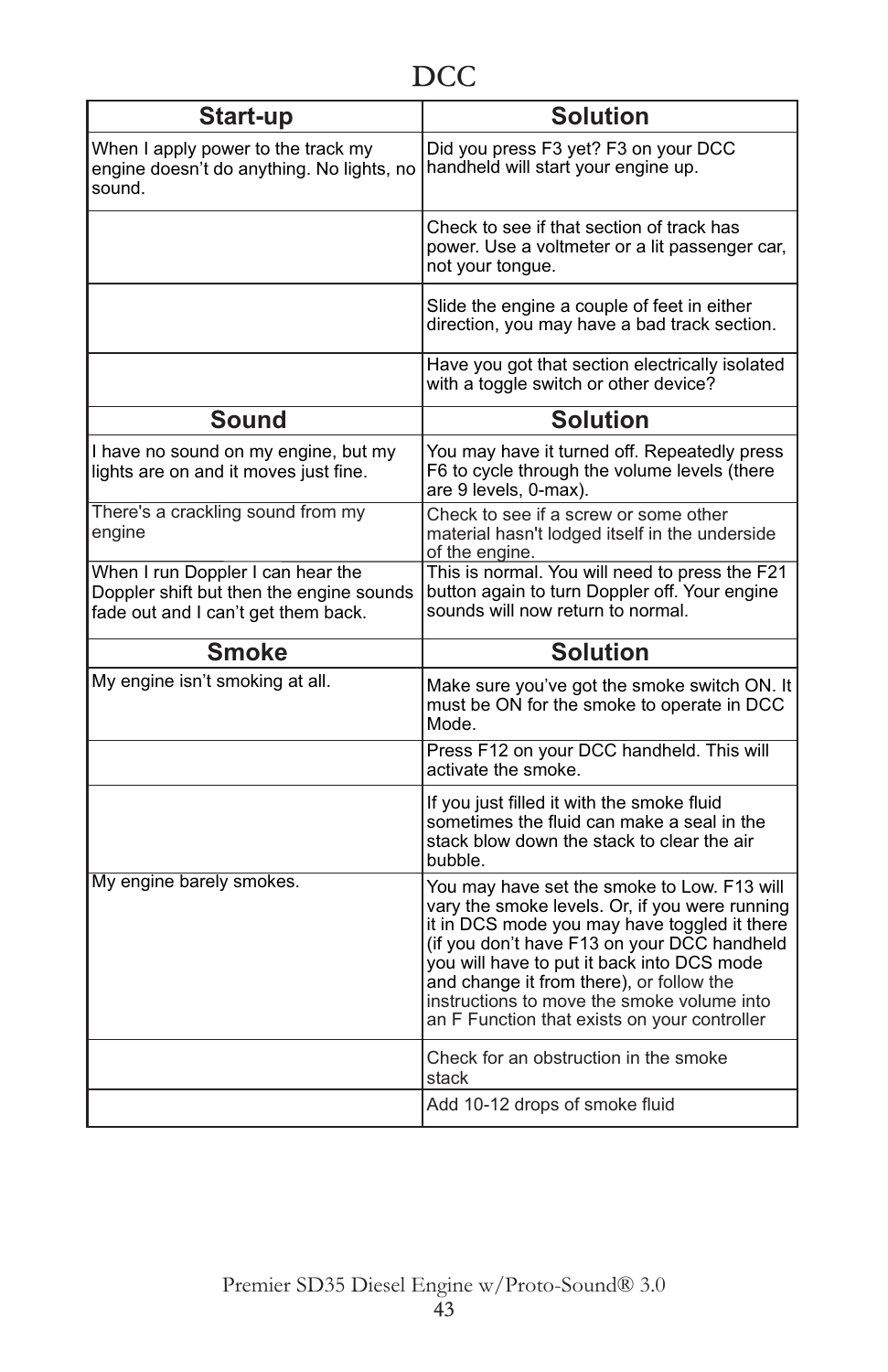# DCS (Remember, it's NOT DCC)

| Start-up                                                                                                            | <b>Solution</b>                                                                                                                                                                                                                                                        |
|---------------------------------------------------------------------------------------------------------------------|------------------------------------------------------------------------------------------------------------------------------------------------------------------------------------------------------------------------------------------------------------------------|
| When I apply power to the track my<br>engine doesn't do anything. No lights, no<br>sound, no nothing.               | This is normal. You have to hit the Start-Up<br>button.                                                                                                                                                                                                                |
|                                                                                                                     | Check to see if that section of track has<br>power. Use a voltmeter or a lit passenger car,<br>not your tongue.                                                                                                                                                        |
|                                                                                                                     | Slide the engine a couple of feet in either<br>direction, you may have a bad track section<br>Have you got that section electrically isolated<br>with a toggle switch or other device?                                                                                 |
| I get an error when I hit Start-Up                                                                                  | Have you recently changed the engine<br>address?                                                                                                                                                                                                                       |
|                                                                                                                     | Check if there is power on that section of<br>track the engine is sitting on (there has to be<br>power for the signal to get to the engine and<br>for the engine to be able to hear it)                                                                                |
| DCS is polarity sensitive when powered<br>by a DC power supply.                                                     | Check the polarity of the DC power supply<br>connected to the Fixed 1 or Fixed 2 Inputs.<br>Shut down power, reverse the inputs and<br>repower DCS. Hitting the startup button on<br>the DCS remote should start up the engine.                                        |
|                                                                                                                     | If you have two engines on the track they<br>both may have the same address. Take one<br>of them off the rails and try it again                                                                                                                                        |
| <b>Sound</b>                                                                                                        | <b>Solution</b>                                                                                                                                                                                                                                                        |
| When I press the Whistle Button on my<br>DCS remote or DCS commander the<br>whistle doesn't blow                    | Check if the playable whistle is active. On the<br>DCS Commander there will be two dashes<br>on the right side of the LCD if it's active.<br>Press "A1" twice to ensure it's turned off. On<br>your DCS remote press the "SPW" button<br>twice to ensure it's disabled |
| I have no sound on my engine, but my<br>lights are on and it moves just fine                                        | You may have it turned off. Repeatedly press<br>VOL + to bring the Master Volume up                                                                                                                                                                                    |
|                                                                                                                     | Did you turn off the ENG Sounds? Press the<br>ENG SND button on your DCS controller.                                                                                                                                                                                   |
|                                                                                                                     | Check that you haven't lowered any of the<br>independent engine volumes (Eng Sounds,<br>Bell, Whistle, or Accent)                                                                                                                                                      |
| There's a crackling sound from my<br>engine                                                                         | Check to see if a screw or some other<br>material has lodged itself in the underside of<br>the engine.                                                                                                                                                                 |
| When I run Doppler I can hear the<br>Doppler shift but then the engine sounds<br>fade out and I can't get them back | This is normal. You will need to press the<br>Doppler button again to turn Doppler off. Your<br>engine sounds will now return to normal                                                                                                                                |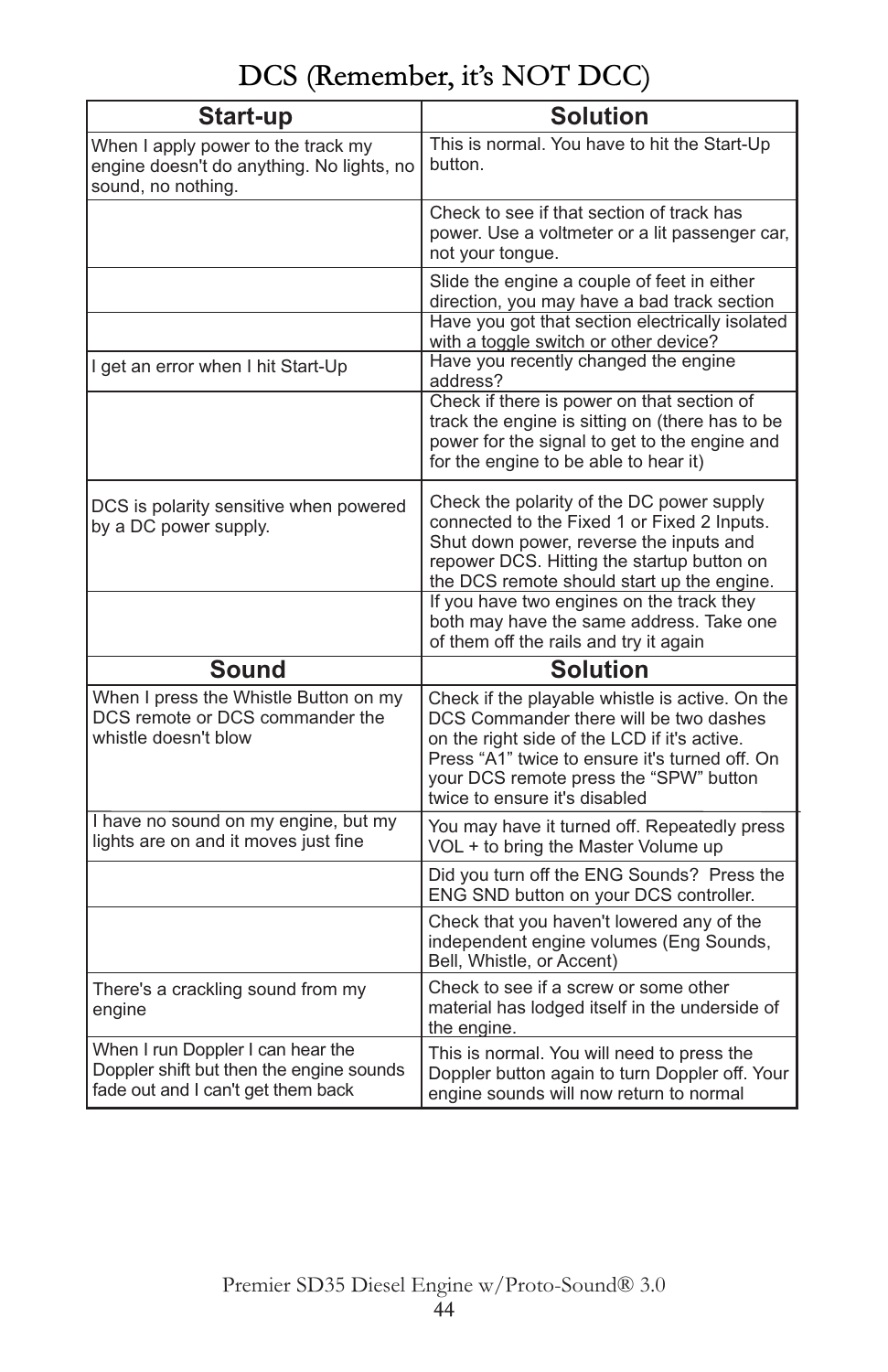# DCS (Remember, it's NOT DCC)

| <b>Smoke</b>                                                                   | <b>Solution</b>                                                                                                                                                                                             |
|--------------------------------------------------------------------------------|-------------------------------------------------------------------------------------------------------------------------------------------------------------------------------------------------------------|
| My engine isn't smoking at all                                                 | Press the smoke button, this will activate the<br>smoke                                                                                                                                                     |
|                                                                                | If you just filled it with the smoke fluid<br>sometimes the fluid can make a seal in the<br>stack. Blow down the stack to clear the air<br>bubble.                                                          |
| My engine barely smokes                                                        | You may have set the smoke to Low. This can<br>be changed from Low to Med to High.                                                                                                                          |
|                                                                                | Check for an obstruction in the smoke<br>stack                                                                                                                                                              |
|                                                                                | Add 10-12 drops of smoke fluid                                                                                                                                                                              |
| Lights                                                                         | <b>Solution</b>                                                                                                                                                                                             |
| One of my lights is out.                                                       | Check that you haven't turned it off with the<br>DCS controller. You have independent control<br>over lights on your engine                                                                                 |
| None of my lights are on.                                                      | Could be the same reason as "One of my<br>lights is out"                                                                                                                                                    |
|                                                                                | Is the engine getting power? Check to see if<br>there is voltage on the track or move the<br>engine a few feet in either direction.                                                                         |
| <b>Motion</b>                                                                  | <b>Solution</b>                                                                                                                                                                                             |
| When I apply power and hit Start-up, my<br>engine powers up but it won't move. | This is normal, dial up the speed on your DCS<br>Remote to make your engine move.                                                                                                                           |
| My engine hesitates at slow speeds.                                            | An engine may do this right out of the box if it<br>has not been lubricated. Follow the lubrication<br>instructions. Now go ahead and run it.                                                               |
|                                                                                | New engines even after they are lubricated<br>may take a little bit to get everything run in. Be<br>a little patient and let it run for a bit. It should<br>clear up shortly after lubricating and running. |
| <b>PFA</b>                                                                     | <b>Solution</b>                                                                                                                                                                                             |
| When I enter PFA all that happens is the<br>bell rings. What do I do?          | Press the DIR button. Your engine will stop<br>and begins the arrival sequence. Pressing the<br>DIR button will cycle you through the next 3<br>PFA sequences                                               |
| Why does my engine run away all by<br>itself after the PFA is over?            | This is normal. The engine will leave the<br>station at the same speed it entered (when hit<br>the PFA button). The speed setting can be<br>changed after the bell stops ringing.                           |
| <b>Shut Down</b>                                                               | <b>Solution</b>                                                                                                                                                                                             |
| Okay, I give up. What do I have to do to<br>shut it down?                      | Well, you can either remove power from<br>the track or press or press Shut-Down.<br>Button on the DCS Remote                                                                                                |
| <b>Lost or Unknown Address</b>                                                 | <b>Solution</b>                                                                                                                                                                                             |
| I can't call up my engine on the address<br>I believe it to be set at          | Delete the engine from your DCS remote,<br>and attempt to re-add it.                                                                                                                                        |
|                                                                                | On the DCS Remote, hit Menu > System ><br>Engine Setup > Recover Engine                                                                                                                                     |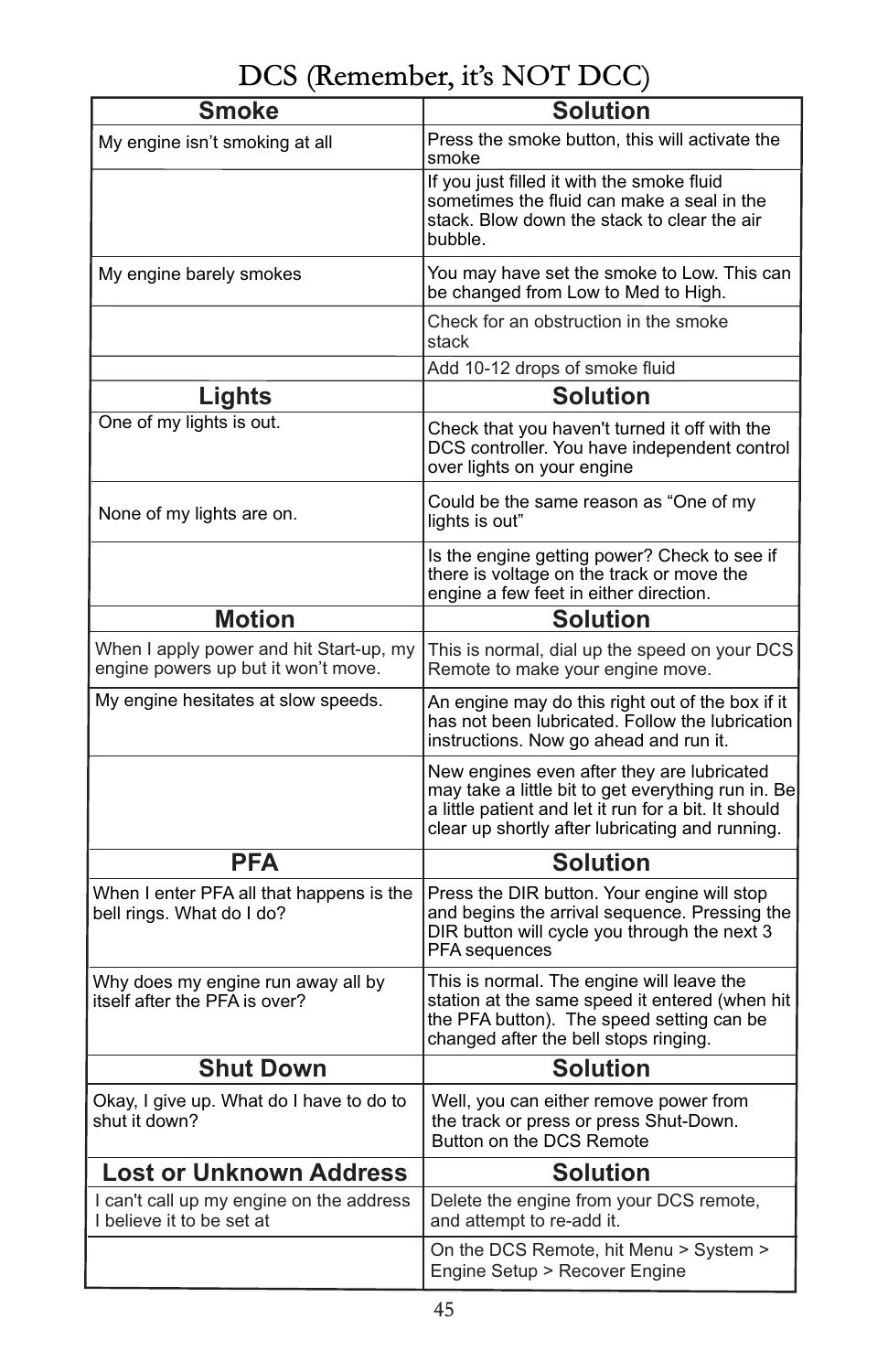# Transformer Compatibility and Wiring Chart

Proto-Sound® 3.0 is designed to work with most standard AC transformers. The chart below lists the many compatible transformers. Note that many of the operational commands described in these instructions require a bell button, so if your transformer does not have its own bell button, you should consider adding one to get the full benefit of the system. In addition, the chart details how the terminals on these transformers should be attached to your layout.

| <b>RECOMMENDED AC TRANSFORMERS</b>                        |                                         |                                        |                     |                 |                                   |
|-----------------------------------------------------------|-----------------------------------------|----------------------------------------|---------------------|-----------------|-----------------------------------|
| <b>Transformer</b><br><b>Model</b>                        | <b>Center Rail</b>                      | <b>Outside Rail</b>                    | Min/Max.<br>Voltage | Power<br>Rating | <b>Transformer</b><br><b>Type</b> |
| <b>MTH Z-500</b>                                          | <b>Red Terminal</b>                     | <b>Black Terminal</b>                  | $0-18v$             | 50-Watt         | Electronic                        |
| <b>MTH Z-750</b>                                          | <b>Red Terminal</b>                     | <b>Black Terminal</b>                  | $0-21v$             | 75-Watt         | Electronic                        |
| MTH Z-1000                                                | <b>Red Terminal</b>                     | <b>Black Terminal</b>                  | $0-21v$             | 100-Watt        | Electronic                        |
| <b>MTH Z-4000</b>                                         | <b>Red Terminal</b>                     | <b>Black Terminal</b>                  | $0 - 22v$           | 390-Watt        | Electronic                        |
| Lionel 1032                                               | U                                       | A                                      | $5-16v$             | 90-Watt         | <b>Standard</b>                   |
| Lionel 1032M                                              | u                                       | А                                      | $5-16v$             | 90-Watt         | <b>Standard</b>                   |
| Lionel 1033                                               | U                                       | А                                      | $5-16v$             | 90-Watt         | <b>Standard</b>                   |
| Lionel 1043                                               | U                                       | A                                      | $5-16v$             | 90-Watt         | <b>Standard</b>                   |
| Lionel 1043M                                              | U                                       | A                                      | $5-16v$             | 90-Watt         | <b>Standard</b>                   |
| Lionel 1044                                               | U                                       | А                                      | $5-16v$             | 90-Watt         | <b>Standard</b>                   |
| Lionel 1053                                               | u                                       | А                                      | $8 - 17v$           | 60-Watt         | <b>Standard</b>                   |
| Lionel 1063                                               | U                                       | A                                      | $8-17v$             | 60-Watt         | <b>Standard</b>                   |
| <b>Lionel LW</b>                                          | A                                       | U                                      | $8-18v$             | 75-Watt         | <b>Standard</b>                   |
| Powermaster                                               | U                                       | A                                      | $8-18v$             | <b>135VA</b>    | Electronic                        |
| All-Trol                                                  | <b>Left Terminal</b>                    | <b>Right Terminal</b>                  | $0 - 24v$           | 300-Watt        | <b>Electronic</b>                 |
| <b>Dallee Hostler</b>                                     | <b>Left Terminal</b>                    | <b>Right Terminal</b>                  |                     |                 | Electronic                        |
| <b>Lionel LW</b>                                          | A                                       | U                                      | $8-18v$             | 75-Watt         | <b>Standard</b>                   |
| <b>Lionel KW</b>                                          | A or B                                  | U                                      | $6-20v$             | 190-Watt        | <b>Standard</b>                   |
| <b>Lionel MW</b>                                          | <b>Outside Track</b><br><b>Terminal</b> | <b>Inside Track</b><br><b>Terminal</b> | $5-16v$             | 50V.A.          | Electronic                        |
| <b>Lionel RS-1</b>                                        | <b>Red Terminal</b>                     | <b>Black Terminal</b>                  | $0-18v$             | 50V.A.          | Electronic                        |
| <b>Lionel RW</b>                                          | U                                       | A                                      | $9-19v$             | 110-Watt        | <b>Standard</b>                   |
| <b>Lionel SW</b>                                          | u                                       | А                                      | <b>Unknown</b>      | 130-Watt        | <b>Standard</b>                   |
| <b>Lionel TW</b>                                          | u                                       | А                                      | $8-18v$             | 175-Watt        | <b>Standard</b>                   |
| <b>Lionel ZW</b>                                          | A,B,C or D                              | U                                      | $8-20v$             | 275-Watt        | <b>Standard</b>                   |
| <b>Lionel Post-War</b><br>Celebration<br><b>Series ZW</b> | A,B,C or D                              | Common                                 | $0 - 20v$           | 135/190 Watt    | Electronic                        |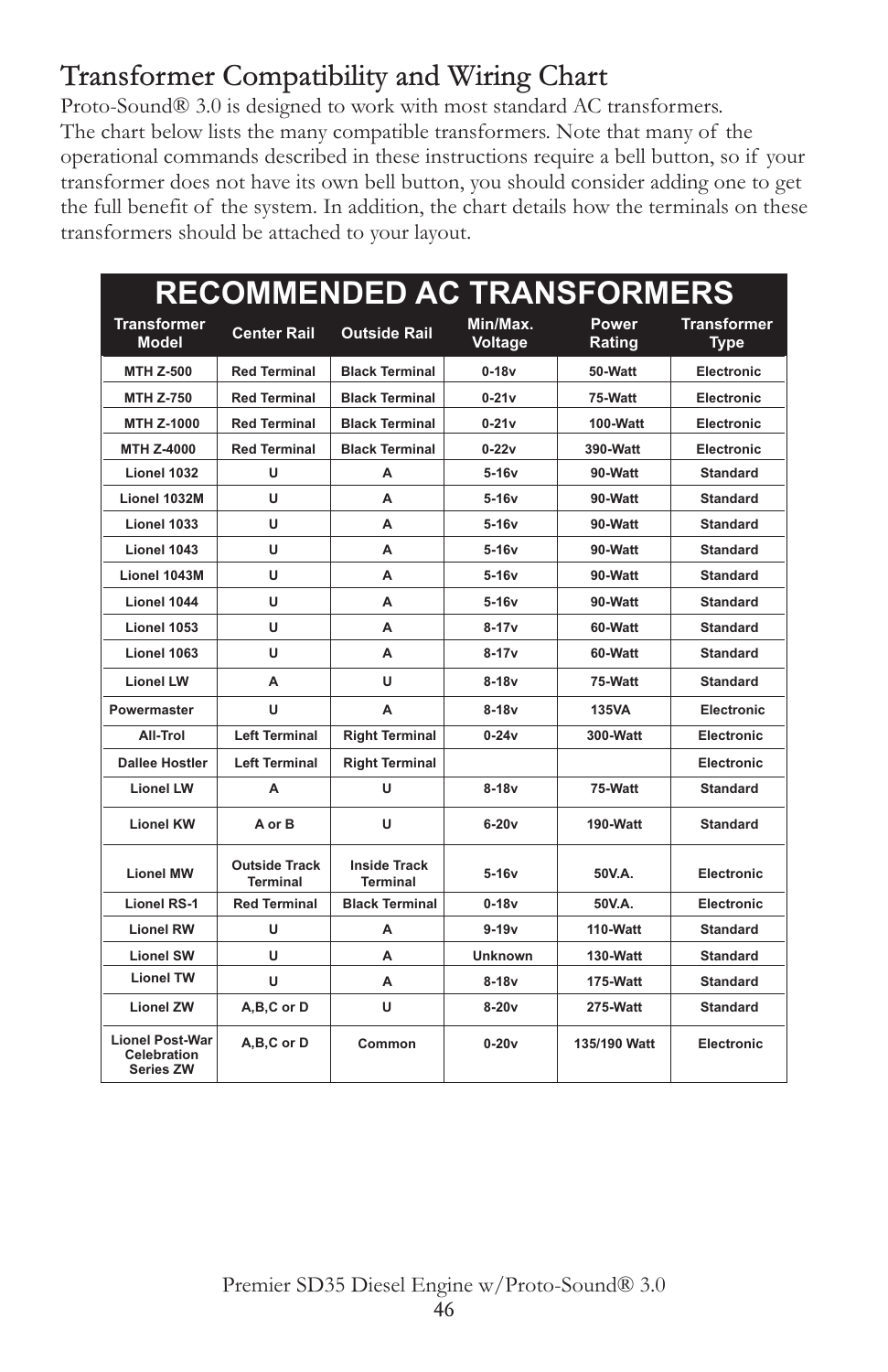| <b>RECOMMENDED DC TRANSFORMERS</b>                                |                                              |                        |                                                                                                                                                                                      |                                   |  |
|-------------------------------------------------------------------|----------------------------------------------|------------------------|--------------------------------------------------------------------------------------------------------------------------------------------------------------------------------------|-----------------------------------|--|
| <b>Transformer</b><br>Model                                       | Min/Max.<br>Voltage                          | <b>Power</b><br>Rating | <b>Notes On Use</b>                                                                                                                                                                  | <b>Transformer</b><br><b>Type</b> |  |
| MRC 6200                                                          | $0 - 18.5v$                                  | 60-Watt                | Not Recommended For #70-3001-1 J3a                                                                                                                                                   | Electronic                        |  |
| <b>MRC</b><br>Controlmaster 20                                    | $0-20v$                                      | 100-Watt               |                                                                                                                                                                                      | Electronic                        |  |
| PH Hobbies<br>PS <sub>5</sub>                                     | $0-20v$                                      | 100-Watt               |                                                                                                                                                                                      | Electronic                        |  |
| PH Hobbies<br><b>PS10G</b>                                        | $0-20v$                                      | 180-Watt               |                                                                                                                                                                                      | Electronic                        |  |
| <b>Bridgeworks</b><br>Magnum 15                                   | $0 - 24v *$                                  | 300-Watt               |                                                                                                                                                                                      | Electronic                        |  |
| <b>Bridgeworks</b><br>Magnum 200                                  | $0-24v *$                                    | 300-Watt               |                                                                                                                                                                                      | Electronic                        |  |
| <b>Bridgeworks</b><br>Magnum 400                                  | $0-24v *$                                    | 300-Watt               |                                                                                                                                                                                      | Electronic                        |  |
| <b>Bridgeworks</b><br>Magnum 1000                                 | $0-24v *$                                    | 300-Watt               |                                                                                                                                                                                      | Electronic                        |  |
| LGB Jumbo<br>#50101                                               | $0-24v *$                                    | 240-Watt               | Not recommended for #70-3001-1 J3a                                                                                                                                                   | Electronic                        |  |
| <b>Crest CRE-55460</b><br>Power Supply w/<br>CRE-55401 Controller | 18VDC on<br>Supply, 0-18VDC<br>at Controller | 180-Watt               | FOR ANALOG DC OPERATION ONLY<br>Controller has PWM Output<br>from Fixed DC Input<br>DO NOT Use with the DCS System (TIU)<br>PWM Output from this power supply<br>Will DAMAGE the TIU | Electronic                        |  |

\* Use 22 volts maximum track voltage when operating a MTH locomotive equipped with Proto-Sound, Loco-Sound, Proto-Sound 2.0 or Proto-Sound 3.0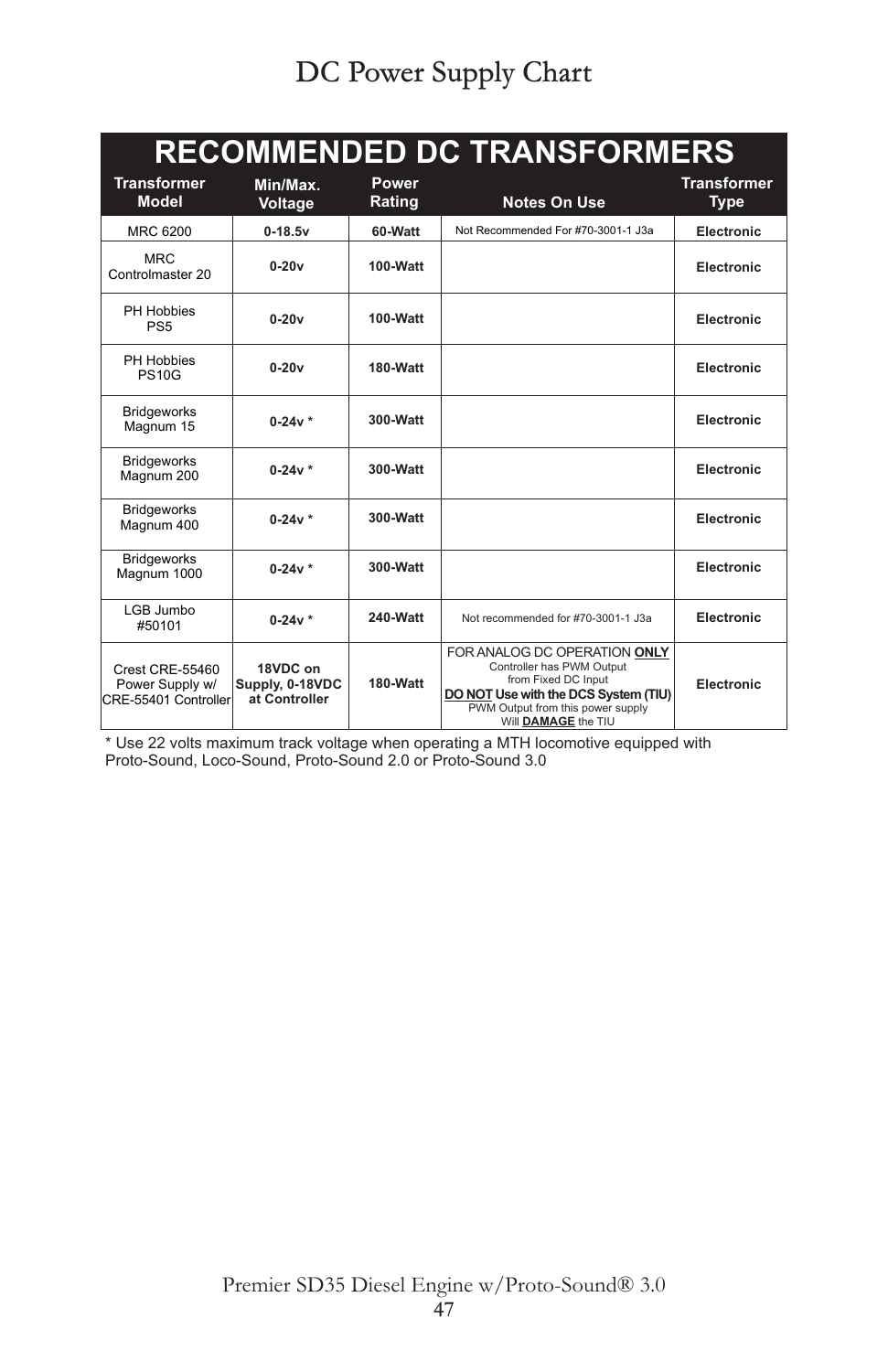# Additional features accessible with the DCS Remote Control System

(Additional equipment required)

While conventional mode operation of a Proto-Sound® 3.0 engine yields wonderfully realistic sound and several train control features, command mode operation allows the user to access a world of command functions never before accessible to O Gauge railroaders. With the addition of the DCS Remote Control System (including a DCS remote handheld and Track Interface Unit) users gain many advanced features, including:

- DCS Proto-Speed Control Establishes desired locomotive speed in scale miles per hour increments via a thumbwheel control and allows operator to set maximum speed and acceleration/deceleration rates
- ProtoSmoke™ Variable Output Control Controls how much smoke each engine outputs and matches smoke to locomotive speed
- Locomotive Lighting Control Controls locomotive headlights, marker and interior lights, beacon lights, ditch lights, and MARS lights
- Emergency Stop-Single button push stops all Proto-Sound® 2.0 and Proto-Sound® 3.0 engines but does not turn off the input power to the TIU
- One Touch Global Mute/UnMute-Single button mutes or unmutes all DCScontrolled locomotives' sounds
- Proto-Dispatch Operation-Public Address-like feature allows users to speak through locomotive speaker during operation
- Proto-Cast-Allows users to play audio recordings through locomotive speaker during operation
- Proto-Doppler Sound Effects Set Up-Users can configure locomotive for Doppler Operation, including setting distance points for Doppler start, repeat, and stop modes
- Independent Volume Control of Engine Sounds, Bell, Horn & Whistle, and Accent Sounds for each Locomotive
- Control up to 99 different DCS-Equipped Locomotives at one time with multiple TIUs
- Proto-Effects™ Set Up-User can select individual Proto-Effects™ operations to be active or inactive, including cab chatter, train wreck sounds, coupler sounds, Direction Control Set Up-User can set initial individual start-up direction (start in forward or reverse) for double-heading operations
- Locomotive Consist Set-up-User can determine locomotive values for consist make-ups, allowing multiple locomotives belonging to a consist to operate together